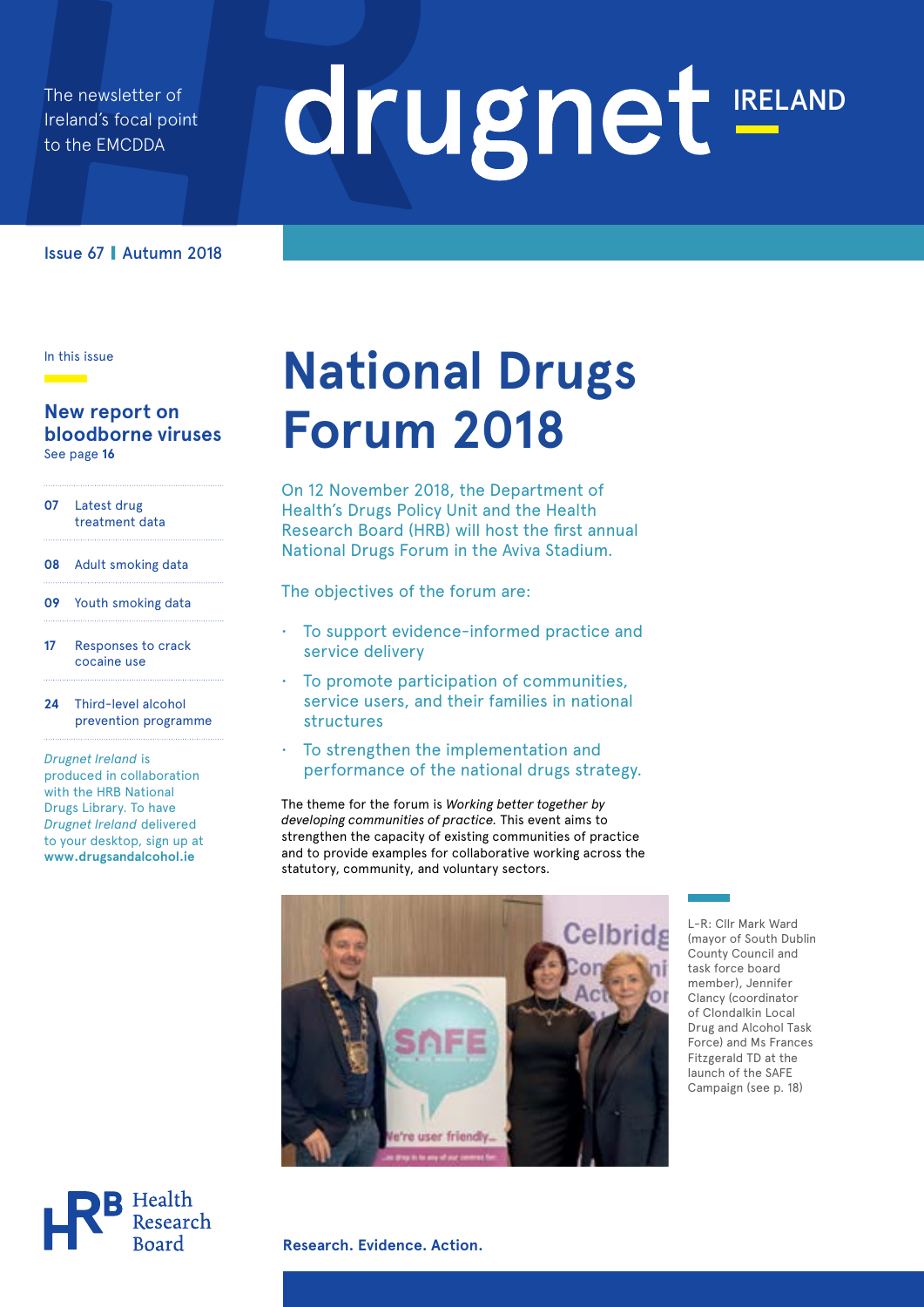### **Contents**

#### **COVER STORY**

| National Drugs Forum 2018                                                                      | 1  |
|------------------------------------------------------------------------------------------------|----|
| <b>POLICY AND LEGISLATION</b>                                                                  |    |
| LGBTI+ Youth Strategy                                                                          | 3  |
| Quality and Capacity Building Initiative (QCBI)                                                | 4  |
| Drug and alcohol abuse targeted in UN's 2030                                                   |    |
| Agenda and 17 Sustainable Development Goals                                                    | 5  |
| <b>PREVALENCE AND CURRENT SITUATION</b>                                                        |    |
| Drug treatment figures from the NDTRS, 2010-2016                                               | 7  |
| Adult smoking in Ireland: findings from the                                                    |    |
| Healthy Ireland Survey and the Irish Longitudinal                                              |    |
| Study on Ageing                                                                                | 8  |
| Decline in adolescent smoking in Ireland and                                                   |    |
| associated factors                                                                             | 9  |
| Youth smoking in Ireland: findings from the<br>Health Behaviour in School-aged Children survey | 9  |
| Forensic Science Ireland annual report 2017                                                    | 10 |
| Irish Prison Service and Probation Service strategic                                           |    |
| plan 2018–2010                                                                                 | 12 |
| Prevalence of major mental illness, substance                                                  |    |
| misuse and homelessness among Irish prisoners                                                  | 13 |
| Hospital presentations and preceding factors of                                                |    |
| drug overdose among adolescents                                                                | 15 |
| <b>RESPONSES</b>                                                                               |    |
| New report on drug-related bloodborne                                                          |    |
| viruses in Ireland                                                                             | 16 |
| Integrated hepatitis C care for people who<br>inject drugs                                     | 16 |
| High uptake of sterile crack pipes in response                                                 |    |
| to surge in cocaine use in Dublin                                                              | 17 |
| SAFE campaign launched in Clondalkin                                                           | 18 |
| The help-seeking behaviours of family members                                                  |    |
| affected by substance-use disorders                                                            | 19 |
| An Garda Síochána Policing Plan 2017                                                           | 20 |
| Let's Get Specific - a prevention forum                                                        | 22 |
| Prevention interventions targeting at-risk youth:                                              |    |
| <b>Targeted Youth Funding Scheme</b>                                                           | 23 |
| Responding to excessive alcohol consumption in<br>third-level (REACT): a study protocol        | 24 |
| Optimising treatment in opioid dependency in                                                   |    |
| primary care                                                                                   | 26 |
| Reducing the harms of cocaine use in Ireland                                                   | 27 |
| Opioid substitution treatment for heroin-dependent                                             |    |
| adolescents                                                                                    | 28 |
| Tabor Group annual report, 2017                                                                | 28 |
| <b>UPDATES</b>                                                                                 |    |
| Recent publications                                                                            | 30 |

The policy, research and other documents covered in this issue of *Drugnet Ireland* have all been retrieved by the HRB National Drugs Library and may be accessed on its website **<www.drugsandalcohol.ie>**

## **In brief**

The objectives and actions of the national drugs strategy, *Reducing harm, supporting recovery,* are underpinned by the values of equity and partnership and a commitment to an evidence-informed approach. The involvement of communities in the response to problem drug use is key to realising the strategy's aims. The strategy also underlines the place of evidence in service development and delivery. It recognises how important it is to engage stakeholders both in the implementation of research findings and in sharing learned experience.

In November 2018, the Department of Health and the Health Research Board will host a national forum that will provide an opportunity for community-based services to inform colleagues about their work, to exchange knowledge around what works, and to identify information gaps. It will recognise the dynamism and commitment of these services, enable shared learning and encourage discussion among practitioners, activists, and administrators who face similar challenges. This event aims to strengthen the capacity of existing communities of practice and provide examples for new networks and collaborative working across the statutory, community, and voluntary sectors.

The idea of communities of practice in drugs and alcohol services builds on the origin of the concept in other spheres that sought more effective ways of learning while working. Communities of practice are usually defined in terms of groups of people prepared to work together to find solutions to a problem they have in common. The opportunity offered means that information and advice can be shared and existing tools and methods can be adapted and applied to new situations. If maintained, the community of practice can share a body of knowledge and develop new practices and approaches.

Identifying interventions which have been shown to work is an essential part of developing effective responses but, just as importantly, is identifying what evidence is relevant to the national situation, where the gaps in evidence are, and how will we know if the response is effective. These are all questions that can be answered more convincingly if those who face the same type of problem and learning occurs through practice and interaction with colleagues. Participants in the forum will hear from services with similar concerns to them. They can share knowledge from their own experience and learn about ways of continuing this interaction so that a common approach can be developed, based on evidence but also on the practical knowledge built up throughout successive drugs strategies.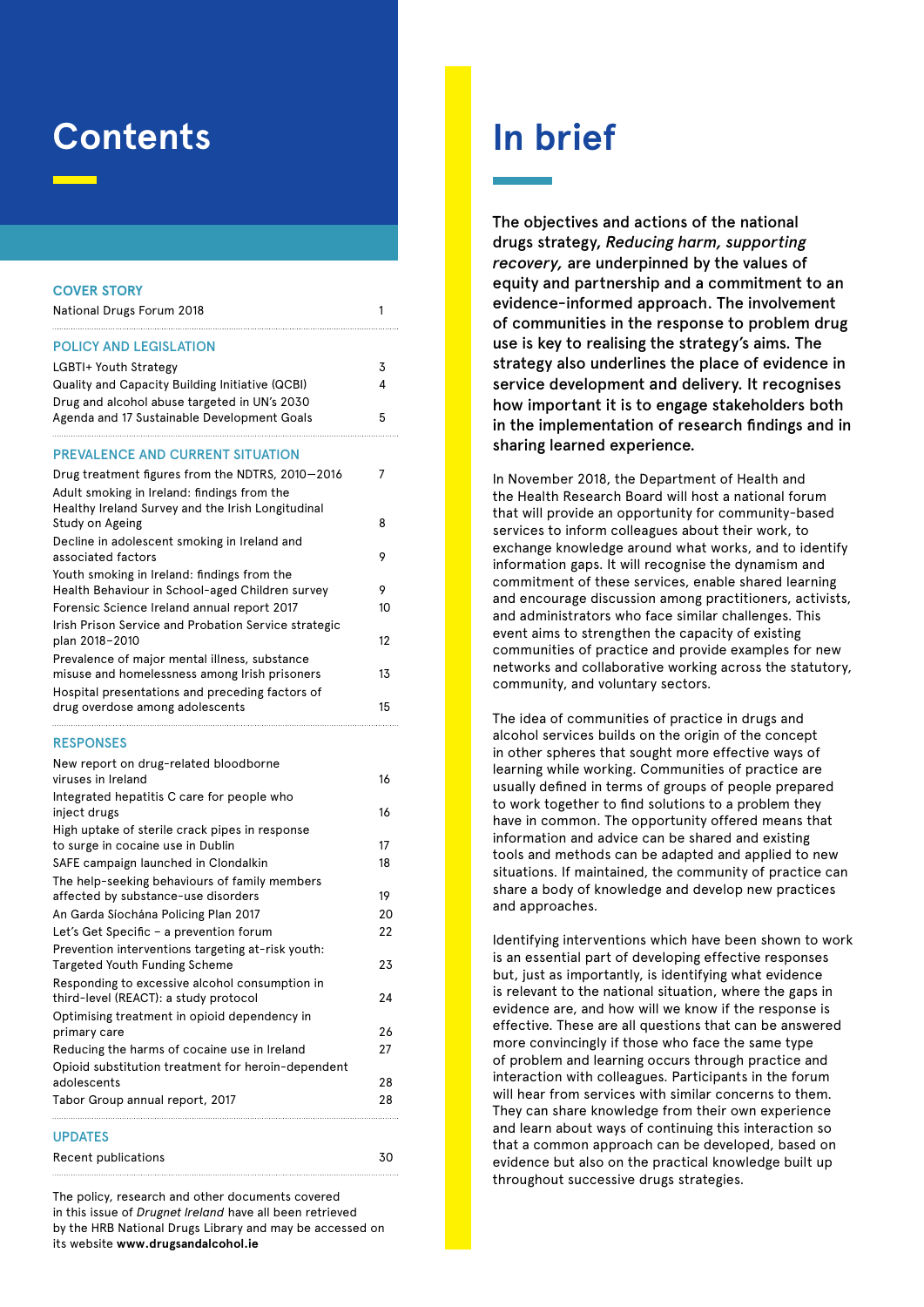### **National Drugs Forum continued**

The forum will feature two keynote presentations from international experts, followed by four parallel workshops. Dr Karen Minyard from Georgia Health Policy Center in Georgia State University will speak on the centre's recent evidence review on dual diagnosis and will describe how communities of practices can be effective vehicles for transferring evidence into practical work. Professor Harry Sumnall of Liverpool John Moores University will examine the evidence base for interventions in the prevention and social reintegration field. Both are internationally renowned scholars with vast experience in policy development and knowledge transfer.

### **Workshops**

The following four workshops will take place:

- 1 Supporting prevention work in the community.
- 2 Dual diagnosis: using partnership and peer support as resources in treatment.
- 3 The role of social reintegration in recovery.
- 4 Harm reduction services: engaging with people who use drugs.

A report on the forum will identify the key message from each of these workshops and suggest ways of developing communities of practices and learning from ongoing work in each of these areas throughout the country. You can register for the conference by visiting the HRB National Drugs Library website at **www.drugsandalcohol.ie** and following the link to the Eventbrite registration page.

**Brian Galvin**

POLICY AND LEGISLATION

# **LGBTI+ Youth Strategy**

The Department of Children and Youth Affairs (DCYA) has published the world's first national LGBTI+ Youth Strategy.1 This follows on from a commitment in the 2016 Programme for Government to 'develop an LGBT Youth Strategy that will encompass education, youth services, mental health and other issues' (p. 106). $2$  A key part of the process of developing the strategy was a DCYA-led consultation with young people from across Ireland, the findings of which have also been published.<sup>3</sup>

### **LGBTI+ Youth Strategy**

The LGBTI+ Youth Strategy document is structured around three goals:

- 1 Create a safe, supportive and inclusive environment for LGBTI+ young people.
- 2 Improve the mental, physical and sexual health and wellbeing of the entire LGBTI+ community.
- 3 Develop the research and data environment to better understand the lives of LGBTI+ young people.

Each of these goals is supported by a set of objectives and actions. Responsibility for delivering on them is spread across government departments, with actions that cover a wide variety of areas. These include schools, higher education institutions, health and social services, workplaces, youth services, and the wider community.

The findings of the consultation (as outlined below) were used to heavily inform the strategy. As with the consultation, the strategy identifies high levels of smoking, drug use, and alcohol consumption as one of the challenges faced by LGBTI+ young people in Ireland. It has a specific action to address young people's call for more alcohol-free spaces in which to meet. Under the first goal, it commits to 'map existing LGBTI+ youth services and groups and increase the awareness of these services and consider increasing the provision of non-alcoholic safe spaces which are inclusive of LGBTI+ young people' (p. 21). Drug and alcohol use is not dealt elsewhere in the strategy but reference is made to the national drug and alcohol strategy.4

### **The consultation**

There were two key strands to the consultation: an online survey and a series of consultation events. The consultations reached a total of 3,882 young people from across Ireland (n=3710 young people completed the survey; n=172 young people attended one of seven consultation events). While most of the participants identified themselves as a member of the LGBTI+ community (69% of survey respondents and 93% of event participants), the consultation was not limited to this group.



![](_page_2_Picture_24.jpeg)

Aviva Stadium 12 November 2018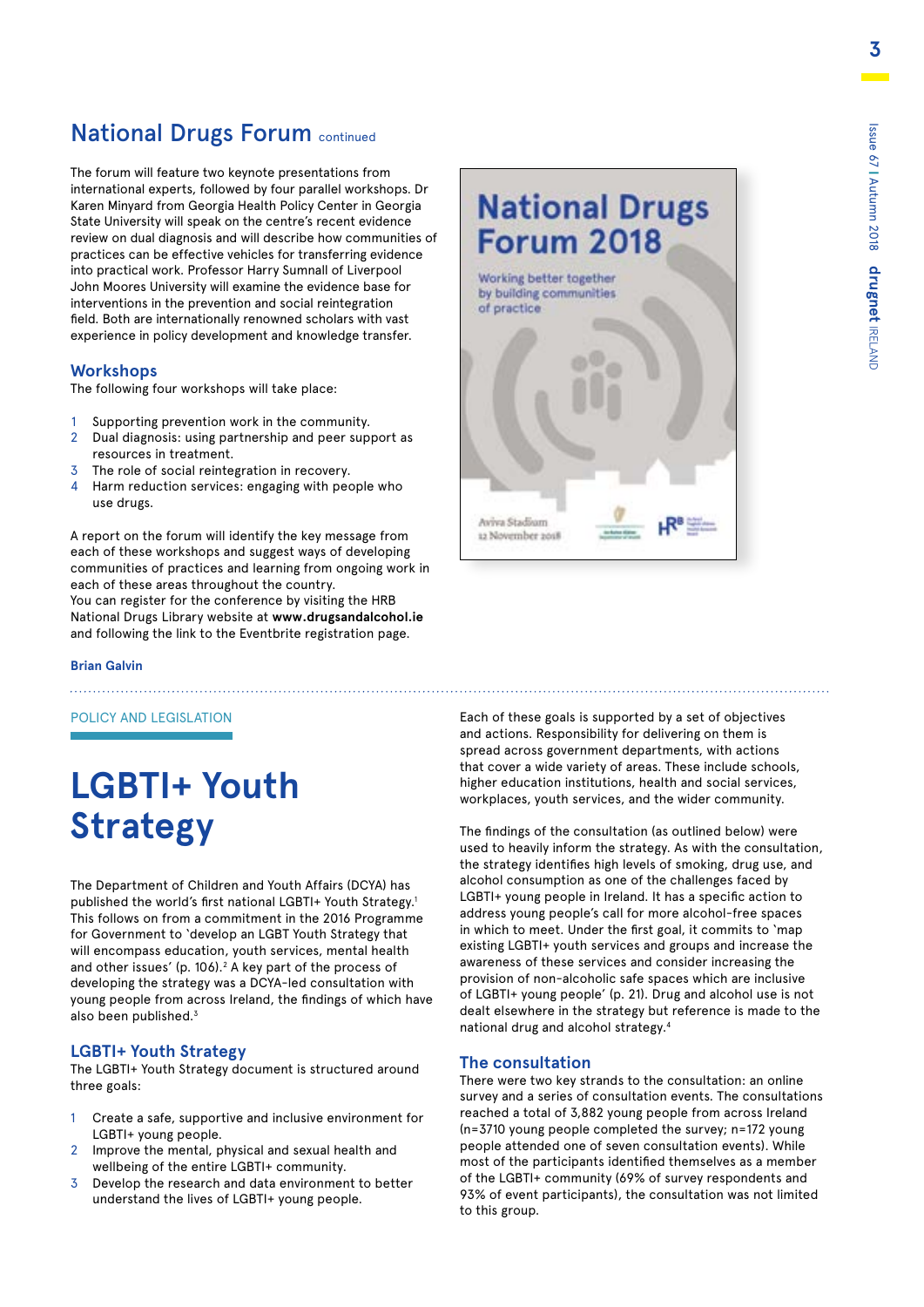### LGBTI+ Youth Strategy

### continued

The consultations focused on three broad questions:

- What is positive about being a young LGBTI+ person in Ireland today? (Positives)
- 2 What issues are faced by young LGBTI+ people in Ireland today? (Issues)
- 3 What changes would improve the lives of young LGBTI+ people? (Changes)

### **The findings**

The extensive body of data collected was analysed thematically. A broad range of themes was identified, a detailed account of which is beyond the scope of this article. However, illustrations of the key findings in relation to each of the consultation's three questions are:

- **• Positives:** There is less discrimination and an increased sense of acceptance and social support than there has been in the past. Examples of this included positive legal reform around marriage equality and equal status, and gender recognition legislation.
- **• Issues:** Despite improvements, there is an ongoing sense of discrimination and stigma attached to the LGBT community. Participants reported experiences of bullying and harassment, isolation and exclusion, among others.
- **• Changes:** Changes to education within schools and improved training for professionals on LGBTI inclusion and related issues were the most commonly cited areas of need.

The LGBTI+ community is identified in the national drug and alcohol strategy as one of a number of groups who experience a higher risk of problematic substance use than the general population.4

## **Quality and Capacity Building Initiative (QCBI)**

The Quality and Capacity Building Initiative (QCBI) of the Department of Children and Youth Affairs (DCYA) has been under development since 2016, with progress being made on implementing some key components over 2017/18. The QCBI aims to take a coordinated approach to enhancing capacity, knowledge and quality in prevention, and early intervention for children, young people and their families, with a focus on those at risk of developing poor outcomes. It aims to ensure that effective practice is harnessed and applied across the relevant services and supports. There are four key strands to the initiative that set out to embed and enhance prevention and early intervention in children and young people's policy, service provision, and practice.

This was echoed in the findings from the consultation. Participants identified a culture of drug and alcohol misuse within their community, which had a negative impact on people's mental health and wellbeing. Explanations provided for this higher level of use included that substances were used as 'bad coping mechanisms to deal with exclusion' (p. 80).3

Linked to a call by participants for improved access and delivery of mental health services was a call for improved access to early intervention and other drug-related services.

Concerns were also expressed about the lack of alcoholfree spaces and places for young LGBTI+ people to meet up. People's experiences were that many of the 'safe' social spaces for meeting up were nightclubs that were also 'hyper sexualised' with a focus on 'hooking up' (p. 23). The shortage of safe alcohol-free spaces presented particular challenges and risks for those who were under 18 years of age.

### **Lucy Dillon**

- 1 Department of Children and Youth Affairs (2018) *LGBTI+ national youth strategy 2018–2020.* Dublin: Department of Children and Youth Affairs. https://www.drugsandalcohol.ie/29267/
- 2 Government of Ireland (2016) *A programme for a partnership government.* Dublin: Department of the Taoiseach. https://www.drugsandalcohol.ie/25508/
- 3 Fullerton D, McGrellis S, Power I, McKenna O and Velthuis S (2017) *LGBTI+ national youth strategy: report of the consultations with young people in Ireland.* Dublin: Department of Children and Youth Affairs. https://www.drugsandalcohol.ie/28323/
- 4 Department of Health (2017) *Reducing harm, supporting recovery: a health-led response to drug and alcohol use in Ireland 2017–2025.* Dublin: Department of Health. https://www.drugsandalcohol.ie/27603/

The strands and their aims are:

- 1 **Data working strand:** To improve access and use of data and information relating to children, young people, and their families by aligning and developing what currently exists in this area.
- 2 **Evidence working strand:** To harness the learning from prevention and early intervention initiatives and research and actively support the use of this learning as a source and resource to inform planning, delivery, evaluation, and continuous improvements.
- 3 **Professional development and capacity-building working strand:** To enhance the capacity and skills development of policymakers, providers and practitioners in the appraisal and application of evidence-informed approaches in prevention and early intervention for children and young people through capacity building and development.
- 4 **Quality working strand:** To align, enhance and sustain quality in prevention and early intervention as it relates to the development and delivery of policy, provision, and practice for children and young people.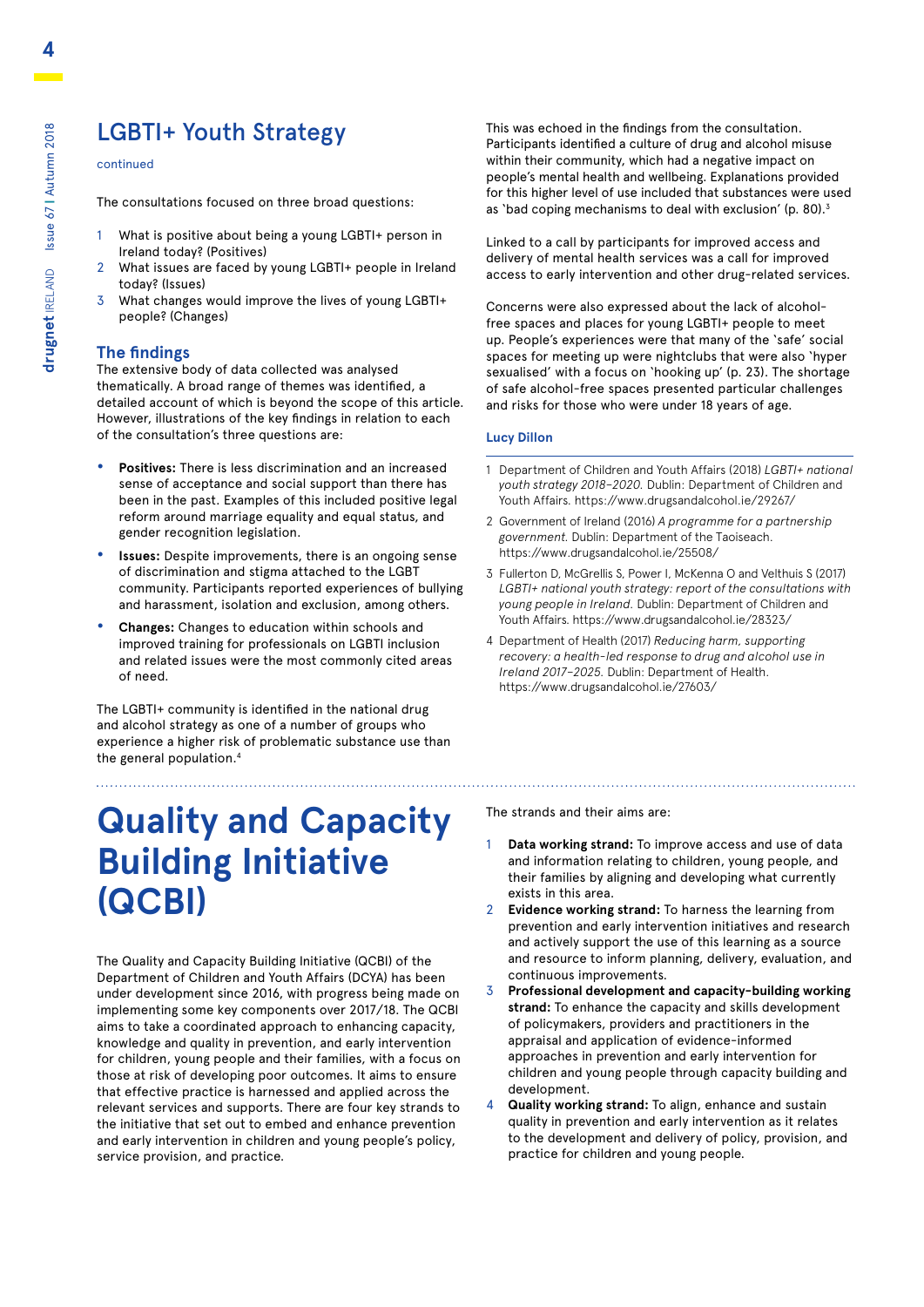Some key activities carried out under each strand are as follows:

### **1. Data working strand**

Development work is underway on an actively resourced data hub that includes data relating to children and young people that can be used by all stakeholders.

### **2. Evidence working strand: Evidence Matrix**

In April 2018, the DCYA sent out a call for tenders to develop an 'evidence matrix'.<sup>1</sup> The matrix will be an online tool that will be hosted on the QCBI area of the DCYA website.<sup>2</sup> It is described as an 'open access online guide/clearinghouse which will provide details and rated assessment of the costs and standards of evidence of impact of prevention and early intervention evidence based programmes globally and in Ireland' (p. 3).<sup>1</sup> The focus is on manualised programmes. The matrix will support stakeholders to identify, select, and implement the right evidence-based programmes to address one of a set of five broad national outcomes for children set out in the *Better outcomes, brighter futures<sup>3</sup>* policy document, which includes those related to the prevention of drug and alcohol use. While the scope of programmes to be included in the matrix is broader than just the prevention of drug use, it will be a useful resource for those working in the sector.

Among the requirements of the matrix are that it will:

- **•** Provide details and an assessment of evidence and costs for prevention and early intervention-based programmes commonly implemented for children and young people services globally or in Ireland.
- **•** Rate the standard of evidence of impact available on each programme included on the online matrix.
- **•** Rate the costs of the programmes.
- **•** Provide details of each programme, including how it works.
- **•** Provide information on how the programme should be implemented and the resources required to implement it effectively.

# **Drug and alcohol abuse targeted in UN's 2030 Agenda and 17 Sustainable Development Goals**

In September 2015, at an historic United Nations (UN) Summit, the 193 member countries of the UN adopted the 2030 Agenda for Sustainable Development.<sup>1</sup> Within that resolution, 17 Sustainable Development Goals (SDGs) and 169 related targets were announced. The objectives of this agenda are

- **QCBI** continued **•** Provide details of the 'most reliable' evaluations that have been carried out in Ireland and globally on the programme.
	- **•** Provide contact details of licence holders and/or individuals/organisations that have implemented the programme in Ireland or Europe.
	- **•** Provide technical guidance on evaluations, analyses, and further suggested reading related to the programme.

Work on the matrix is expected to begin in 2018, with a contract running to the end of 2020.

### **3. Professional development and capacity-building working strand**

The planned output under the professional development and capacity-building working strand is a standardised module of training in prevention and early intervention, with the associated supports. A mapping exercise of existing training in this field has been carried out.

### **4. Quality working strand**

While there have been no specific deliverables completed under the quality strand, much of the work being carried out under the other three strands is expected to impact on the quality of service design and delivery.

### **Lucy Dillon**

- 1 Department of Children and Youth Affairs (2018) *Request for tenders 27 April 2018 for the development of evidence matrix for the Quality and Capacity Building Initiative.*  Dublin: Department of Children and Youth Affairs. https://www.drugsandalcohol.ie/29299/
- 2 [Further information is available at: https://www.dcya.gov.ie/cat/](https://www.dcya.gov.ie/cat/EN/Quality-and-Capacity-Building-Initiative/1406.htm) EN/Quality-and-Capacity-Building-Initiative/1406.htm
- 3 Department of Children and Youth Affairs (2014) *Better outcomes, brighter futures: the national policy framework for children and young people 2014–2020.* Dublin: Department of Children and Youth Affairs. https://www.drugsandalcohol.ie/21773

to leave no one behind and to end all forms of poverty, fight inequalities, and tackle climate change. The 17 goals are a call to action aimed at all countries, poor, rich and middle-income, to promote prosperity while protecting the planet. Goal 3 calls for countries to 'ensure healthy lives and promote well-being for all at all ages'. As one of the 13 related targets, it encourages action by countries to 'strengthen the prevention and treatment of substance abuse, including narcotic drug abuse and harmful use of alcohol'.

The SDGs are a compass for aligning countries' plans with their global commitments, and the implementation and success of the goals will rely on each country's own sustainable development policies, plans and programmes. At a national level, governments will develop individual indicators to monitor progress made towards each goal and target; while at a global level, a global indicator framework was agreed and adopted by the UN General Assembly on 6 July 2017.<sup>2</sup>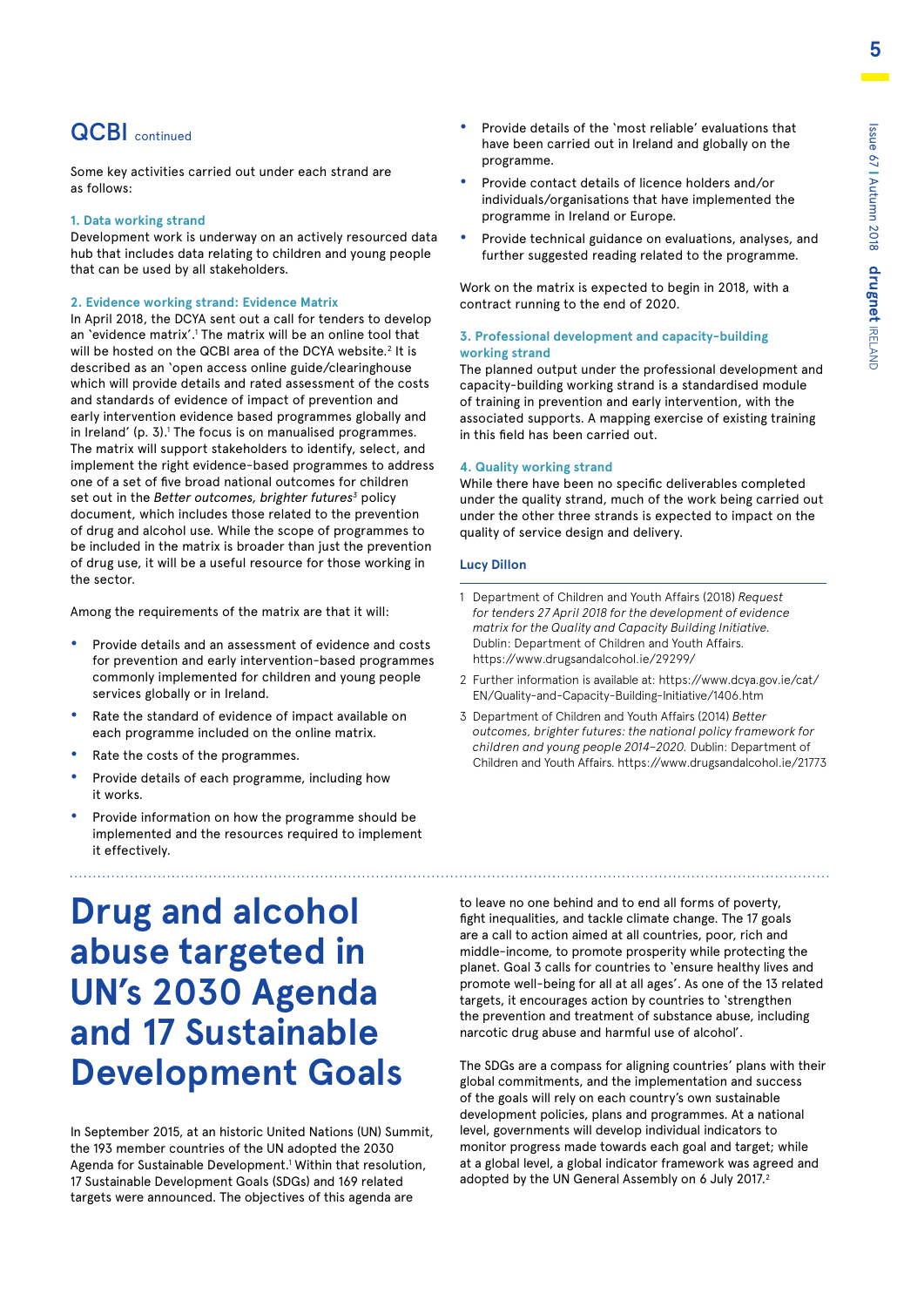### Sustainable Development Goals

### continued

Under the drug and alcohol target, the indicators in use globally are:

- **•** Coverage of treatment interventions (pharmacological, psychosocial, and rehabilitation and aftercare services) for substance use disorders.
- **•** Harmful use of alcohol, defined according to the national context as alcohol per capita consumption (aged 15 years and older) within a calendar year in litres of pure alcohol.

In 2018 in Ireland, the Department of Communications, Climate Action and Environment (DCCAE) published *The sustainable development goals national implementation plan 2018–2020*3 detailing Ireland's response. It identifies the national policies and their key objectives that align with each global indicator. On a drug policy level, in its strategy, *Reducing harm, supporting recovery: a health-led response to drug and alcohol use in Ireland 2017–2025,*4 the Department of Health aims to:

- **•** Promote and protect health and wellbeing.
- **•** Minimise the harms caused by the use and misuse of substances and promote rehabilitation and recovery.
- **•** Address the harms of drug markets and reduce access to drugs for harmful use.
- **•** Support the participation of individuals, families and communities.
- **•** Develop sound and comprehensive evidence-informed policies and actions.

On a legislative level, with the proposed Public Health (Alcohol) Bill 2015, the Government aims to reduce alcohol consumption in Ireland to the OECD average of 9.1 litres of pure alcohol per capita by 2020.

In addition, the Government has undertaken to produce national reports on its implementation of the goals every two years and voluntary national reviews every four years, beginning in 2018.

#### **Michael O'Sullivan**

- 1 Further information on the 2030 Agenda, goals and [targets is available online at: https://www.un.org/](https://www.un.org/sustainabledevelopment/) sustainabledevelopment/
- 2 Further information on the global indicators is available online at: https://unstats.un.org/sdgs/
- 3 Department of Communications, Climate Action and Environment (2018) The sustainable development goals national implementation plan 2018–2020. Dublin: Government of Ireland. Available online [at: https://www.dccae.gov.ie/documents/DCCAE-National-](https://www.dccae.gov.ie/documents/DCCAE-National-Implement-Plan.pdf)Implement-Plan.pdf
- 4 Department of Health (2017) *Reducing harm, supporting recovery: a health-led response to drug and alcohol use in Ireland 2017–2025*. Dublin: Department of Health. https://www.drugsandalcohol.ie/27603/

![](_page_5_Picture_19.jpeg)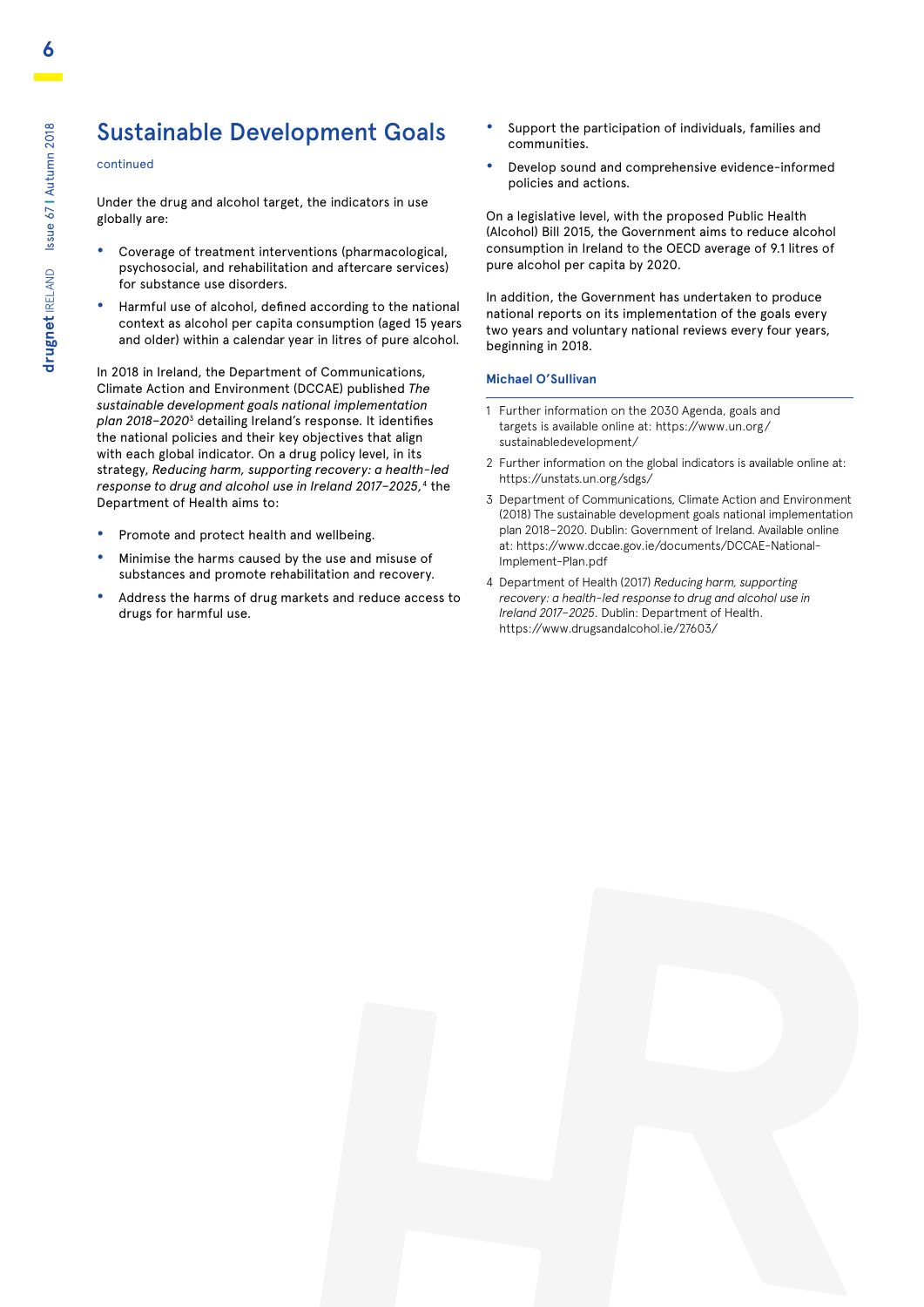# **Drug treatment figures from the NDTRS, 2010—2016**

The National Drug Treatment Reporting System (NDTRS) published its latest figures on treated problem drug use (excluding alcohol) in May 2018.<sup>1</sup> These figures exclude those who reported alcohol as their primary problem substance as this will be reported in a separate bulletin. In the seven-year period, 2010—2016, 63,187 cases were treated for problem drug use (excluding alcohol). The number of cases increased from 8,806 in 2010 to 9,227 in 2016.

In 2016, the NDTRS began the implementation of a new web-based data collection tool; this has significantly changed the way the NDTRS works and the transition may have contributed to the reduction in the number of cases reported for 2016. While fewer cases were reported for 2016 than 2015, the trends remained consistent with those reported for 2010 to 2015.

### **Service provider**

The majority of cases were treated in outpatient facilities (63.4%) over the period, similar to previous years (see Table 1). The proportion of cases treated in prison decreased slightly from 10.6% to 8% over the reporting period. In 2016, the proportion of cases treated in residential facilities was 20.4%, an increase from 14% in 2010.

### **Overview**

The proportion of new cases decreased over the period from 42.5% in 2010 to 38.2% in 2016 (see Table 2). The proportion of previously treated cases increased from 55% in 2010 to 57.8% in 2016. The increase in the number of previously treated cases is an indicator of the chronic, relapsing nature of addiction.

In 2016, the median age (age at which half the population is older and half is younger) of those treated was 30 years. The median age differed depending on whether the case was new (25 years) or previously treated (32 years). Over the reporting period, the median age of all cases treated increased from 28 years in 2010 to 30 years in 2016.

Similar to previous years, the majority of those treated in 2016 were male (72.4%). The proportion of cases that were homeless increased from 5.1% in 2010 to 9.6% in 2016.

The proportion of cases that identified as Travellers increased from 2.8% in 2010 to 3.2% in 2016. The proportion of Travellers in the general population is 0.7% (2016 Census).<sup>2</sup> In 2016, two-thirds of all cases (66.2%) were unemployed. Unemployment rates in this group did not drop below 60% for all of the years reported. Unemployment rates were higher among previously treated cases.

Opiates (mainly heroin) continued to be the most commonly reported drug over the reporting period. The proportion of cases treated decreased from 58.1% in 2010 to 47% in 2016. Cannabis was the second most common drug reported among those treated. The proportion of cases reporting problem cannabis use increased by 23% in 2010 to 26.4% in 2016. Cannabis is the most common drug reported by new cases. Cocaine remained the third most common drug reported and, in 2016, 12.3% of cases reported problem cocaine use, the highest proportion reported since 2010.

Table 1: Number of cases treated for problem drug use, by type of service provider, NDTRS 2010 to 2016

|                         |              | 2010   |              | 2011   |                | 2012   |              | 2013   |              | 2014   |              | 2015   |              | 2016   |
|-------------------------|--------------|--------|--------------|--------|----------------|--------|--------------|--------|--------------|--------|--------------|--------|--------------|--------|
|                         | $\mathsf{n}$ | (% )   | $\mathsf{n}$ | $(\%)$ | $\overline{ }$ | (%)    | $\mathsf{n}$ | $(\%)$ | $\mathsf{n}$ | (%)    | $\mathsf{n}$ | $(\%)$ | $\mathsf{n}$ | (%)    |
| All cases               | 8806         |        | 8361         |        | 8005           |        | 9006         |        | 9890         |        | 9892         |        | 9227         |        |
| Outpatient              | 5563         | (63.2) | 5623         | (67.3) | 5299           | (66.2) | 5998         | (66.6) | 6251         | (63.2) | 5818         | (58.8) | 5481         | (59.4) |
| Inpatient*              | 1232         | (14.0) | 1107         | (13.2) | 1124           | (14.0) | 1233         | (13.7) | 1348         | (13.6) | 1779         | (18.0) | 1885         | (20.4) |
| Low<br>threshold        | 793          | (9.0)  | 642          | (7.7)  | 711            | (8.9)  | 812          | (9.0)  | 1190         | (12.0) | 1197         | (12.1) | 886          | (9.6)  |
| Prison                  | 930          | (10.6) | 761          | (9.1)  | 642            | (8.0)  | 747          | (8.3)  | 844          | (8.5)  | 827          | (8.4)  | 737          | (8.0)  |
| General<br>practitioner | 288          | (3.3)  | 228          | (2.7)  | 229            | (2.9)  | 216          | (2.4)  | 257          | (2.6)  | 271          | (2.7)  | 238          | (2.6)  |

\* Includes any service where the client stays overnight, e.g. inpatient detoxification, therapeutic communities, respite, and step-down.

Table 2: Number of cases treated for problem drug use, by treatment status, NDTRS 2010 to 2016

|                                       |                | 2010   |              | 2011   |              | 2012   |      | 2013   |              | 2014   |             | 2015   |                | 2016   |
|---------------------------------------|----------------|--------|--------------|--------|--------------|--------|------|--------|--------------|--------|-------------|--------|----------------|--------|
|                                       | $\overline{n}$ | $(\%)$ | $\mathsf{n}$ | (%)    | $\mathsf{n}$ | (%)    | /n/  | $(\%)$ | $\mathsf{n}$ | $(\%)$ | $\mathbf n$ | (%)    | $\overline{n}$ | (%)    |
| <b>Revised total</b>                  | 8806           |        | 8361         |        | 8005         |        | 9006 |        | 9890         |        | 9892        |        | 9227           |        |
| <b>New cases</b>                      | 3741           | (42.5) | 3316         | (39.7) | 3272         | (40.9) | 3475 | (38.6) | 3776         | (38.2) | 3742        | (37.8) | 3526           | (38.2) |
| <b>Previously</b><br>treated<br>cases | 4842           | (55.0) | 4862         | (58.2) | 4518         | (56.4) | 5239 | (58.2) | 5643         | (57.1) | 5855        | (59.2) | 5335           | (57.8) |
| <b>Treatment</b><br>status<br>unknown | 223            | (2.5)  | 183          | (2.2)  | 215          | (2.7)  | 292  | (3.2)  | 471          | (4.0)  | 295         | (3.0)  | 366            | (4.0)  |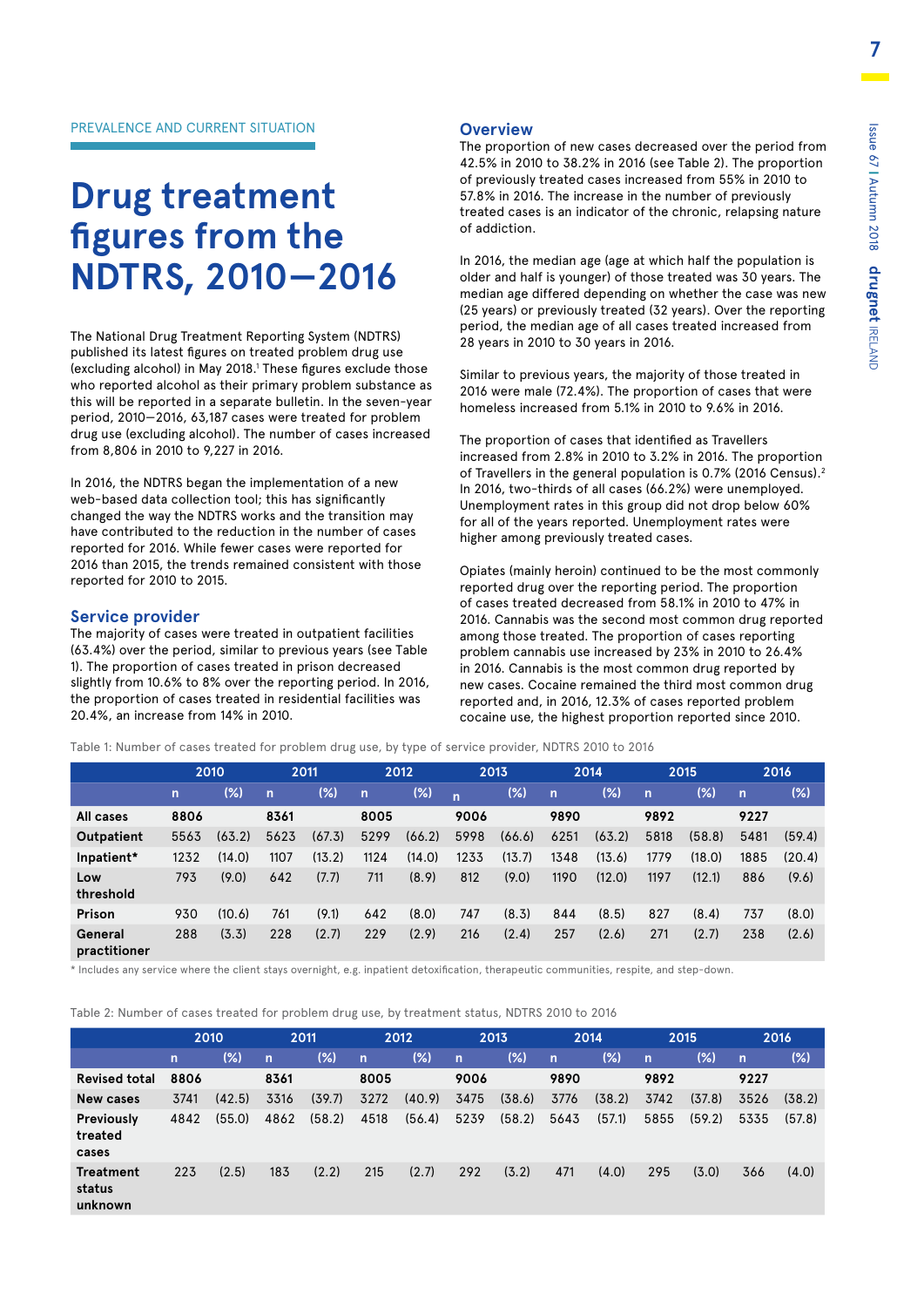### Drug treatment figures continued

Another significant finding was the increasing proportion of cases reporting benzodiazepines as a main problem drug, which rose from 4.1% in 2010 to 9.7% in 2016. In addition, the proportion of cases treated for Z-drugs increased from 0.1% in 2010 to 1.1% in 2016.

The bulletin also reports on treated problem use of novel psychoactive substances (NPS). In this period, reported problem use of NPS as a main problem peaked in 2010, at 2.5% of all cases treated, and dropped to 0.4% of all cases treated in 2012. Since then, it has increased slightly to represent 0.8% of all cases treated in 2016. The majority of cases reported problem polydrug use (62.7%) over the period; however, the proportion has decreased from 66.7% in 2010 to 61.8% in 2016. Up to 2013, alcohol was the most common additional drug reported.

# **Adult smoking in Ireland: findings from the Healthy Ireland Survey and the Irish Longitudinal Study on Ageing**

Smoking is the leading cause of preventable death in Ireland, with over 100 people dying from diseases caused by tobacco use each week; this represents almost one in five of all deaths.1 The Health Service Executive (HSE) has recently published a report detailing findings from an Irish study that examined smoking behaviours in Ireland among adults aged 15+ using data from the Healthy Ireland Survey and The Irish Longitudinal Study on Ageing (TILDA).<sup>2</sup> Key findings from the report are discussed below.

### **Characteristics of adults who smoke in Ireland**

It was found that one in five Irish adults smoke daily, which equates to approximately 714,000 current adult smokers in Ireland. The highest prevalence of current smoking was among 25–34-year-olds. Male subjects were more likely to smoke and to have begun smoking at an earlier age than females. Individuals who were current smokers were also more likely to be single, unemployed or in a routine manual occupation.

### **The impact of smoking on health and wellbeing**

Results from both surveys showed that people who smoke are more likely to self-report poor health – both poorer physical health and mental health. The prevalence of smoking-related chronic diseases was found to be highest among ex-smokers. In addition, among all people who smoke, the prevalence of these diseases was related to the amount smoked. It was also found that survey participants who smoke experience limitations in activities of daily living Since 2014, benzodiazepines have become the most common additional drug reported by polydrug users.

The proportion of all cases treated who reported ever injecting remained relatively stable over the reporting period at around one-third of all cases. The proportion of new cases reporting ever injecting has decreased from 15.2% in 2010 to 13.5% in 2016.

### **Ita Condron**

- 1 Health Research Board (2018) *Drug Treatment in Ireland NDTRS 2010 to 2016.* Dublin: Health Research Board. https://www.drugsandalcohol.ie/28986/
- 2 Data on ethnicity is taken from the 2016 Census from the Central Statistics Office (CSO). Further information is available online [at: http://www.cso.ie/en/csolatestnews/presspages/2017/](http://www.cso.ie/en/csolatestnews/presspages/2017/census2016profile8-irishtravellersethnicityandreligion/) census2016profile8-irishtravellersethnicityandreligion/

as a result of their smoking, particularly in later life and that, again, the prevalence of limitations is related to the amount smoked. The study also found that people who smoke are more likely to utilise healthcare services, at all ages.

### **Intention to quit smoking and smoking cessation**

Encouragingly, results from the surveys indicate that two in three people who smoke wish to quit smoking. Odds ratios showed that factors associated with wishing to give up smoking included being under the age of 35 (1.6, 95% CI: 1.3–2.0), being married (1.3, 95% CI: 1.0–1.5), having a tertiary-level education (1.6, 95% CI: 1.1–2.4), and having an occupation of a non-routine/non-manual nature (1.3, 95% CI: 1.0–1.6). Almost one-half of those attempting to quit smoking used willpower alone; e-cigarettes and nicotine products were the most common methods among those who used smoking cessation aids. Similar to subjects who demonstrated an intention to give up smoking, successful quitters were also more likely to be young, educated to levels higher than primary level, and to have occupations of a non-routine/non-manual nature.

### **Conclusions**

The authors concluded that the study provides a better understanding of the demographic factors independently associated with current smoking and that this might enable policymakers to adopt more targeted approaches to combat smoking. In addition, the study provides keen insights into the factors associated with quitting and remaining smokefree. The HSE will consider these results in the context of its State of tobacco control<sup>3</sup> report to better understand the challenges and priorities for its Programme Plan 2018–2021.

### **Seán Millar**

- 1 Department of Health (2013) *Tobacco free Ireland: report of the Tobacco Policy Review Group.* Dublin: Department of Health. https://www.drugsandalcohol.ie/20655/
- 2 Sheridan A, O'Farrell A, Evans D and Kavanagh P (2018) *Adult smoking in Ireland: a special analysis of the Healthy Ireland Survey and The Irish Longitudinal Study on Ageing* (TILDA). [Dublin: Health Service Executive. https://www.drugsandalcohol.](https://www.drugsandalcohol.ie/29203/) ie/29203/
- 3 Health Service Executive (2018) *The state of tobacco control in Ireland: HSE Tobacco Free Ireland Programme, 2018.* Dublin: Health Service Executive. https://www.drugsandalcohol.ie/29348/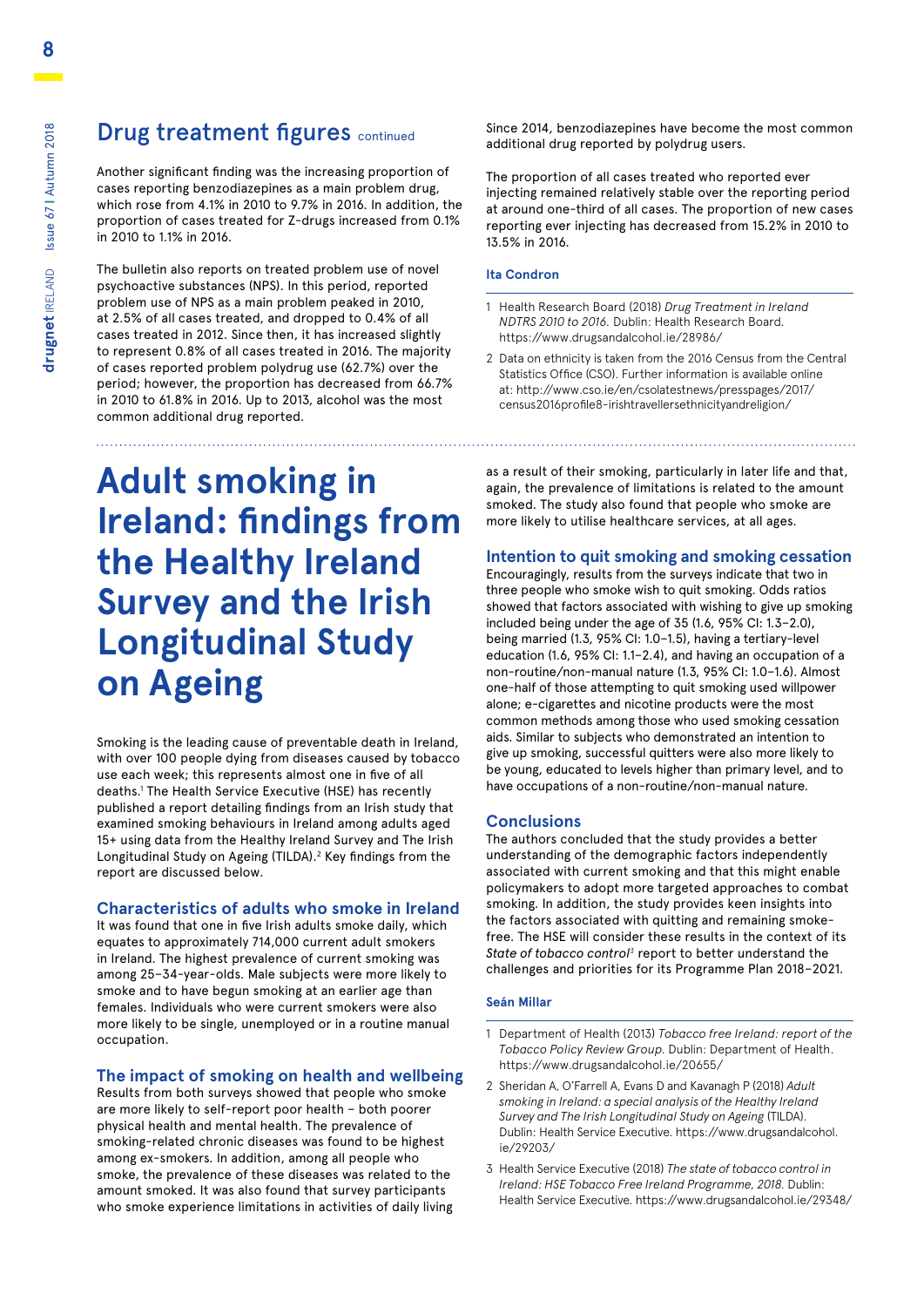## **Decline in adolescent smoking in Ireland and associated factors**

Policies designed to discourage adolescents from smoking have been at the forefront of tobacco prevention in recent years. In Ireland, the *Tobacco free Ireland* report of 2013 stated that the protection of children must be prioritised with regard to initiatives outlined in the policy.<sup>1</sup> A number of studies have been conducted regarding interventions for preventing adolescent smoking, including research evaluating policies to restrict access and raise awareness of risk. While some studies have examined perceptions of risk and its association with smoking, other studies have investigated correlates in the domestic and social sphere. These include associations with parental monitoring, relationships with parents, family structure, truancy from school, and peer smoking.

A recent Irish study examined trends in smoking among Irish adolescents aged 15–16 years between 1995 and 2015 and factors associated with smoking behaviours.<sup>2</sup> In this research, published in the journal *BMJ Open*, data were obtained from Irish waves of the European School Survey Project on Alcohol and Other Drugs (ESPAD). Multivariate logistic regression was performed to examine the factors associated with smoking behaviour. Smoking behaviour was defined as having smoked in the last 30 days. Independent variables examined included gender, survey years, perceived ease of access to cigarettes,

# **Youth smoking in Ireland: findings from the Health Behaviour in School-aged Children survey**

Smoking is the leading cause of preventable death in Ireland.<sup>1</sup> As smoking typically initiates in youth, and given the highly addictive properties of nicotine, a high proportion will continue to smoke into adulthood with negative health consequences. The Health Service Executive (HSE) has recently published a report detailing findings from an Irish study that examined smoking behaviours in Ireland among children aged 9–18 years using data from the Health Behaviour in School-aged Children (HBSC) survey.<sup>2</sup> Key findings from the report are discussed below.

### **Characteristics of young people who smoke in Ireland**

It was found that 16% of children aged 9+ had smoked cigarettes in their lifetime, while 6% were classified as

perceived risk of smoking, perceived relative wealth, parental monitoring, maternal relationship, family structure, truancy, and peer smoking.

The study found that smoking prevalence among adolescents has dropped from 41% in 1995 to 13% in 2015. The prevalence was much higher among girls than boys in 1995 (44.9% vs 36.7, p<0.001). However, this gender gap was closed by 2015 (12.8% for females and 13.1% for males). Odds ratios from multivariate regression results demonstrated that peer smoking (18.9, 95% CI: 11.4–31.2), perceived access to cigarettes (1.4, 95% CI: 1.0– 2.1), perceived risks of smoking (1.9, 95% CI: 1.6–2.3), parental monitoring (3.2, 95% CI: 2.3–4.6), truancy (2.8, 95% CI: 1.9–4.1), maternal relationship (1.8, 95% CI: 1.4–2.4), perceived relative wealth (1.3, 95% CI: 1.0–1.7), and family structure (1.6, 95% CI: 1.1–2.2) were all significantly associated with adolescent smoking, with some of the factors having different effects for female and male students.

The authors concluded that Ireland has successfully achieved a considerable decrease in adolescent smoking from 1995 to 2015. Further improvement might be attained through strengthening enforcement of adolescent access to cigarettes and maintaining a high-intensity tobacco control media campaign. Parents could also contribute by enhancing monitoring.

### **Seán Millar**

- 1 Department of Health (2013) *Tobacco free Ireland: report of the Tobacco Policy Review Group.* Dublin: Department of Health. https://www.drugsandalcohol.ie/20655/
- 2 Li S, Keogan S, Taylor K and Clancy L (2018) Decline of adolescent smoking in Ireland 1995–2015: trend analysis and associated factors. *BMJ Open* [8\(4\): e020708. https://www.drugsandalcohol.](https://www.drugsandalcohol.ie/28946/) ie/28946/

current smokers. Of these, 54% smoked every day, with 19% smoking at least once a week, and 27% smoking less often than once a week. The likelihood of being a current smoker increased with increasing age and lower socioeconomic status. There were no significant differences between boys and girls with regard to current smoking status.

### **Impact of smoking on health and wellbeing**

After accounting for age, gender and social class, the study observed that children who smoked were almost 12 times more likely to have consumed alcohol and approximately 39 times more likely to have consumed cannabis in the last month; they were seven times more likely to have reported ever having had sex. Smokers were also three times more likely to have reported fair or poor health, to not being happy with life, and to disliking school. They were also more likely to have been in a fight in the last 12 months compared to non-smokers.

### **Impact of tobacco control measures**

It was found that after controlling for age, gender and social class variables, smokers were less likely to have an understanding of the harms of smoking. Smokers were more likely to think that cigarette packs 'looked cool', to report that they had no smoking restrictions in their households, and twice as likely to report that they had no smoking restrictions in their family cars when compared to non-smokers. Children who smoked were also more likely to report that they found it easy to purchase cigarettes or that they found it easy to find someone to purchase cigarettes for them.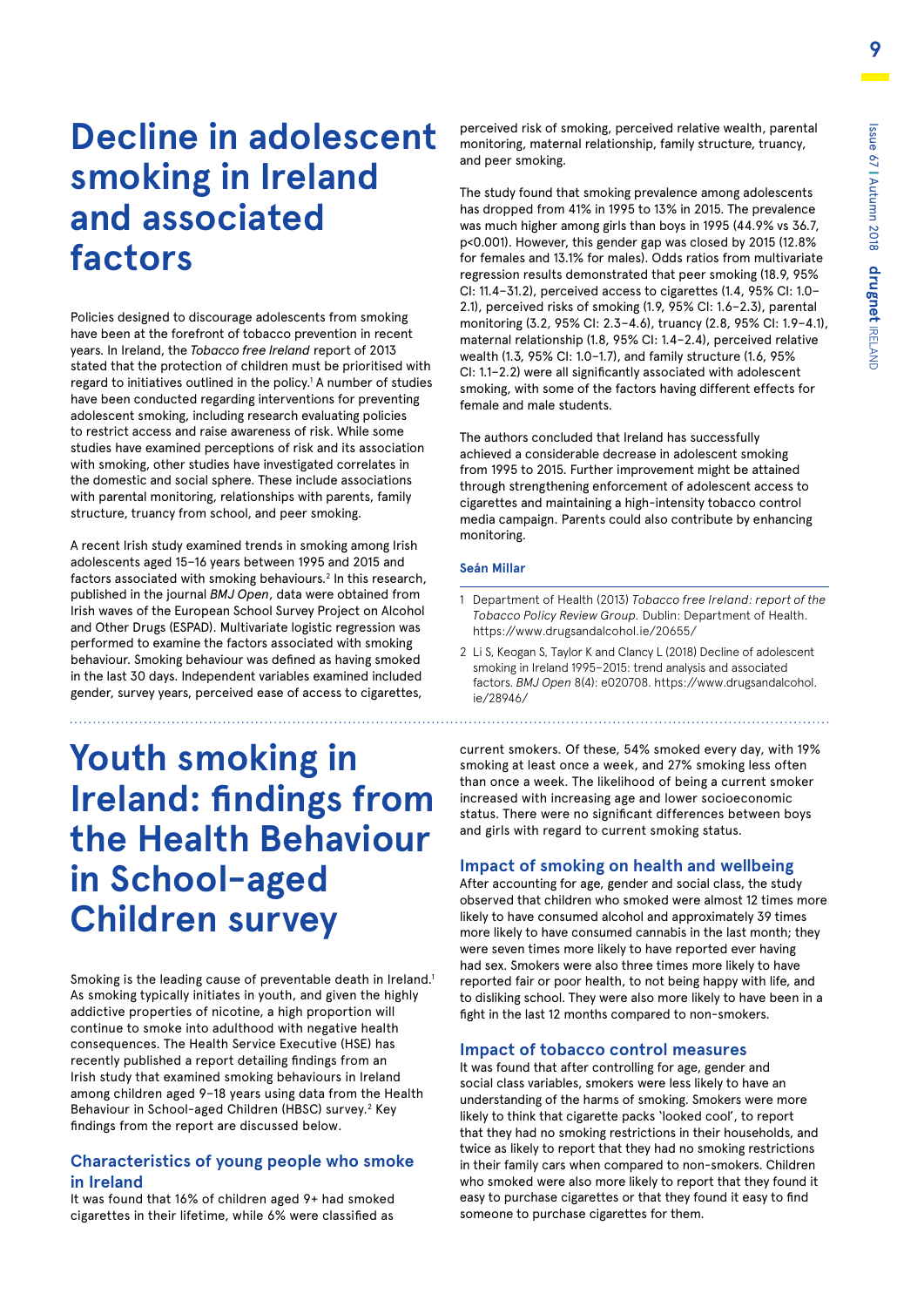### Youth smoking in Ireland continued

### **Conclusions**

The authors note that progress has been made in Ireland in preventing smoking initiation in children and young people and that the Government has made a welcome commitment to bring the tobacco epidemic to an end through its Tobacco Free Ireland programme.<sup>1</sup>

However, they stress that a continued focus on initiation prevention will be critical to success. By identifying demographic factors independently associated with smoking

# **Forensic Science Ireland annual report 2017**

Forensic Science Ireland (FSI) delivers a scientific service that supports the Irish criminal justice system by analysing<br>samples that are gathered at crime scenes (e.g. DNA samples that are gathered at crime scenes (e.g. DNA, chemistry, and drugs). Substances are submitted for analysis mainly by An Garda Síochána but also by the Garda Síochána manny by An Garda Slochana but also by the Garda Sloc<br>Ombudsman Commission (GSOC), Customs and Excise, and the Military Police. In order to monitor the chain of 60 custody, FSI has set procedures in place: substances are first accepted by FSI reception or case intake staff, then items are stored safely and securely, after which they are passed are stored safely and securely, after which they are passed<br>to a relevant scientist for analysis. In May 2018, FSI published its second annual report.<sup>1</sup> What follows is an overview of the<br>results and progress made by the FSI team in 2017 results and progress made by the FSI team in 2017.

### **Results and progress of FSI team**

Overall, 15,200 cases were submitted for analysis in 2017, which was an increase of approximately 8% since 2016 (n=14008). The demand for analysis went beyond the available resource capacity of FSI. Moreover, cases submitted varied in complexity and involved the prioritisation behaviours, the current report will enable policymakers take a more focused approach to the problem.

#### **Seán Millar**

- 1 Department of Health (2013) *Tobacco free Ireland: report of the Tobacco Policy Review Group.* Dublin: Department of Health. https://www.drugsandalcohol.ie/20655/
- 2 Evans D, O'Farrell A, Sheridan A and Kavanagh P (2018) *Youth smoking in Ireland: a special analysis of the Health Behaviour in School-aged Children (HBSC) study.* Dublin: Health Service Executive. https://www.drugsandalcohol.ie/29202/

of several high-profile cases that involved drug seizures and gangland murders. These challenges resulted in backlogs, particularly for drugs submissions.

Over 50% of cases (n=8456) received by FSI centred on substances that violated the Misuse of Drugs Acts 1977—2015. Figure 1 provides a summary of drug trends between 2007 and 2017 for drugs that were submitted to FSI for analysis. Following a peak in overall drug submissions in 2009, submissions declined until 2012. Between 2012 and 2014 a slight increase was evident. Although a decreasing trajectory was shown between 2014 and 2016, between 2016 and 2017 a slight increase was illustrated. Analyses of submissions for drugs that contravene Sections 15 and 17 of the Misuse of Drugs Acts increased between 2015 and 2016 and again between 2016 and 2017.

Figure 2 provides a summary of the number of cases analysed by drug type in 2017. The majority of cases submitted were for cannabis (39%), followed by powder (usually cocaine) and then heroin, 30% and 14%, respectively.

Figure 3 compares drug submissions between 2016 and 2017, showing that submissions for cannabis and heroin decreased by 5% and 6%, respectively.<sup>1,2</sup> In contrast, submissions for powder (usually cocaine) and tablets (usually MDMA) increased by 6% and 5%, respectively.

![](_page_9_Figure_16.jpeg)

### Figure 1: Trends in drug submissions to FSI from 2007 to 2017

Source: *Forensic Science Ireland annual report 2017,* Figure 2, p. 14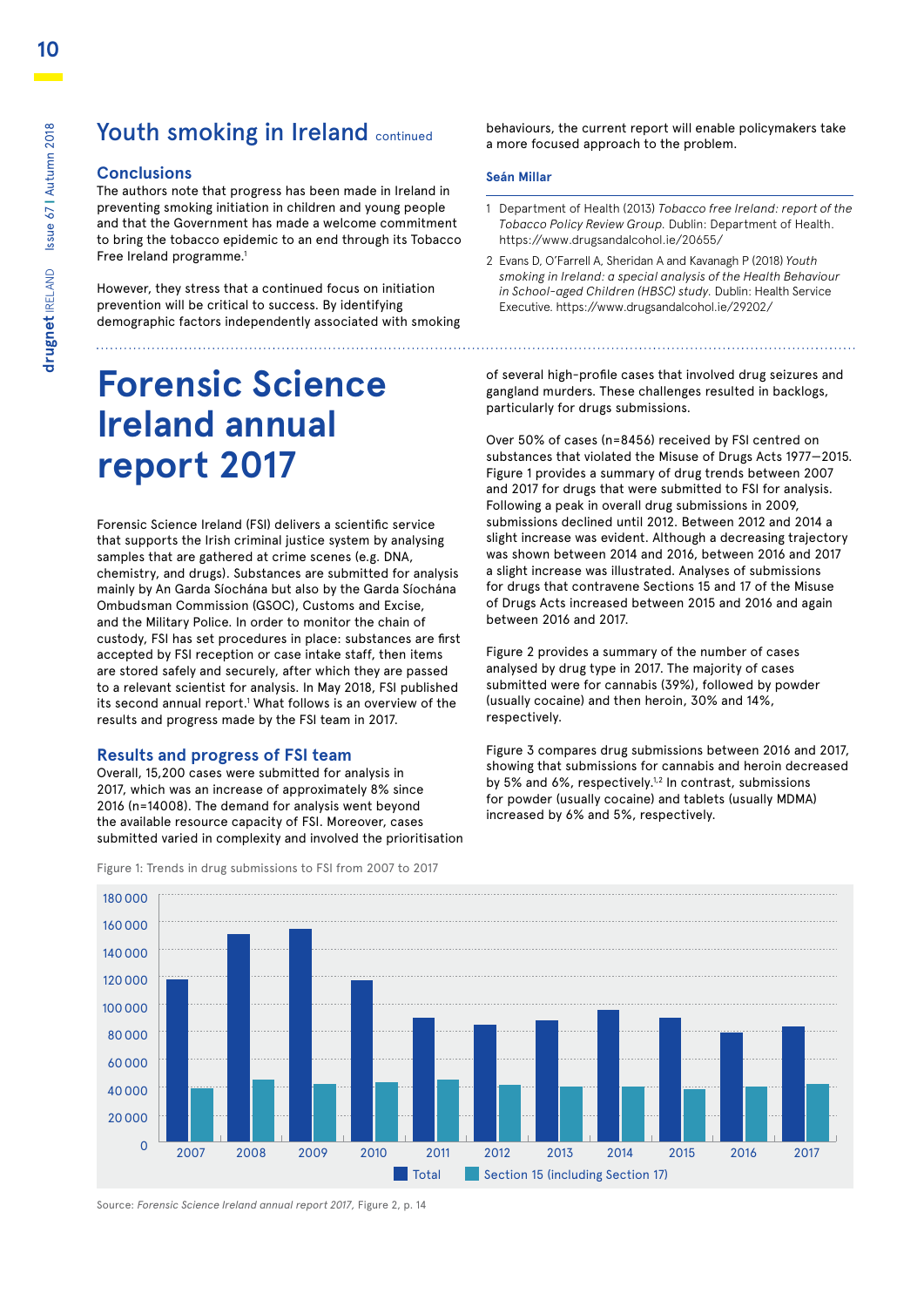### Forensic Science Ireland continued

Figure 2: Different types of drug analysis carried out by the FSI Drugs Section

![](_page_10_Figure_3.jpeg)

Source: *Forensic Science Ireland annual report 2017,* Figure 3, p. 15

### **New substances** 50

The emergence of new substances creates another challenge<br>for ESL as no reference standards are available to which thou for FSI, as no reference standards are available to which they for For, as no reference standards are available to which the compared. In 2017, some 15 new substances were identified in Ireland.

### **Court appearances and defence visits** 30

**COUrt appearances and defence visits<br>In 2017, FSI employees gave evidence in court in 104 cases,** covering drugs, sexual assault, armed robbery, burglary, 20 explosives, and firearms. In addition, defence scientists visited FSI on 49 occasions to re-examine evidence, for example, DNA and drugs seizures.<br>. ited<br>nm

### **Presumptive testing** 0

Presumptive drug testing (PDT), which was introduced in 2011, enables Gardaí trained by FSI to carry out tests using commercially available chemical test kits to determine if suspect materials are controlled drugs (e.g. cannabis herb or resin; cocaine). The rationale behind this approach was to reduce the frequency of Section 3 drug cases being submitted to FSI so that they could target their resources on Section 15 (dealing) and Section 17 (cultivation) cases. However, 1,700 of 4,282 Section 3 cases submitted to FSI were indeed cannabis cases, which could have been assessed by PDT. FSI continues to liaise with An Garda Síochána to promote the use of PDT.

### **DNA database**

Another useful resource implemented by FSI in 2015 was the DNA database. This database allows Gardaí to make investigative links between people and unsolved crimes. Cases can be linked individually or in clusters. In 2017, some 601 hits occurred and which assisted 913 cases. There were two types of hits: linking crime scene samples and linking persons to crime stains.

#### **Linking crime scene samples**

Crime scene samples linked to other crime scene samples were reported 66 times in 2017 and resulted in 138 investigative links, two of which were related to drugs.

#### **Linking persons to crime stains**

Person-to-stain matches were reported 535 times, which assisted 775 cases, of which 28 were related to drugs.

### **Conclusion**

The annual report illustrated that the FSI service contributed substantially to assisting law enforcement agencies in the fight against crime. The demand for analyses far exceeded FSI resource capacity and this gap is expected to further increase in 2018. However, a new workforce plan aims to target this issue, enabling FSI to improve the services it provides, widen its capabilities and personnel.

### **Ciara H Guiney**

- 1 Forensic Science Ireland (2018) *Forensic Science Ireland annual report 2017.* Dublin: Forensic Science Ireland. https://www.drugsandalcohol.ie/29055/
- 2 Forensic Science Ireland (2017) *Forensic Science Ireland annual report 2016.* Dublin: Forensic Science Ireland. https://www.drugsandalcohol.ie/27308/

Figure 3: Comparison of different types of drug analysis carried out by the FSI Drugs Section by year

![](_page_10_Figure_24.jpeg)

Source: Data extracted from *Forensic Science Ireland annual report 2016*, Figure 5, p. 14; *Forensic Science Ireland annual report 2017*, Figure 3, p. 15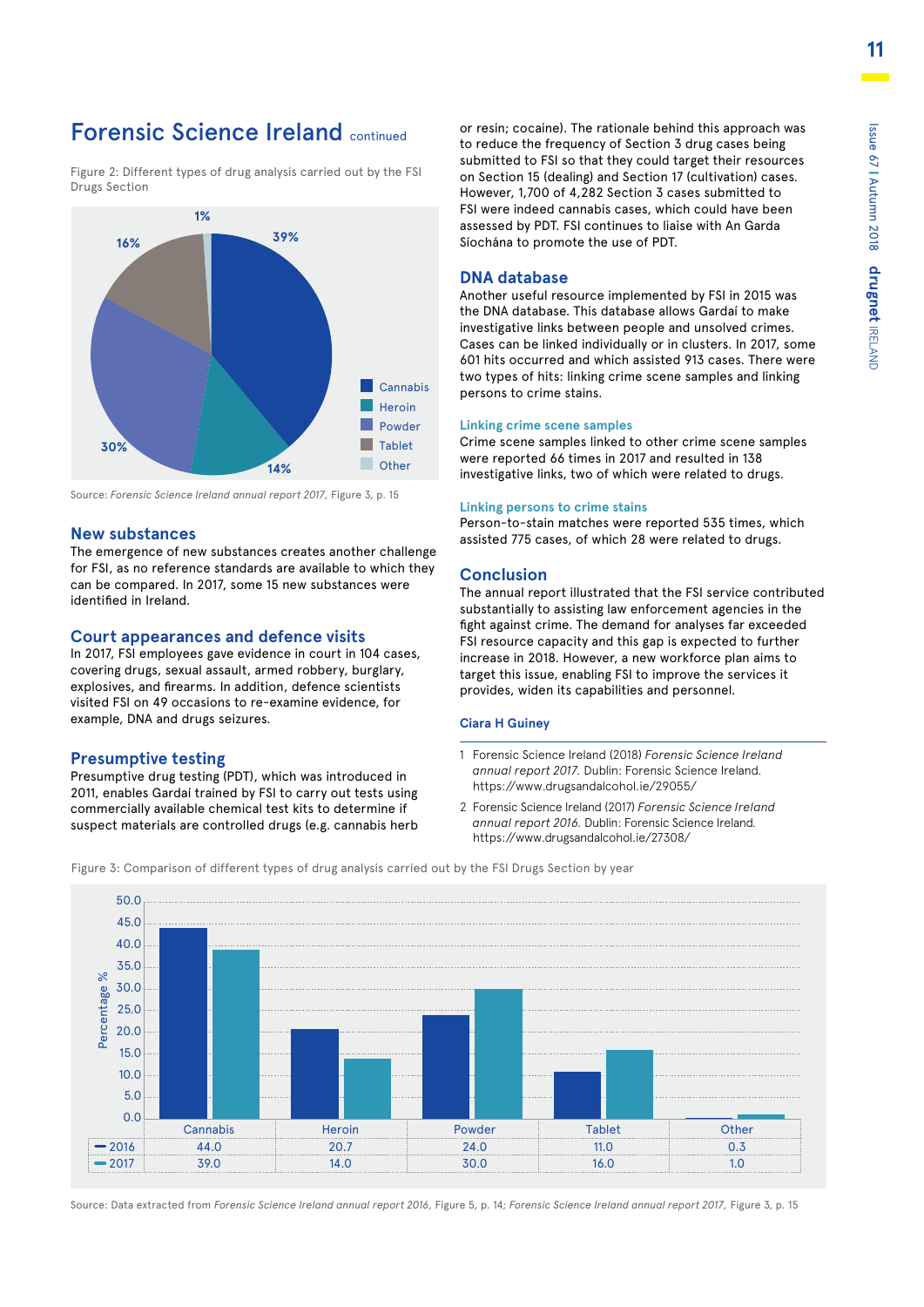# **Irish Prison Service and Probation Service strategic plan 2018–2010**

On 25 June 2018, the Minister for Justice and Equality, Charlie Flanagan TD, launched the joint Irish Prison Service (IPS) and Probation Service (PS) strategic plan for 2018– 2020.1 This is the third joint strategy of these agencies. It includes the following actions:

- **•** Improve sentence management
- **•** Maximise joint working between IPS and PS
- **•** Develop responses for female offenders
- **•** Enhance engagement with victims of crime
- **•** Develop innovative responses for specific groups of offenders
- **•** Enhance offender employability
- **•** Engage with service users
- **•** Promote research and evaluation
- **•** Improve provision of drug and alcohol services

#### **Improve sentence management**

With the aim of decreasing recidivism, programmes will continue to be established and delivered in prison. It is hoped that this will increase offender engagement, resettlement and reintegration into society, and stability on release from prison leading to less re-offending and safer communities.

### **Maximise joint working between IPS and PS**

To enhance collaborative working between agencies, improvements to systems will continue. This will involve the establishment of service level agreements identifying the role of the PS in sentence management and reintegration, and improvements on how data will be captured. Joint development of interventions will continue along with joint training to promote collaboration and shared learning. In addition, the IPS psychology service will assign a psychologist to PS headquarters to consult on cases, programme development, assessment, and to assist in training.

#### **Develop responses for female offenders**

The IPS and PS intend to build on current gender-informed approaches, broaden opportunities, and target through-care and resettlement into society. This work will be informed by joint research and best evidence-based practice on female offending and custodial trends. Interventions will aim to increase recovery and provide education and training. To help women and children affected by domestic violence and abuse, perpetrators of these crimes will continue to be targeted.

#### **Enhance engagement with victims of crime**

In line with current legislative requirements for victims of crime,<sup>2,3</sup> the IPS and PS will develop and apply procedures on engaging with victims of crime. Existing information and how it is accessed will be reviewed. The provision and response

to restorative justice intervention requests will follow existing practices. Written submissions to the Parole Board by victims will also be facilitated. Further victim engagement will be informed by evaluations of existing practices and procedures.

### **Develop innovative responses for specific groups of offenders**

Drawing on evidence-based best practice, the IPS and PS will collaborate to increase engagement with specific groups of offenders, such as sexual and violent offenders, young adults aged 18–24 years, older adults, and the Traveller community. Several actions will be taken, for example:

- **•** The Sex Offender Risk Assessment and Management (SORAM) will be fully implemented in prisons.
- **•** The Building Better Lives (BBL) programme for sexual violence will be established in the Midlands Prison and Arbour Hill Prison.
- **•** Young adults sentence planning and community reintegration will continue to progress.
- **•** Work will continue to increase engagement and interventions with offenders who are mentally unwell, members of the Traveller community, and perpetrators of domestic violence.

#### **Enhance offender employability**

The IPS and PS will collaborate to maintain and increase employment opportunities for ex-offenders. For example, the social enterprise strategy, *A new way forward,*<sup>4</sup> will be implemented. In addition, greater emphasis will be placed on employment outcomes for GATE (Gaining Access to Training, Education and Employment) and Linkage services provided by the Irish Association for the Social Integration of Offenders. The IPS and PS will also work with Intreo services of the Department of Employment Affairs and Social Protection to establish joint procedures to make certain the move from training to employment goes smoothly.

#### **Engage with service users**

The intention is to enhance service delivery by working with service users and organisations to make peer-led opportunities available. For example, a joint service level agreement will be established between the IPS/PS and the Irish Red Cross to increase community-based health and first aid (CBHFA) programmes in prisons and the community and widen the curriculum to help reduce recidivism. Rehabilitation programmes will also be facilitated by the IPS and PS for female ex-offenders that have participated in the BRIO programme.

### **Promote research and evaluation**

To ensure that the work undertaken by the IPS and PS is informed by evidence-based practice, research and evaluation will be encouraged in several areas; for example, working with female offenders, life-sentenced prisoners, provision of rehabilitative interventions, desistence from offending, and the impact of the CBHFA programme. Research in these areas will increase knowledge and enhance opportunities to stop and prevent crime.

### **Improve provision of drug and alcohol services**

The IPS and PS will jointly increase drug and alcohol service provision in prisons and the community. Their actions will be guided by the recommendations of the *Review of drug and alcohol treatment* and the current national drugs and alcohol strategy, *Reducing harm, supporting recovery.*5,6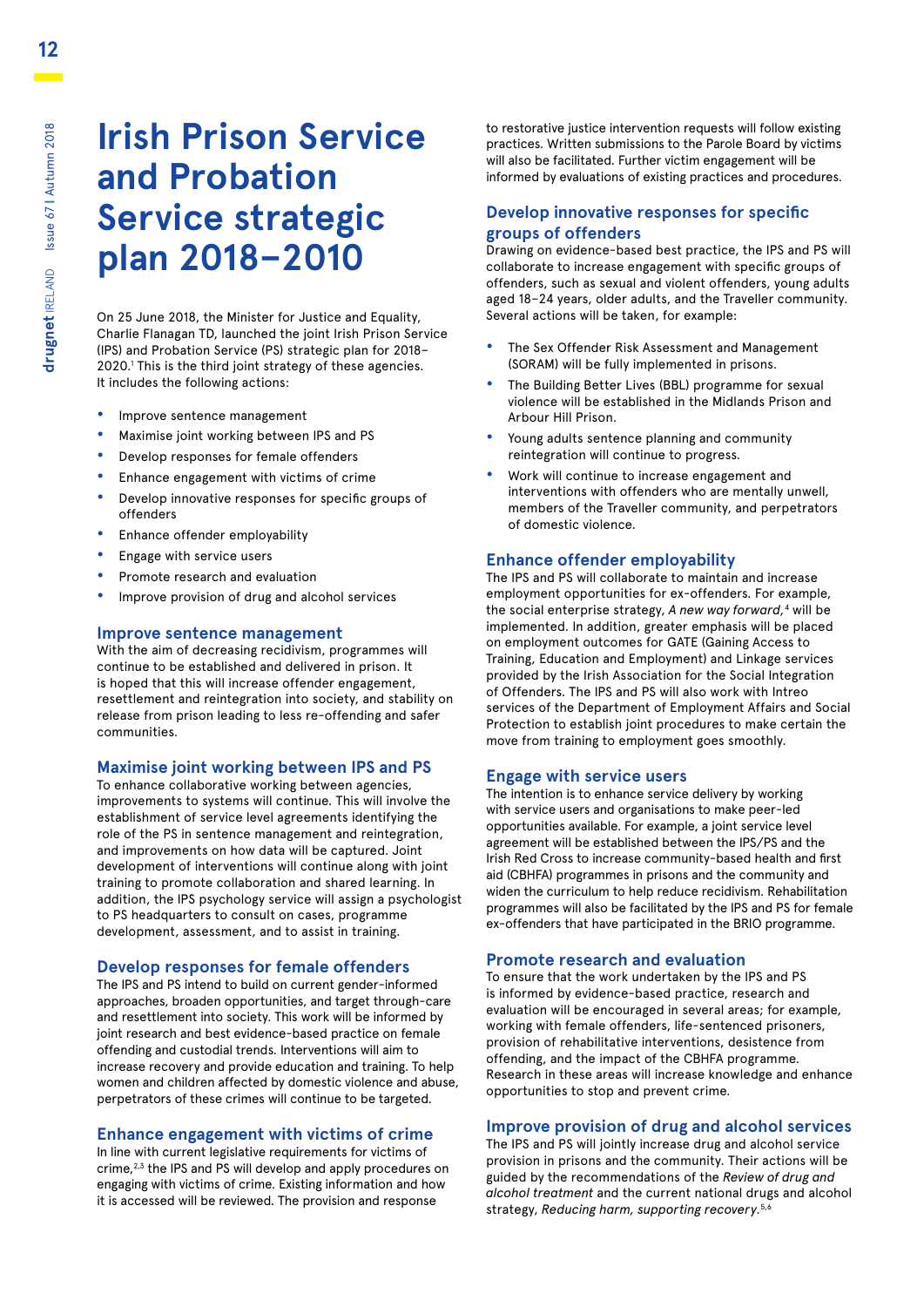### Irish Prison Service and **Probation Service continued**

### **Conclusion**

This strategy was welcomed by the Minister for Justice and Equality, who stated that:

*This is an excellent example of agencies working together. The Strategic Objective of the Plan is to have a multi-agency approach to offender management and rehabilitation from pre to post imprisonment in order to reduce re-offending and improve prisoner outcomes.7*

An integrated approach is viewed by the minister as an essential component for the effective reintegration of offenders into the community and society.<sup>7</sup>

### **Ciara H Guiney**

1 Irish Prison Service and Probation Service (2018) *Irish Prison Service & Probation Service: strategic plan 2018–2020.* Dublin: Irish Prison Service and Probation Service. https://www.drugsandalcohol.ie/29241/

# **Prevalence of major mental illness, substance misuse and homelessness among Irish prisoners**

There are 12 institutions in the Irish prison system, comprising 10 traditional 'closed' institutions and two open centres, which operate with minimal internal and perimeter security. The majority of female prisoners are accommodated in the purpose-built Dóchas Centre adjacent to Mountjoy Prison in Dublin, while the remainder are located in a separate part of Limerick Prison.<sup>1</sup> Between 1970 and 2011, the Irish prison population increased by 400%.<sup>2</sup> Mental disorders, substance misuse and homelessness have been highlighted as key areas of need among Irish prisoners. However, although the prevalence of these vulnerabilities have been studied by health services and governmental or non-governmental organisations, they have not been systematically reviewed.

Recent Irish research aimed to systematically review studies from Irish prisons that estimate the prevalence of major mental illness, alcohol/substance misuse and homelessness at the time of committal.<sup>2</sup> In this study, published in the Irish *Journal of Psychological Medicine*, healthcare databases were searched for studies quantifying the point prevalence for each outcome of interest. Searches were augmented by scanning bibliographies and searches of governmental and non-governmental websites. Proportional meta-analyses were completed for each outcome. The major findings with regard to these outcomes are discussed below.

- 2 Criminal Justice (Victims of Crime) Act 2017. Available online at: http://www.irishstatutebook.ie/eli/2017/act/28/enacted/en/html
- 3 European Commission (2012) Directive 2012/29/EU. Available [online at: https://ec.europa.eu/anti-trafficking/legislation-and](https://ec.europa.eu/anti-trafficking/legislation-and-case-law-eu-legislation-criminal-law/directive-201229eu_en)case-law-eu-legislation-criminal-law/directive-201229eu\_en
- 4 Irish Prison Service and Probation Service (2017) *'A new way forward': social enterprise strategy 2017–2019.* Dublin: Department of Justice and Equality. https://www.drugsandalcohol.ie/27287/
- 5 Clarke A and Eustace A (2016) *Review of drug and alcohol treatment services for adult offenders in prison and in the community.* Dublin: Probation Service and Irish Prison Service. https://www.drugsandalcohol.ie/26569/
- 6 Department of Health (2017) *Reducing harm, supporting*  3.9 *recovery: a health-led response to drug and alcohol use*  3.8 *in Ireland 2017–2025.* Dublin: Department of Health. 3.6 https://www.drugsandalcohol.ie/27603/ 3.5 er y.
- 7 Department of Justice and Equality (2018) *Minister Flanagan*  3.4 *publishes the Probation Service Strategy 2018–2020 'One Vision,*  3.3 *One Team, One Standard', the third Probation Service and Irish*  3.1 *Prisons Service joint strategic plan 2018–2020 and the Probation*  3.0 *Service and Irish Prison Service annual reports 2017.* Dublin: Department of Justice and Equality. Available online at: https://www.justice.ie/en/JELR/Pages/PR18000207 । । <del>८</del>.১<br>२.२

Figure 1: Percentage of Irish prisoners with a psychotic disorder at time of committal

![](_page_12_Figure_18.jpeg)

Source: Gulati et al. (2018)<sup>2</sup>

### **Psychotic and major affective disorders**

Eight studies with a total sample size of 28,012 prisoners reported data on psychotic disorders. Using a random effects model, the pooled percentage of Irish prisoners suffering from a psychotic disorder was 3.6% (95% CI: 3.0–4.2%). The prevalence in male samples was estimated at 3.8%. Only two studies evaluated prevalence in purely female samples, and estimates for females were 3.9%. Estimates of prevalence in purely remand samples could be extracted from four studies and were 3.9% (see Figure 1).

Seven studies with a total sample size of 7,928 prisoners reported on affective disorders. The pooled percentage of prisoners suffering from an affective disorder was 4.3% (95% CI: 2.1-7.1%). Prevalence estimates from male samples were 2.3% and from female samples were 9.1%. Estimates of the prevalence of affective disorders in purely remand samples could only be extracted from two studies and were 2.1% (see Figure 2).

### **Alcohol and substance use disorders** 10.0

Six studies with a total sample size of 1,659 prisoners reported on alcohol or substance use disorders. The pooled percentage Powder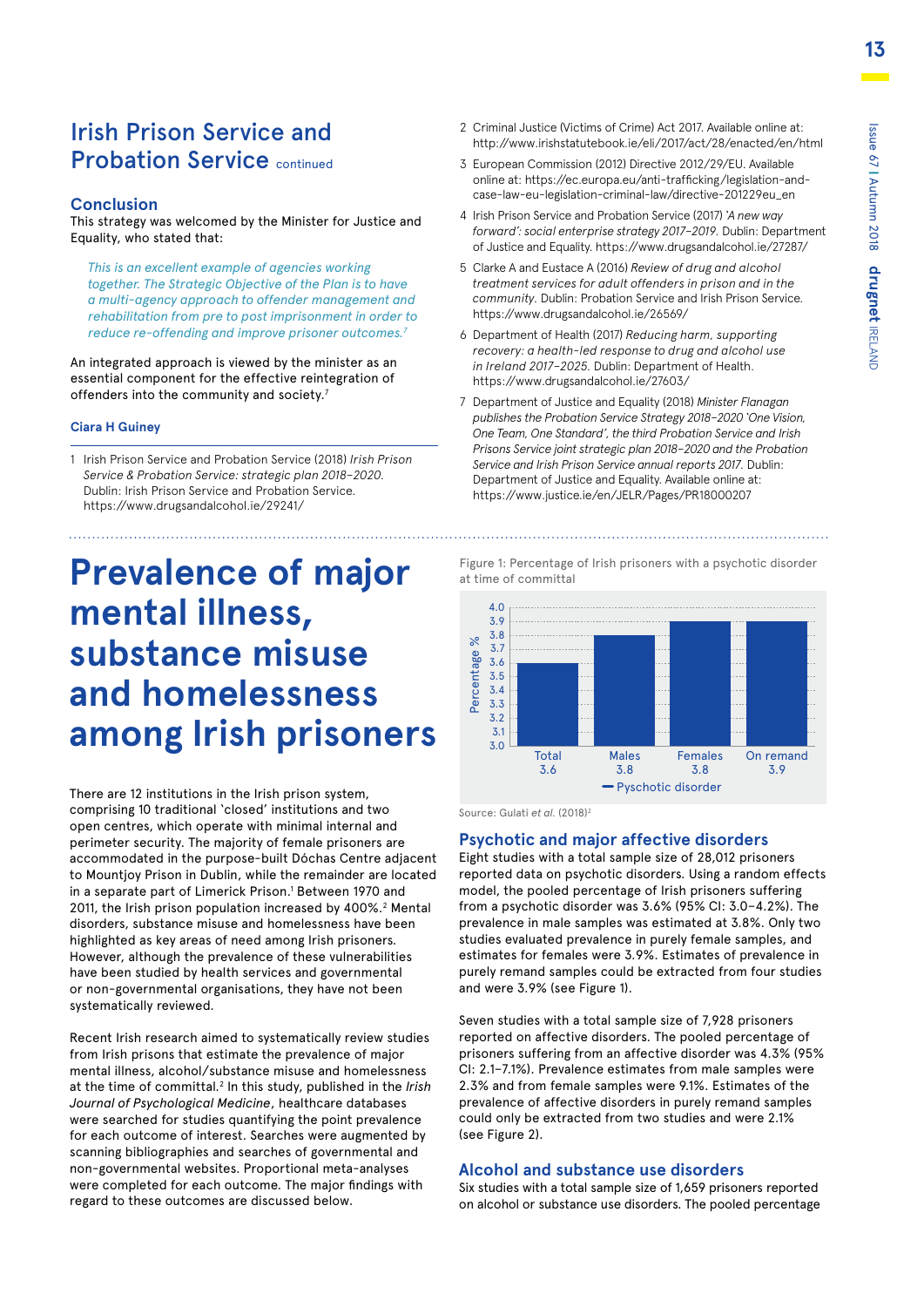### **Irish prisoners continued**

Figure 2: Percentage of Irish prisoners with a major affective disorder at time of committal 40

![](_page_13_Figure_2.jpeg)

Source: Gulati et al. (2018)<sup>2</sup>

Figure 3: Percentage of Irish prisoners with an alcohol use disorder at time of committal

![](_page_13_Figure_5.jpeg)

Source: Gulati *et al.* (2018)<sup>2</sup>

of prisoners suffering from an alcohol disorder across the six 0 studies was 28.3% (95% CI: 19.9–37.4%) (see Figure 3). The pooled percentage of prisoners reporting a substance use disorder was 50.9% (95% CI: 37.6–64.2%) (see Figure 4).

The prevalence estimates for male only samples were 37.1% and 51% for alcohol and substance use disorders, respectively. Two studies evaluated prevalence in purely female samples and estimates for females were 17.2% for alcohol use disorder and 62.6% for substance use disorder. Prevalence estimates for purely remand samples could be extracted from only one study and were 34.5% and 53% for

Figure 4: Percentage of Irish prisoners with a substance use disorder at time of committal

![](_page_13_Figure_10.jpeg)

Source: Gulati et al. (2018)<sup>2</sup>

### **Homeless on committal**

Five studies with a total sample size of 1,523 prisoners reported on prisoners who were homeless at time of committal. The pooled percentage of homelessness from a random effects model was 17.4% (95% CI: 8.7–28.4%). Prevalence estimates in purely male samples were 8.2%. Only one study evaluated prevalence in a purely female sample and the estimate for females was 18.8%. Prevalence estimates from remand samples could be extracted from two studies and were 23.2% (see Figure 5).

![](_page_13_Figure_14.jpeg)

![](_page_13_Figure_15.jpeg)

Source: Gulati et al. (2018)<sup>2</sup>

#### **Conclusions**

The authors concluded that the study showed prevalence estimates of psychotic illness and substance abuse among Irish prisoners that are in keeping with international estimates of morbidity in prisons, while those for affective disorders are lower. The prevalence of homelessness on committal to Irish prisons is higher than some international estimates.

As rates of psychoses, alcohol/substance misuse and homelessness among Irish prisoners are significantly higher than in the general population, the study highlights the need for improved screening for affective disorders, the development of diversion services, and the consideration of integrated treatment plans for addressing psychiatric and psychosocial need. In particular, the authors suggest that homeless individuals with mental illness are unlikely to seek help or treatment.

In addition, subjects who have an active substance misuse disorder are often excluded from temporary accommodation, which may result in further social decline and increased risk of imprisonment.

#### **Seán Millar**

- 1 Irish Prison Service (2018) *Irish Prison Service annual report 2017.* Longford: Irish Prison Service. https://www.drugsandalcohol.ie/29244/
- 2 Gulati G, Keating N, O'Neill A, Delaunois I, Meagher D and Dunne CP (2018) The prevalence of major mental illness, substance misuse and homelessness in Irish prisoners: systematic review and metaanalyses. *Ir J Psychol Med:* 1–11: doi:10.1017/ipm.2018.15. https://www.drugsandalcohol.ie/29009/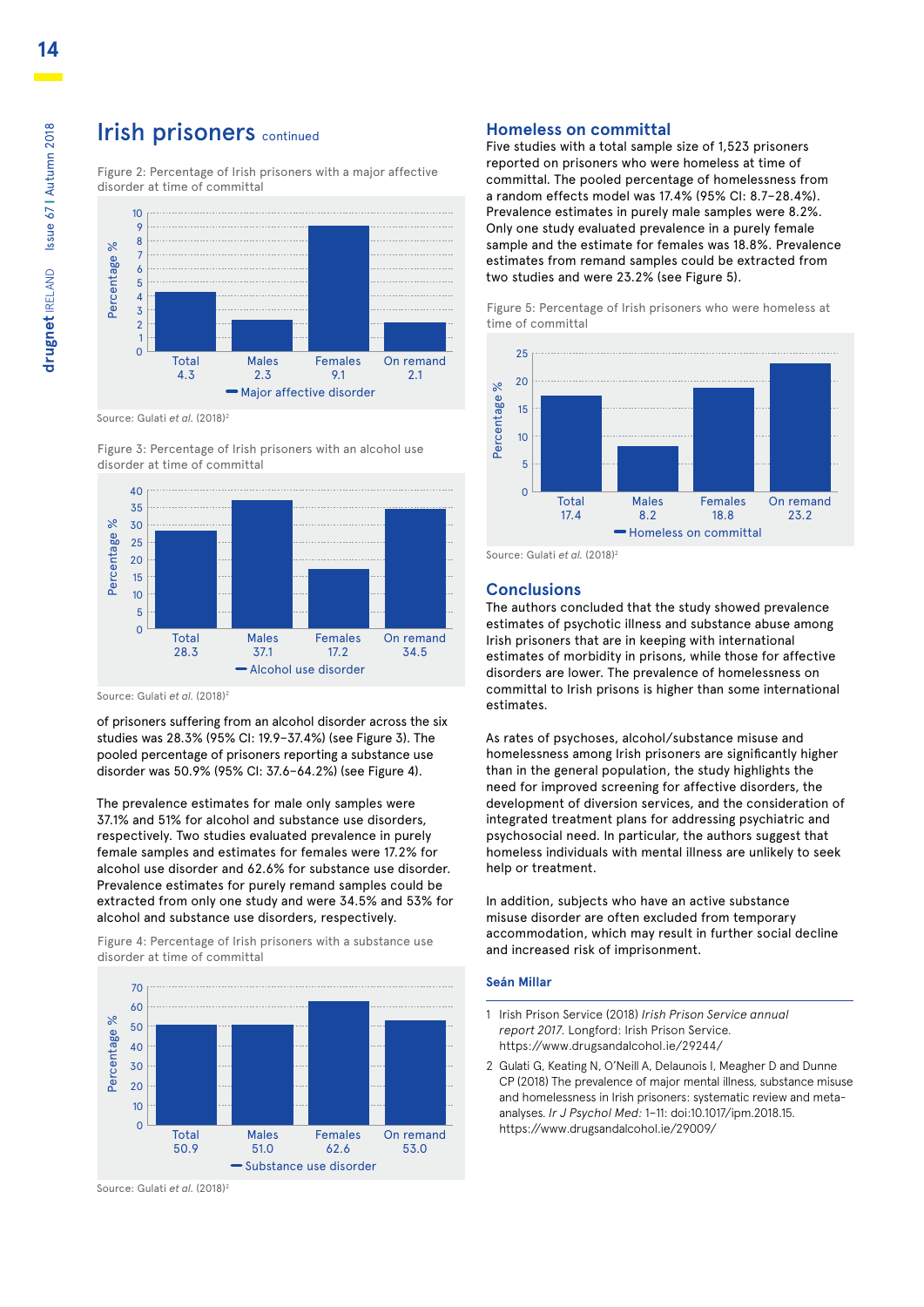# **Hospital presentations and preceding factors of drug overdose among adolescents**

Suicide is one of the major causes of death in many populations, particularly adolescents, and poisoning or drug overdose (OD) is the leading method of attempted suicide. Public health interventions aim to reduce the morbidity and mortality of self-poisoning by limiting the availability of potentially toxic medications to at-risk populations. An understanding of the preceding factors and potential triggers of self-poisoning and drug overdose may aid in the development of specific intervention strategies.

Recent Irish research aimed to highlight the pattern of presentations and preceding factors of OD in an adolescent population.1 In this study, published in the *Irish Medical Journal*, the authors retrospectively evaluated the data of 85 adolescents (81.2% female) presenting to a large regional hospital in Ireland with OD over a three-year period. Data were retrieved from the Hospital Inpatient Enquiry (HIPE) system, and included information on patients' demographics, preceding factors, and drugs used in OD. 3163<br>300<br>35 anos<br>395 anos<br>395 anos<br>395 anos<br>395 anos<br>395 anos

### **Results**

The median age at presentation was 15.83 years. The median time from event to hospital presentation was 2.6 hours, with the mean length of hospital stay being 2.24 days. Thirty-eight (44.7%) adolescents had a history of deliberate non-drug-0 related self-harm, while 14.1% (n=12) were previously seen for deliberate self-poisoning/OD. Among factors associated with OD, the following were noted: ਰ<br>4.

- **•** Depression was the most common mental health problem associated with OD.
- **•** Other preceding factors included unstable family dynamics, family history of mental illness, social problems, and romantic break-ups.
- **•** Certain factors had gender predilection: substance abuse and conduct disorder were more common among males.

The drugs implicated in adolescent OD presentations are shown in Figure 1. The most common agents of overdose were analgesics (n=83), with acetaminophen being the most commonly used analgesic. Other drugs used in OD cases included antidepressants, antipsychotics, antibiotics, and antihistamines. Forty-six (54.1%) cases presented with polypharmacy overdose. Three patients (3.5%) inhaled a kitchen aerosol spray, while concomitant alcohol (vodka) and drug overdose was documented in 17.6% (15/85) of cases.

### **Conclusions**

The authors suggest that the number of OD patients in this study probably represent only a small proportion of OD cases among adolescents and that it is likely that substantial numbers of self-poisoning occur in the community. Gender differences should be considered in the assessment, prevention, and management of future self-harm or suicides by community policymakers and clinicians.

### **Seán Millar**

1 Maduemem K, Adedokun C and Umana E (2018) Presentations and preceding factors of drug overdose amongst adolescents [admitted to a large regional hospital.](https://www.drugsandalcohol.ie/28870/) *Ir Med J,* 111(4): 731. https:// www.drugsandalcohol.ie/28870/

![](_page_14_Figure_14.jpeg)

Figure 1: Number of drugs implicated in OD among adolescents

Source: Maduemem et al. (2018)<sup>1</sup>

SSRI: Selective serotin reuptake inhibitor AED: Anti-epilepsy drug

Others: Multivitamins; iron; Lyrica; Eltroxin; oral contraceptive pills; valerian; pantoprazole; furosemide; statins; ecstasy; bleach; kitchen spray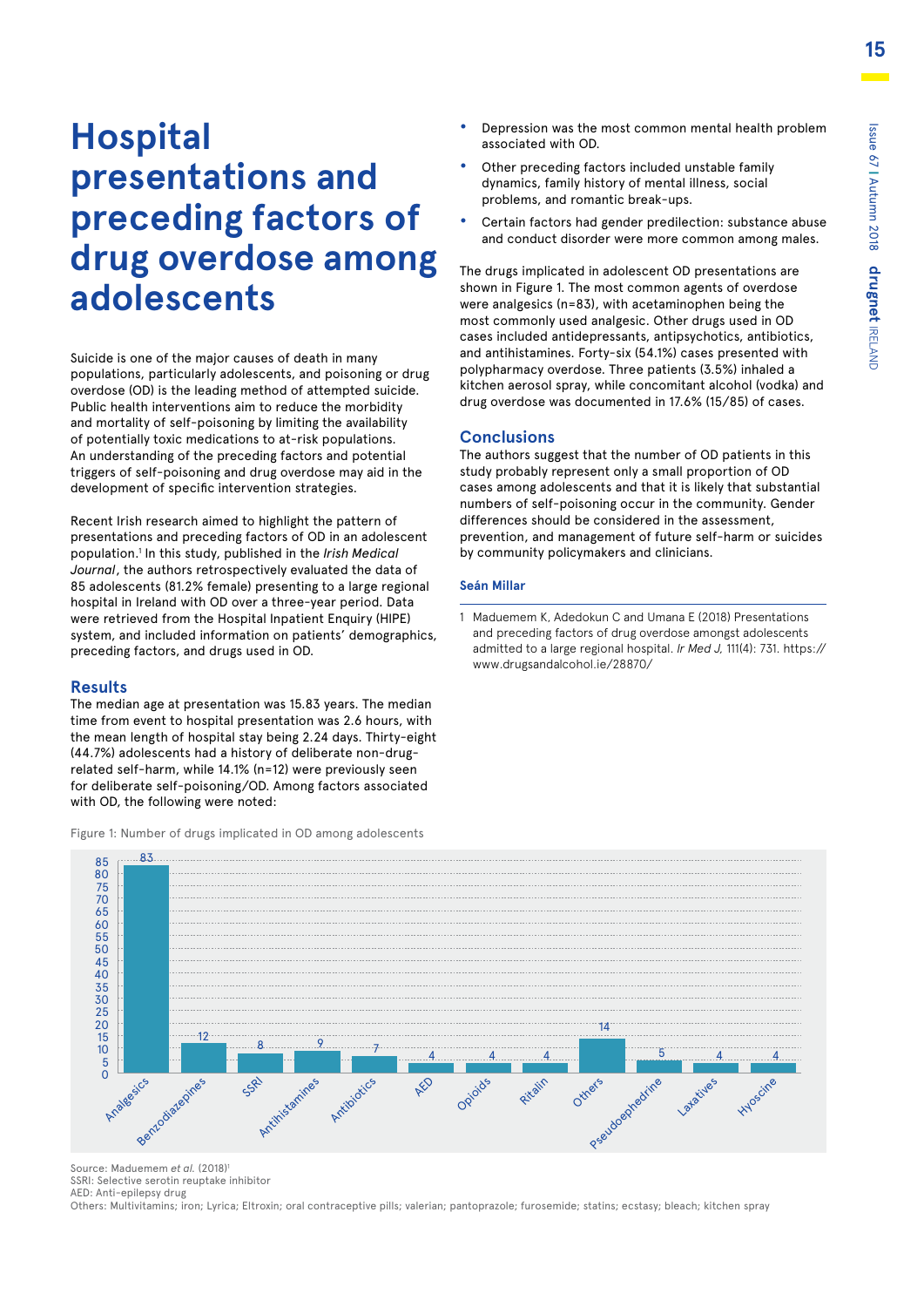RESPONSES

**New report on drugrelated bloodborne viruses in Ireland**

People who inject drugs (PWID) are at high risk of contracting bloodborne viruses (BBV) and comprise three-quarters of diagnosed cases of hepatitis C in Ireland. Surveillance of drug use and drug-related BBV is essential for monitoring the impact of prevention and harm reduction programmes. The Health Protection Surveillance Centre (HPSC) recently published a comprehensive summary of drug-related BBV in Ireland.<sup>1</sup> The report was compiled by a collaborative group comprising representatives from several health agencies, doctors, and others active in harm reduction and drug treatment work in Ireland. The final report was authored by HPSC staff.

The aim of this report is to summarise what is currently known about drug-related BBV in Ireland. The report focuses on hepatitis C, HIV, and hepatitis B and begins by outlining problem drug use associated with an increased risk of these infections. Recent opioid prevalence data show that the numbers of those using opioids, mainly heroin, have not changed substantially between 2006 and 2014, but that a much higher proportion of those who are using these drugs are aged between 35 and 64 years.<sup>2</sup> Incidence of opioid use is declining and National Drug Treatment Reporting System (NDTRS) data indicate a steady decline in new entrants to treatment who reported opioids as their primary problem drug between 2009 and 2016, and a decrease in the proportion who inject.3 Treatment coverage for people who use opioids is high by international standards and opioid substitution treatment

# **Integrated hepatitis C care for people who inject drugs**

Hepatitis C virus (HCV) infection is a major cause of chronic liver disease and death. Drug use remains the significant cause of new infections in the European Union (EU), with estimates of HCV antibody prevalence among people who inject drugs (PWID) ranging from 5% to 90% in 29 European countries.1 In the Republic of Ireland and the EU, primary care is a key area to focus efforts to enhance HCV diagnosis and treatment among PWID. Recently developed HCV directacting antiviral drugs are well tolerated and delivered for shorter courses (8–12 weeks), with trials reporting more than 90% cure rates among PWID.<sup>2</sup> However, despite these highly effective treatments, many people at risk are unaware of their infection and obstacles may limit access to HCV care, resulting in many patients not being treated.

(OST) is available in most parts of the country. Incidence of BBV among PWID has been declining in recent years.

With good uptake of BBV testing and the use of highly effective direct-acting antiviral drugs, it is possible to anticipate the elimination of hepatitis C in Ireland. Nevertheless, statutory notifications, studies on OST settings and in prison indicate a high prevelance of this disease in Ireland among PWID. Further, a small number of those entering treatment for cocaine use are injecting and 12% of those entering treatment in 2015 had injected at some time in the past. This cohort of PWID, along with those using new psychoactive substances, performance enhancing drugs, or chemsex drugs, are less likely to selfidentify as problem drug users or avail of BBV testing, harm reduction and drug treatment services.

The report identifies gaps in knowledge and opportunities for improvements in the way information is collected and recorded. Routine monitoring would be much improved by extending electronic record-keeping of treatment information and laboratory results to facilitate easy extraction of the data for reporting. There are extensive and heavily used needle exchange services. If these services could be expanded to include BBV screening and onward referral, it would then be possible to collect data on the users of these services most at risk from BBV.

### **Brian Galvin**

- 1 Health Protection Surveillance Centre (2018) *Drug-related bloodborne viruses in Ireland.* Dublin: Health Protection Surveillance Centre. http://www.drugsandalcohol.ie/29685/
- 2 Hay G, Jaddoa A, Oyston J, Webster J, Van Hout MC and Rael dos Santos A (2017) *Estimating the prevalence of problematic opiate use in Ireland using indirect statistical methods*. Dublin: National Advisory Committee on Drugs and Alcohol. http://www.drugsandalcohol.ie/27233/

3 Health Research Board (2018) *Drug treatment in Ireland (NDTRS) 2010–2016.* Dublin: Health Research Board. http://www.drugsandalcohol.ie/28986

A recent paper, published in the journal *JMIR Research Protocols*, outlines the protocol for a study which will examine integrated HCV care for PWID.<sup>3</sup> The research will be a prospective, non-randomised, pre–post intervention feasibility study, and will be conducted in opioid substitution treatment (OST)-prescribing general practices from three sites across the HepCare Europe consortium (Dublin, London and Seville). A total of 24 OST-prescribing general practices have been recruited from the professional networks and databases of members of the research consortium. Patients were eligible for inclusion in the study if aged ≥18 years, on OST, and had attended the practice for any reason during the recruitment period. Baseline data on HCV care processes and outcomes were extracted from the clinical records of the participating patients.

### **Intervention and outcomes**

The aim of the intervention is to enhance identification and linkage to HCV care and treatment among patients attending primary care for OST. It includes the following:

**•** Outreach of an HCV-trained liaison nurse into general practices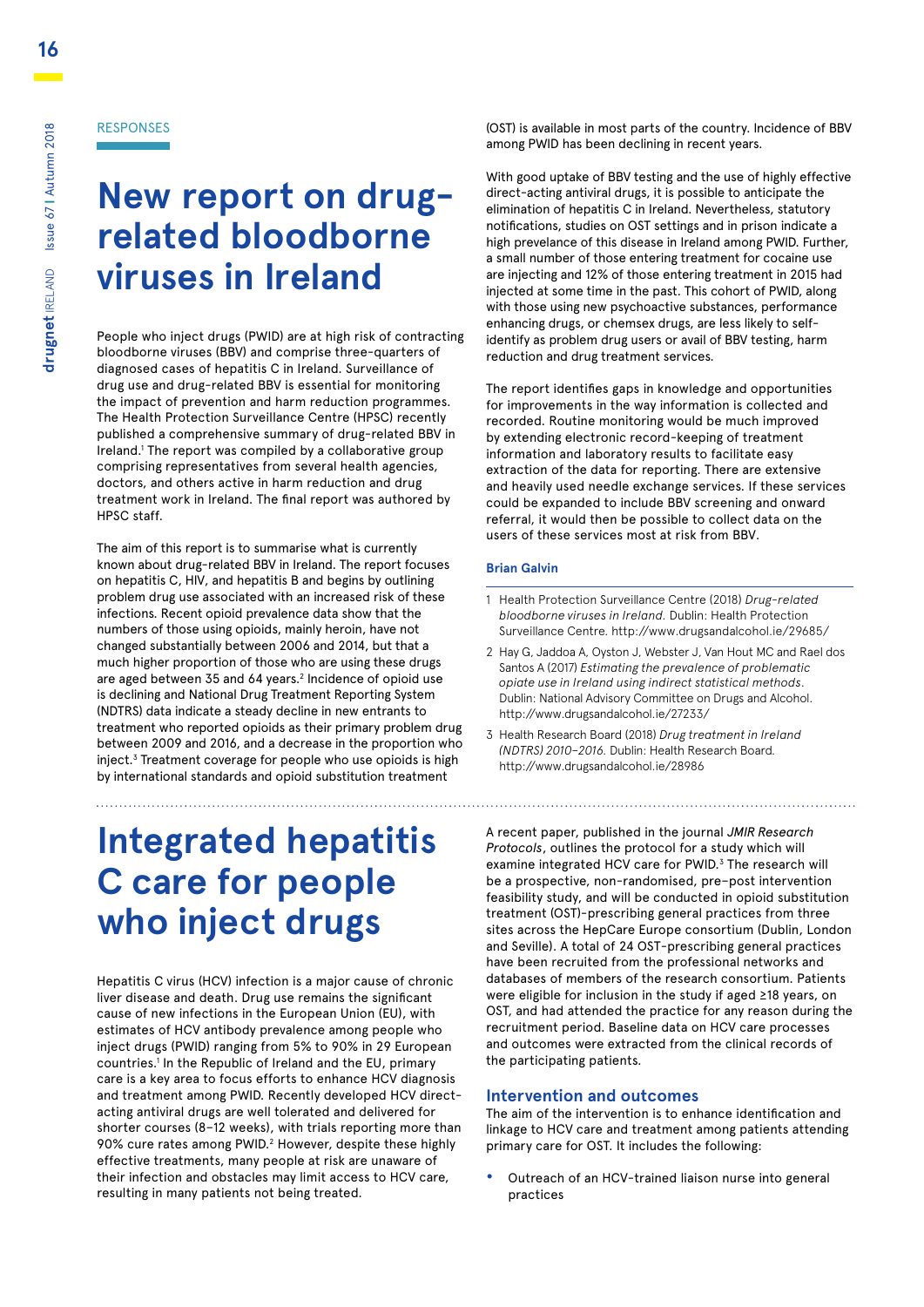### **Hepatitis C care continued**

- **•** In-practice education for clinicians regarding developments in diagnosis and treatment of HCV
- **•** Enhanced access of patients to community-based evaluation of HCV disease, including novel approaches to diagnosis
- **•** A researcher-facilitated practice audit of HCV care processes and feedback to general practices.

Primary outcomes measures of the study will include the proportion of participants who have been screened for HCV and the proportion of HCV antibody-positive patients who commenced/completed antiviral therapy and who achieved a sustained virologic response. Secondary outcomes will include the following:

- **•** The proportion of those screened who tested HCV antibody positive
- **•** The proportion of HCV-positive patients who have been assessed using novel approaches
- **•** The proportion of HCV-positive patients who have been referred to specialist hepatology or infectious disease services
- **•** The proportion of HCV-positive patients who have attended specialist hepatology or infectious disease services
- **•** The proportion of HCV-positive patients who received an alcohol screening brief intervention
- **•** The proportion of participants tested for anti-HIV antibody, anti-HBc (hepatitis B core) antibody, or hepatitis B surface antigen (HBsAg)
- **•** The proportion of participants immunised against hepatitis B/A virus

### **High uptake of sterile crack pipes in response to surge in cocaine use in Dublin**

An article published in July 2018 by *The Journal.ie* explained that needle exchange services in Dublin had noted a strong uptake of clean crack pipes by service users in response to a surge in the availability and consumption of crack cocaine in 2018.<sup>1</sup>

Merchants Quay Ireland (MQI), which offers a range of services for people who are homeless and experiencing addiction issues, began providing clean crack pipes from its centre on the south quays on 13 July; 69 pipes were dispensed in the scheme's first week of operation. The Ana Liffey Drug Project (ALDP), which runs an outreach needle and syringe programme based in Middle Abbey Street, began handing out reusable crack pipes in April 2017. Since then, 287 pipes have been distributed. Of these, almost one-half (128) were handed out between March and July 2018. ALDP

- **•** The experience and evaluation of the intervention among key informants (clinicians and patients)
- **•** The number of patients attending general practice for OST post-intervention for follow-up testing
- **•** Evaluation of the feasibility and possible efficacy of the intervention by comparing pre–post intervention data
- **•** Evaluation of the cost-effectiveness of the intervention
- **•** Comparison of clinician knowledge, attitudes and practice pre–post intervention.

### **Conclusions**

The authors of this research protocol state that the study is ongoing and has the potential to make an important impact on patient care and provide high-quality evidence to help clinicians make important decisions on HCV testing and onward referral. As a substantial proportion of HCV-positive patients on OST in general practice are not engaged with specialist hospital services, but qualify for direct-acting antiviral drugs treatment, the study has the potential to reduce HCV-related morbidity and mortality.

### **Seán Millar**

- 1 Lazarus JV, Sperle I, Maticic M and Wiessing L (2014) A systematic review of hepatitis C virus treatment uptake among people who inject drugs in the European region. *BMC Infect Dis,*  14 (Suppl 6): S16. https://www.drugsandalcohol.ie/22756/
- 2 Dore GJ, Altice F, Litwin AH, Dalgard O, Gane EJ, Shibolet O, *et al.*  (C-EDGE CO-STAR Study Group) (2016) Elbasvir-Grazoprevir to treat hepatitis C virus infection in persons receiving opioid agonist therapy: a randomized trial. *Ann Intern Med,* 165(9): 625-34.
- 3 McCombe G, Swan D, O'Connor E, Avramovic G, Vickerman P, Ward Z, *et al.* (2018) Integrated hepatitis C care for people who inject drugs (Heplink): protocol for a feasibility study in primary care. *JMIR Res Protoc,* [7\(6\): e149. https://www.drugsandalcohol.](https://www.drugsandalcohol.ie/29155/) ie/29155/

noted that while most of their clients smoke crack, staff have recently been engaging with a cohort of people who are neck-injecting the drug, an activity which ALDP describes as a 'very risky activity'.

The use of cocaine has now returned to Celtic Tiger levels in Ireland and the Health Service Executive (HSE) has recently launched a new harm reduction campaign, in conjunction with ALDP, to provide information and advice to users about both cocaine powder and crack cocaine.<sup>2</sup> Tony Geoghegan, CEO of MQI, noted that individuals they deal with are primarily street drug users, rough sleepers, and people who are homeless, and that these would not necessarily be archetypal users, as cocaine use is more widespread across society. Nevertheless, he stated that it is important to address drug use in this cohort, as cocaine and crack have the propensity for harm very quickly.

### **Seán Millar**

- 1 Hennessy M and Brophy D (2018) High uptake of sterile crack pipes in response to surge in use of drug in Dublin, *The Journal. ie,* [22 July. Available online at: http://www.thejournal.ie/crack](http://www.thejournal.ie/crack-dublin-4138921-Jul2018/)dublin-4138921-Jul2018/
- 2 Health Service Executive (2018) *Cocaine reduce the harms.*  Dublin: Health Service Executive. 2018. Available online at: [https://www.hse.ie/eng/services/news/media/pressrel/cocaine](https://www.hse.ie/eng/services/news/media/pressrel/cocaine-reduce-the-harms.html)reduce-the-harms.html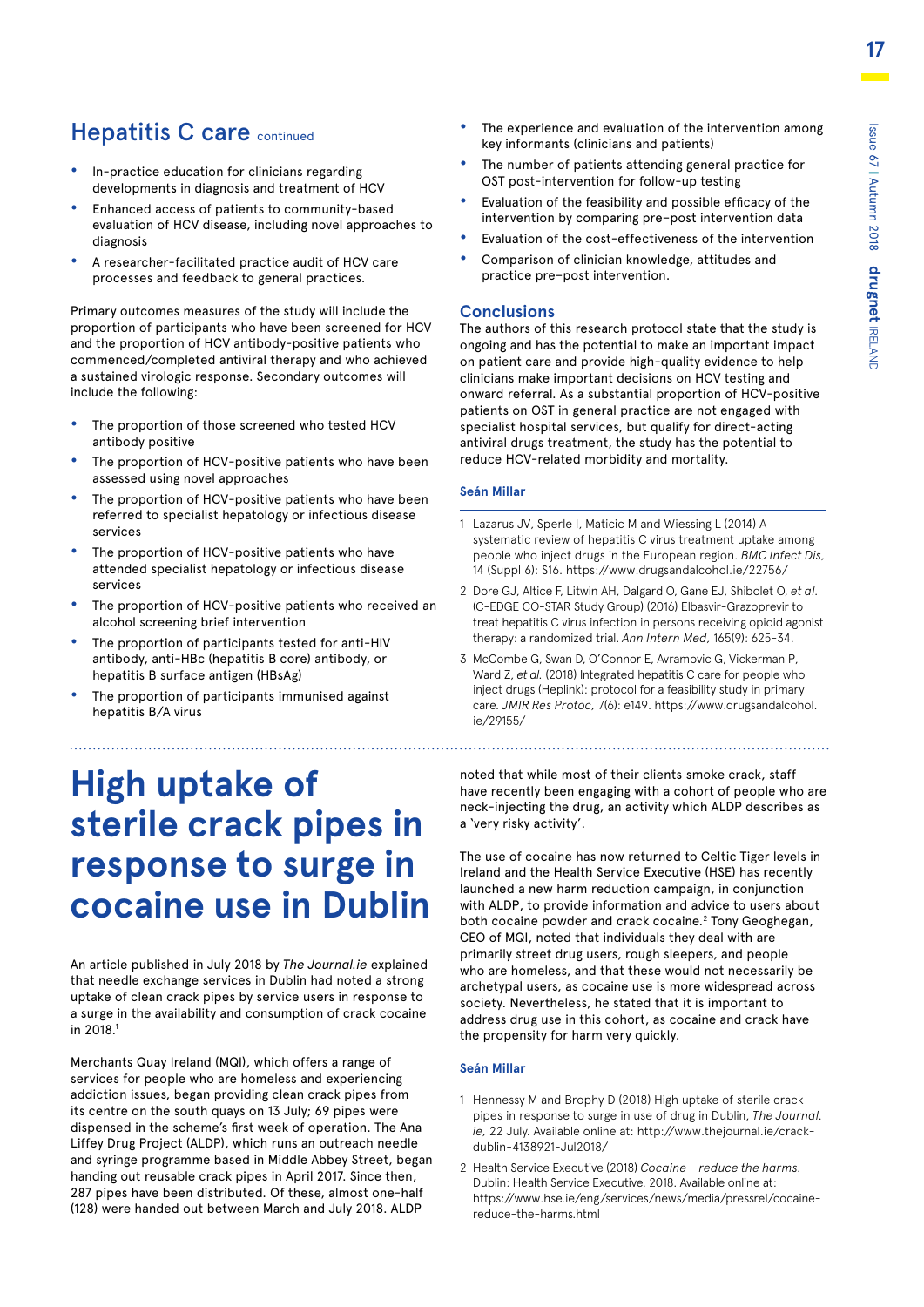![](_page_17_Picture_1.jpeg)

SAFE (Support, Advice, Free Exchange, Empathy) is a new harm reduction awareness campaign based in Clondalkin, Dublin. It is the result of a collaborative effort between Clondalkin Drug and Alcohol Task Force (CDATF), An Garda Síochána, Irish Rail and local drug services, Tus Nua and Clondalkin Addiction Support Programme (CASP). Ms Frances Fitzgerald TD launched the campaign on 1 October 2018 at an event attended by all the stakeholders involved in the campaign and local community groups. SAFE began as a response to the increasingly visible use of drugs, antisocial behaviour, and drug litter in the Clondalkin area. A steering group was established to coordinate a harm reduction initiative with a focus on providing support to very vulnerable people, many of whom had travelled to the area to obtain or use drugs.

The steering group was particularly concerned with activity around the local railway station and there was a need to coordinate the response with organisations outside of the Clondalkin area. The involvement of the South Western Regional Drugs and Alcohol Task Force (SWRDTF) and the Ana Liffey Drug Project (ALDP) in the campaign provided the continuum of support needed to deal with the mobile nature of the problem. SAFE provides harm reduction services to those who are using crack cocaine and heroin. Over the 10 months leading up to the launch, it has built an effective, coordinated response to the problems identified by the steering group and provided support to a very marginalised group of people.

Many of the people whom SAFE supports present with specific and complex needs and are often hard to reach. SAFE has developed a vital service that is safe, supportive and empathetic to the service user's individual needs.

The effectiveness of the campaign is due to the close partnership between Irish Rail, An Garda Síochána (AGS), CASP, Clondalkin Tus Nua, SWRDTF, South Dublin County Council, ALDP, and the HSE Addiction Services Outreach Team. The success of the initiative is underpinned by collobaration between all of these agencies and the local drugs task force. It is an excellent example of a coordinated, targeted, and effective harm reduction campaign.

### **Brian Galvin**

![](_page_17_Picture_8.jpeg)

Attending the launch of the SAFE Campaign on 1 October 2018 in Clondalkin (from L-R): Inspector Liam Casey (AGS), Brian Downes (assistant station manager with Irish Rail), Sharon Harty (team leader with CASP), Emma Fox (treatment and rehabilitation officer with CDATF), Paul Grace (outreach worker with Clondalkin Tus Nua), Cllr Mark Ward (mayor of South Dublin County Council and task force board member), Jennifer Clancy (coordinator with CDATF), Ms Frances Fitzgerald TD, Leeann McDonagh (AGS), Tara Deacy (prevention officer with CDATF), Paul Stanton (area manager with Irish Rail), and Jane Cregan (communications officer with Irish Rail)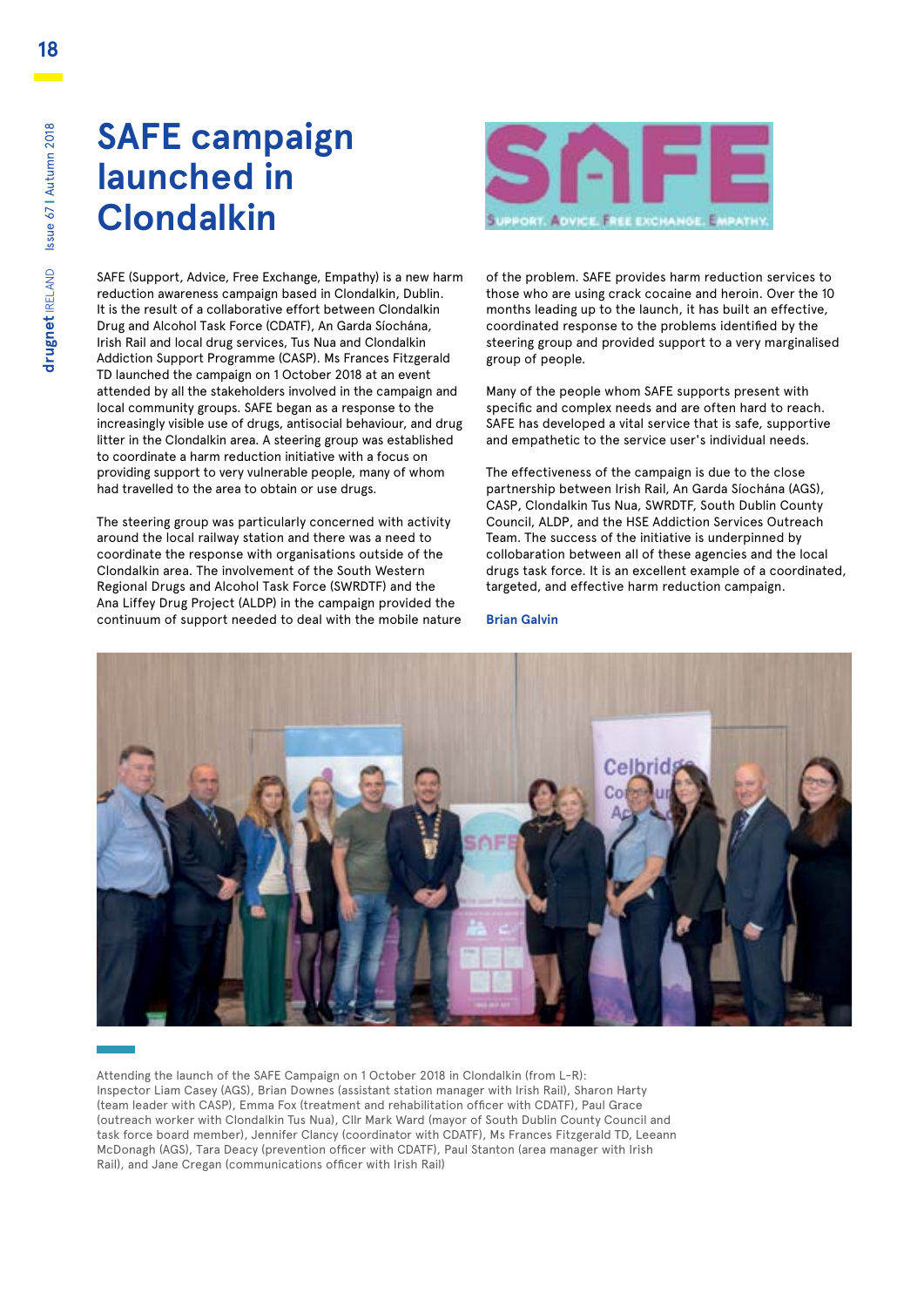# **The help-seeking behaviours of family members affected by substance-use disorders**

Research published in April 2018 in *Child Care in Practice*  explored in depth the help-seeking behaviours of those affected by substance-use disorder among family members, with a view to informing the design and delivery of support services for affected persons.<sup>1</sup> The study focused on affected family members' use and assessment of available supports, barriers encountered in accessing supports, and recommendations for overcoming these barriers.

### **Background**

There is an increasing awareness that persons affected by the substance-use behaviours of their family members are in need of support in their own right. Support can enable affected family members to learn ways of coping with the emotional, psychological, and physical stress experienced as a result of problem substance use in their family. Formal support for affected family members is provided through community, voluntary, and statutory addiction services and through specialised family support and family-based programmes. Affected family members may also access support informally through family, friends, and community, and semi-formally through professionals in other sectors.

Research links the adequacy of the support received with positive outcomes for families.2,3 However, research suggests that affected family members tend to put their family's wellbeing before their own and to seek help for their family member and not themselves.<sup>4,5</sup> Additionally, affected family members may avoid seeking help because of the stigma attached to persons who have issues with problem substance use and to their associates.<sup>6</sup>

### **Method**

Interviews were conducted with 10 participants (nine females and one male) who were recruited through Drug and Alcohol Task Forces and statutory drug services across urban and rural locations. Participants were persons with at least one family member with a history of substance-use disorder for a minimum of five years and who had sought support from at least one formal drug/alcohol service/programme. Participants had varying relationships to their family members (parents, partner, sibling, and adult child) and the circumstances of their family members ranged from active substance use, to in recovery, to deceased.

### **Findings**

Participants reported multiple negative consequences of the substance use of their family member, including overdose, attempted suicide, bereavement, imprisonment, and drugrelated intimidation and violence. Participants experienced stress and strain and feelings such as guilt, shame, fear, embarrassment, and a sense of failure. Typically, participants had endured the problem behaviour of their family member for years, only seeking help when the situation became chaotic or unmanageable. Prior to seeking help for their family member, participants had not considered that they might benefit from support in their own right. Participants also lacked awareness of available supports and of the kinds of support that might best suit their needs.

Participants learned about available supports through family members, colleagues and social services, or were referred from peer-led support to counselling and other support services. All participants had at some point accessed either a drug education programme, family support, a residential treatment centre or (most commonly) addiction counselling. Other supports included Al-Anon, parent education initiatives, general counselling, yoga, church, and mindfulness. Informal supports, where accessed, were created through contact with formal supports. Semiformal supports were more common and included general practitioners, Gardaí, teachers, and work colleagues. Most participants accessed more than one type of support for reasons including availability, preference, location, and logistics. All had sought informal or semi-formal support before coming into contact with formal supports.

For participants, perceived stigma, shame, embarrassment and concerns around confidentiality and anonymity were significant barriers to accessing support and to engaging with support once accessed. Additional barriers were an absence of local supports, long distance travel, childcare, and poor awareness of relevant issues among related professionals. A lack of interagency cooperation was further cited as a barrier.

Participants were positive about the formal support they received, but felt that both semi-formal and informal supports (including family) sometimes lacked relevant knowledge, empathy, and understanding. The benefits of accessing support included emotional support, better coping, enhanced wellbeing, and feeling less isolated and more informed. Participants also described increased selfesteem and confidence from family support and counselling. To overcome barriers to accessing support, participants suggested education and awareness programmes in schools and public spaces, as well as increasing the visibility of supports through various media. Participants further suggested better integration of formal supports and the upskilling of professionals providing semi-formal support.

### **Implications**

The authors suggest that full implementation of the existing National Drugs Rehabilitation Framework and Protocols<sup>7,8</sup> for coordination and integrated working among drug and alcohol family support services would address many of the barriers identified by participants. They propose that better coordination of local services is needed to ensure affected family members can easily access support appropriate to their needs. They further propose that service provision would be enhanced though additional investment, wider availability of family support, and increased capacity within the sector to work with affected family members. The authors highlight the role of policymakers and national organisations in service development, promotion, education, awareness, and training of the workforce.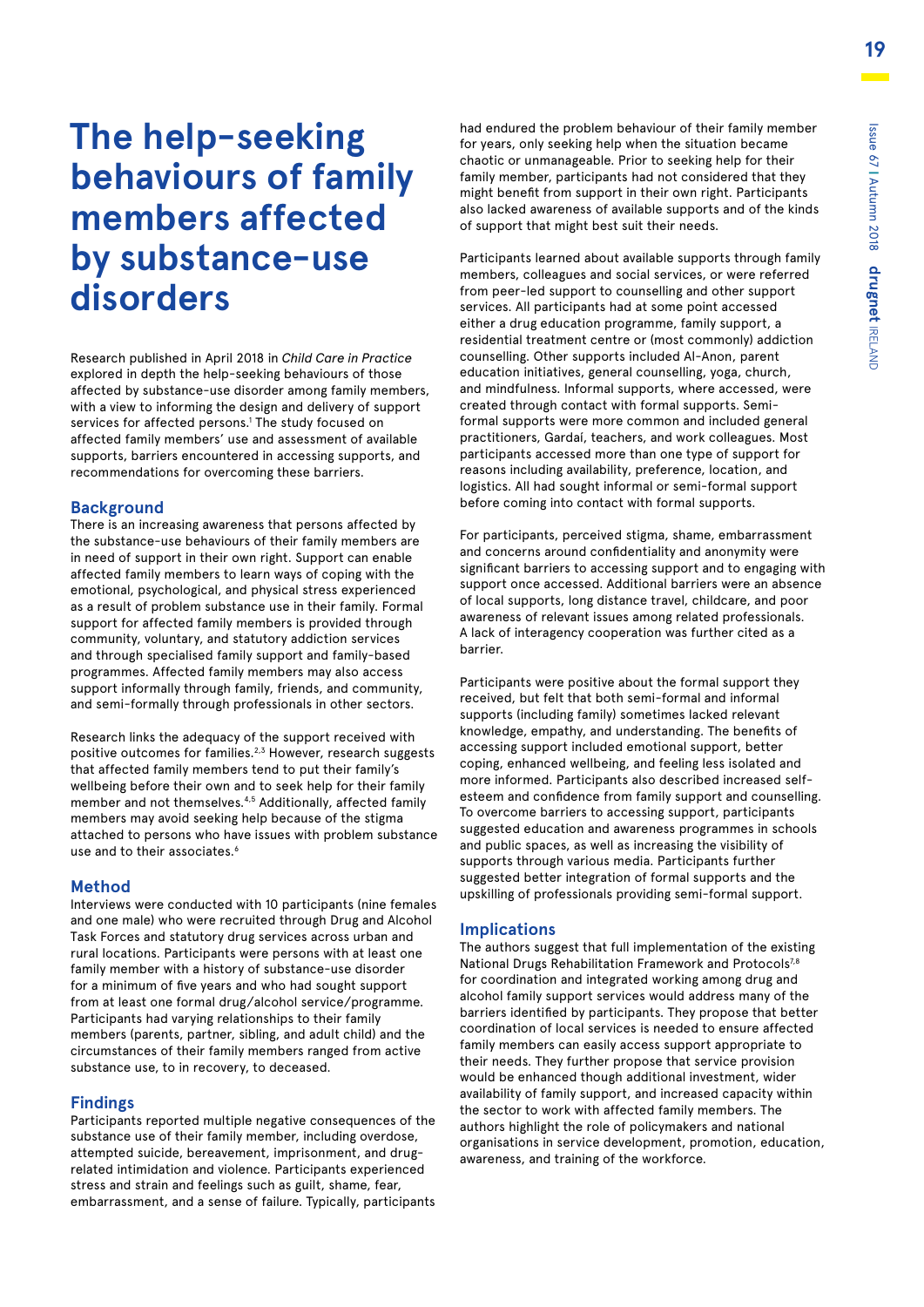### Help-seeking behaviours of family members continued

### **Conclusion**

Persons affected by problem substance use in their family experience considerable stress and strain and are often isolated and unaware of supports available to them. The study has highlighted the support needs of this group, as well as the barriers they encounter in accessing support, including the stigma that surrounds problem substance use. It has also provided suggestions for enhancing the provision of supports for affected families and for challenging stigma. Findings of the study must be interpreted in light of the study limitations, however, which include the small sample size and the gender imbalance among participants.

### **Cathy Kelleher**

1 McDonagh D, Connolly N and Devaney C (2018) 'Bury don't discuss': the help-seeking behaviour of family members affected by substance-use disorders. *Child Care in Practice,*  [Early online] https://www.drugsandalcohol.ie/28867/

# **An Garda Síochána Policing Plan 2017**

*An Garda Síochána Annual Policing Plan 2018* identifies the main policing concerns for 2018 as prioritised by An Garda Sióchána (AGS) and in support of the AGS Strategy Statement July 2016-2018.<sup>1,2</sup> It considers priorities identified by the Minister of Justice and Equality and the Policing Authority along with the views of external stakeholders and the general public. It contains several 'concrete measurable initiatives' (p. 2) and will attempt to implement several recommendations from the Garda Inspectorate Report *Changing policing in Ireland*.<sup>3</sup> As in previous plans, several areas have been highlighted by AGS in 2018: organisational development and capacity improvement; national and international security; confronting crime; roads policing; and community engagement and public safety.

### **Organisational development and capacity improvement**

With the ongoing aim of renewing AGS culture and advancing the Modernisation and Renewal Programme 2016-2021,<sup>4</sup> AGS has prioritised the following areas: composition and structure of the Garda workforce; Garda resource deployment; supervision; improved data quality; cultural renewal; and enhanced governance.

### **National and international security**

To ensure that Ireland is a safe and secure place to reside, work, visit and invest, AGS will continue to monitor domestic and international security by carrying out intelligence-led operations against terrorism, risk assessment, and operational preparation for major emergencies in conjunction with major emergency management partners. They will collaborate and build on relationships with other security partners, the Police Service of Northern Ireland (PSNI) and international agencies. AGS intends to fully participate in bilateral

- 2 Gardner R (2006) Safeguarding children through supporting families. In P Dolan, J Canavan and J Pinkerton (eds), *Family support as reflective practice* (pp. 103–117). London: Jessica Kingsley.
- 3 Sheppard M (2009) Social support use as a parental coping strategy: its impact on outcome of child and parenting problems – a six-month follow-up. *Br J Soc* Work, 39(8): 1427–46.
- 4 Barnard M (2007) *Drug addiction and families.* London: Jessica Kingsley.
- 5 Salter G and Clark D (2004) *The impact of substance misuse on the family: a grounded theory analysis of the experiences of parents.* Swansea: WIRED and Department of Psychology, University of Wales.
- 6 Keyes KM, Hatzenbuehler ML, McLaughlin KA, Link B, Olfson M, Grant BF, *et al.* (2010). Stigma and treatment for alcohol disorders in the United States. *Am J Epidemiol,* 172(12): 1364–72.
- 7 National Drugs Rehabilitation Implementation Committee (2010) *National Drugs Rehabilitation Framework document.* Dublin: Health Service Executive. https://www.drugsandalcohol.ie/13502/
- 8 National Drugs Rehabilitation Implementation Committee (2011) *National protocols and common assessment guidelines to accompany the National Drugs Rehabilitation Framework.* Dublin: Health Service Executive. https://www.drugsandalcohol.ie/16717/

European and international security meetings and support associated security initiatives. Additionally, preparations and implementation of the Schengen Information System (SIS II) are ongoing. AGS also aims to develop a cybercrime and security strategy to increase the capacity to avert and act against cybercrime security incidents.

### **Confronting crime**

AGS is committed to the prevention of crime along with advocating for the rights of victims exposed to crime. Initiatives put forward aim to help AGS achieve this outcome and include: implementing the EU Victims Directive; supporting victims of sexual crime and domestic violence as well as collaborating with other agencies to implement a national action plan. AGS plans to implement their National Crime Prevention and Reduction Strategy nationally and will carry on targeting assaults, burglaries and robberies using a multiagency and intelligence-led approach.<sup>5</sup> In addition, Operation Thor is to be refocused towards averting violent crime. Measures to prevent and investigate non-violent, financially motivated crime will include targeting fraud, corruption and bribery. Organised crime groups will be targeted using intelligence-led operations. Success will be appraised via submission of progress reports to the Policing Authority, higher controlled drugs detections and firearm seizures. In addition, it is hoped that the results of an evaluation of the Drug-Related Intimidation Reporting Programme will be available by the end of 2018.

### **Roads policing**

Saving lives is viewed as essential to AGS. One area that can be focused on to achieve this is road safety by targeting key lifesaver offences, such as not wearing seatbelts, driving while on a mobile phone, speeding, and driving while under the influence of alcohol and drugs. Divisional Roads Policing Units are to be established and the increase in personnel in this area is ongoing. Inappropriate road-user behaviour will be targeted via increased use of social media to communicate road safety messages.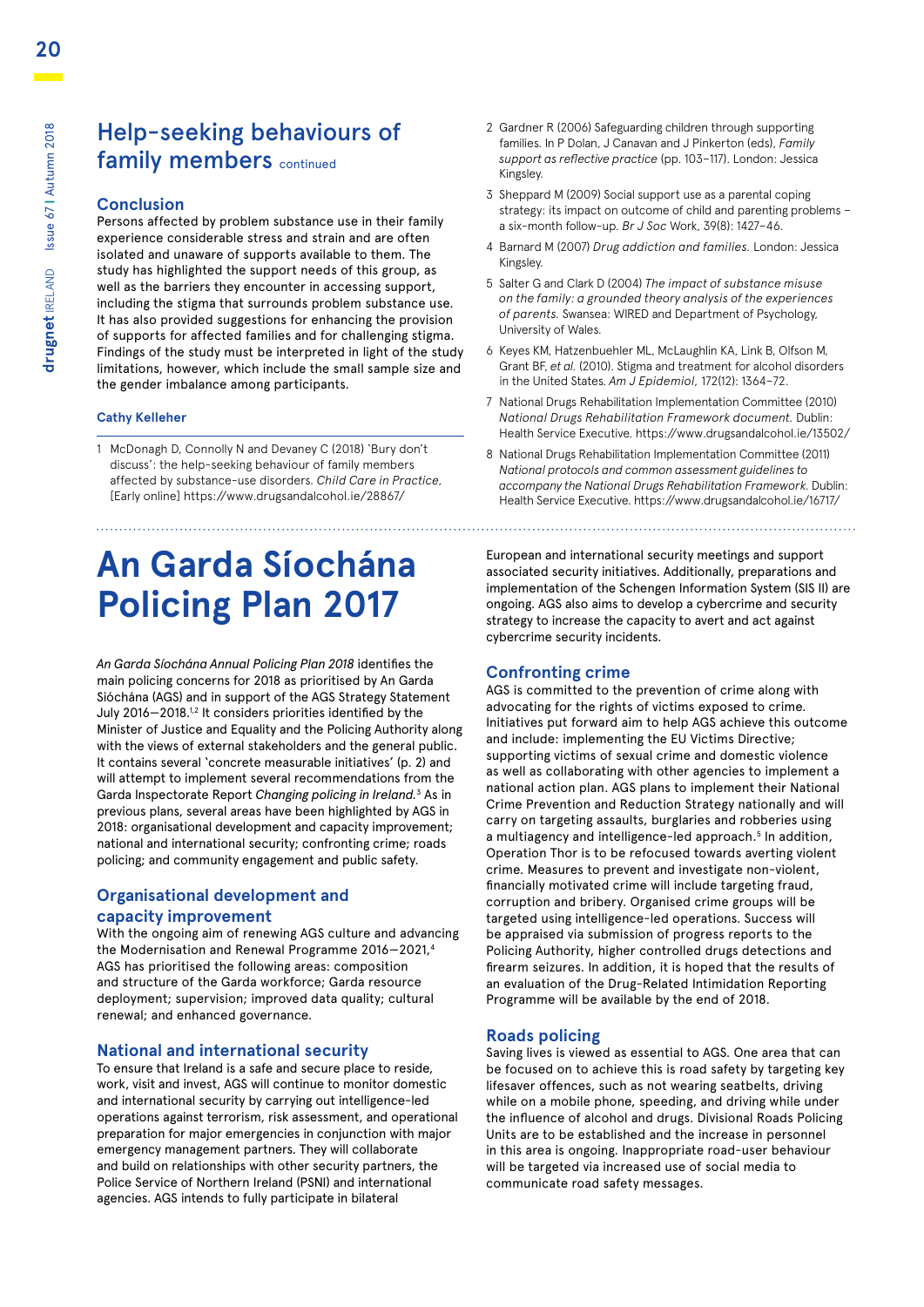### An Garda Síochána Policing Plan 2017 continued

In addition, AGS will collaborate with other agencies, such as the Road Safety Authority, Transport Infrastructure Ireland and road safety officers to reduce deaths and serious injuries.

### **Community engagement and public safety**

An approach used by AGS that increases community engagement and public safety is community policing. Several initiatives are planned. For example, AGS will implement the first phase of a new integrated system – Segmentation, Targeting, Analysing, Responding, Tracking (START) and create a strategy to incorporate the Garda Reserve into community policing structures. It will draw on digital platforms to provide information on AGS and its ongoing operations. Offender management will be improved on by advancing and refining the current multiagency approach.

### **Key policing and security priorities 2018**

Table 1 outlines a summary of AGS's key policing and security priorities for 2018. Responsibility for actioning and reporting on the progress of each initiative of this plan has been assigned to an assistant commissioner or executive director

who will then report to the Garda Commissioner and the Policing Authority once a month. The acting commissioner believes that this plan will 'redouble efforts to deliver a policing and security service that the people of Ireland are proud of' and he is 'confident that AGS will deliver an excellent and continuously improving policing and security service for the people it serves' (p. 2).<sup>1</sup>

#### **Ciara H Guiney**

- 1 An Garda Síochána (2018) *An Garda Síochána Annual Policing Plan 2018.* Dublin: An Garda Síochána. https://www.drugsandalcohol.ie/29169/
- 2 An Garda Síochána (2016) *An Garda Síochána strategy statement July 2016—2018.* Dublin: An Garda Síochána. https://www.drugsandalcohol.ie/27305/
- 3 Garda Síochána Inspectorate (2015) *Changing policing in Ireland: delivering a visible, accessible and responsive service.* Dublin: Garda Síochána Inspectorate. Available online at http://www. [gsinsp.ie/en/GSINSP/1286-ChangingPolicinginIreland\\_Low-Full.](http://www.gsinsp.ie/en/GSINSP/1286-ChangingPolicinginIreland_Low-Full.pdf/Files/1286-ChangingPolicinginIreland_Low-Full.pdf) pdf/Files/1286-ChangingPolicinginIreland\_Low-Full.pdf
- 4 An Garda Síochána (2015) *An Garda Síochána modernisation and renewal programme 2016—2021.* Dublin: An Garda Síochána. http://www.drugsandalcohol.ie/27306/
- 5 An Garda Síochána (2017) *[Crime prevention and reduction strategy:](https://www.drugsandalcohol.ie/27147/)  putting prevention first.* Dublin: An Garda Sióchána. https://www. drugsandalcohol.ie/27147/

| <b>Priorities</b>                                          | <b>Areas targeted</b>                                                                                                     |                                                                                                                                            |
|------------------------------------------------------------|---------------------------------------------------------------------------------------------------------------------------|--------------------------------------------------------------------------------------------------------------------------------------------|
| <b>Confronting crime</b>                                   | Organised crime                                                                                                           | $\cdot$ Drugs<br>· Human trafficking<br>$\cdot$ Cross-border crime<br>· Brexit preparedness                                                |
|                                                            | Crimes against the person and property<br>Cybercrime<br>White collar crime/fraud                                          | · Sexual offences<br>· Illegal weapons<br>· Robberies<br>· Assaults<br>· Domestic violence<br>· Burglary                                   |
| <b>Community policing</b><br>and public safety             | Victims<br>Major incident planning<br>Community policing and antisocial behaviour<br>Crime prevention<br>Garda visibility | $\cdot$ Victim satisfaction<br>$\cdot$ Vulnerable victims<br>$\cdot$ Hate crime                                                            |
| <b>Roads policing</b>                                      | Safeguarding road users<br>Denying criminals the use of roads                                                             |                                                                                                                                            |
| <b>Organisational capacity</b><br>improvement              | Implementation of the code of ethics<br>Organisation development                                                          | $\cdot$ Modernisation and renewal programme<br>$\cdot$ Civilianisation<br>$\cdot$ Supervision<br>· Cultural audit<br>· Third-party reports |
|                                                            | Data quality, governance and stewardship                                                                                  |                                                                                                                                            |
|                                                            | Quality of crime investigation                                                                                            |                                                                                                                                            |
| Security priority of the Minister for Justice and Equality |                                                                                                                           |                                                                                                                                            |

To safeguard the security of the State by protecting the State and its people from terrorism and any other security threats to the State

Source: Adapted from AGS, 2018, p.231

### Table 1: Policing and security priorities 2018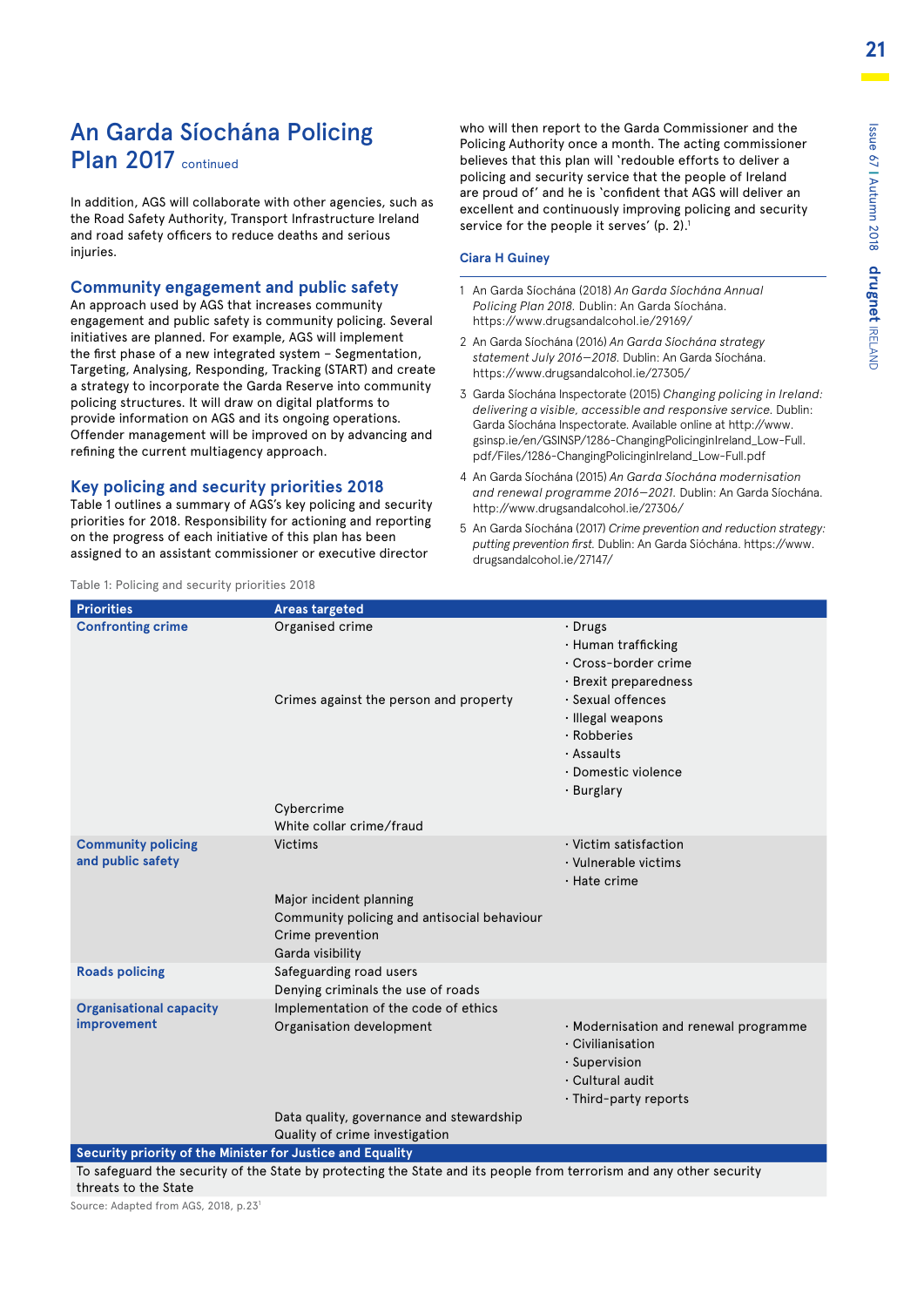## **Let's get specific – a prevention forum**

In November 2017, the Prevention and Education Subcommittee of Dublin's North Inner City Drug and Alcohol Task Force (NICDATF) held a forum on substance misuse prevention and education. It was opened by Minister of State Catherine Byrne TD and attended by youth and community workers and teachers, alongside a small number of young people. The forum was held in the context of the 2017 national drugs and alcohol strategy, *Reducing harm, supporting recovery.*<sup>1</sup> The new strategy had moved away from having prevention as one of a set of strategic pillars to prevention actions falling under a broader goal that sets out to promote and protect health and wellbeing.

The forum set out to discuss prevention in the new strategy and the work of and issues faced by those working in prevention and education. On 15 June 2018, NICDATF launched a report *Let's get specific*, which detailed the discussions at the forum.2 The report is divided into four sections:

- **•** The first describes participants' responses to the new strategy and their views on the broad context in which they were working.
- **•** The second reflects the discussion on substance misuse prevention and education in schools, with a strong focus on the Social, Personal and Health Education (SPHE) programme.
- **•** The third describes the work of youth and community services providing prevention education and therapeutic support and treatment to young people.
- **•** The final section makes a set of recommendations.

### **Recommendations**

The main body of the report presents participants' perceptions on each of the areas covered, including what they saw to be as the main challenges and obstacles to delivering effective prevention and education programmes. In the concluding section, the Prevention and Education Subcommittee of NICDATF makes 10 recommendations, which broadly reflect the views and experiences of forum participants. These are:

- Work with the Department of Education to enhance the status of and support to the teaching of SPHE. This should include:
	- Proper staffing of its teaching. SPHE should not be treated as an 'add on' subject.
	- Provision of adequate training and support to SPHE teachers.
	- Leadership of school principals in ensuring proper timetabling of the subject; connecting the teaching of the subject with external support groups in the community; and sharing the lessons with, and involving, parents in training.
- 2 Address the funding reductions in recent years to community and youth projects in the area of drug misuse prevention and education. This should focus on enabling groups to upscale training outreach and peer-to-peer education work in community and school settings.
- 3 Support the development of more youth-friendly education materials that provide factually accurate information, including an emphasis on areas viewed as under-represented (e.g. cannabis and alcohol misuse; the link between drug misuse and sexual health; and the link between social media and mental health).
- 4 Ensure young people are heard, for example, through the establishment of a continuous feedback from young people on the effectiveness, or otherwise, of substance misuse strategies.
- 5 Build a stronger evidence base to show the impact of substance misuse education. Draw on evidence from international best practice. This should not put further pressure on community organisations or teachers but could be done through forming partnerships with interested educators and universities.
- 6 Start drug misuse education earlier through the pilot of primary-level programmes, learning from ongoing education work on wellbeing in the primary education and community sectors.
- 7 Promote stronger advocacy from Drug and Alcohol Task Forces on:
	- Areas of Government policy and legislation relating to substance misuse, for example, learning lessons from the Public Health (Alcohol) Bill 2015
	- The central question of social and economic inequality and its connection with substance misuse.
- 8 Provide support for an interagency collaborative approach to education, awareness, and intervention on substance misuse.
- 9 Continue to support the essential roles of the key stakeholders, including statutory agencies, the Department of Education, community and youth projects, schools, parents and carers.
- 10 Ensure that any actions relating to Dublin's north inner city respond appropriately to the particularly difficult and tense atmosphere there at this time.

### **Lucy Dillon**

- 1 Department of Health (2017) *Reducing harm, supporting recovery: a health-led response to drug and alcohol use in Ireland 2017–2025.* Dublin: Department of Health. https://www.drugsandalcohol.ie/27603/
- 2 North Inner City Drug and Alcohol Task Force (2017) *Report of 'Let's get specific' prevention and education forum.* Dublin: North Inner City Drug and Alcohol Task Force. https://www.drugsandalcohol.ie/29220/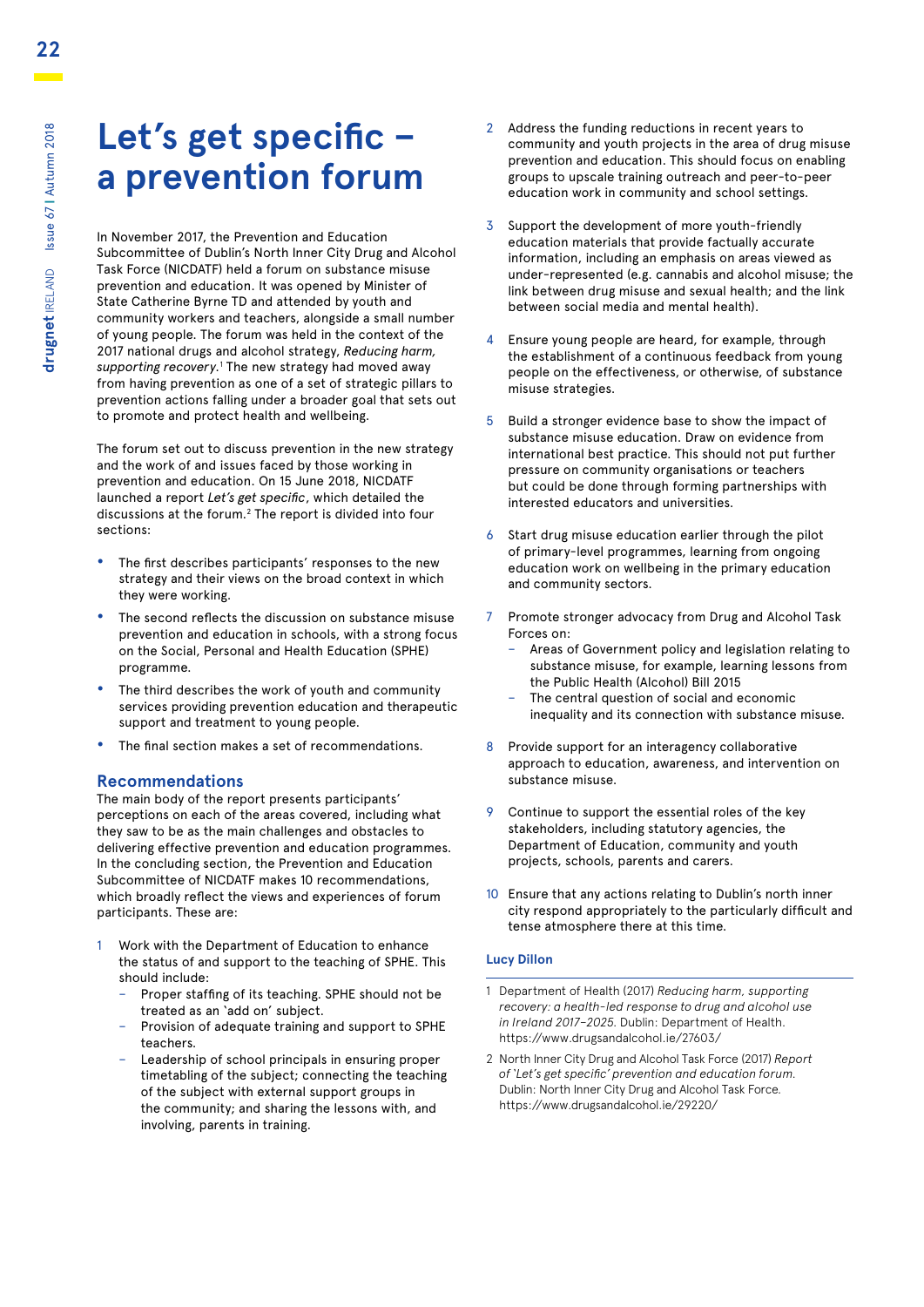# **Prevention interventions targeting at-risk youth: Targeted Youth Funding Scheme**

Based on the recommendations of a value-for-money and policy review,<sup>1</sup> the Department of Children and Youth Affairs (DCYA) is developing a single 'fit-for-purpose youth scheme'.

### **Value-for-money review**

In 2014, the DCYA published a value-for-money and policy review of three youth programmes targeting youth at risk: the Special Projects for Youth (SPY); the Young People's Facilities and Services Fund (YPFSF); and the Local Drugs Task Force (LDTF) projects.<sup>1</sup> While the three programmes have different origins, they share similar objectives and target similar groups of young people. The programmes generally target 10–21-year-olds in areas characterised by problem drug use, educational disadvantage, criminal activity, unemployment, and homelessness. Preventing the onset of or reducing drug-taking is a common focus of the three programmes. The review highlighted the ongoing social and economic challenges being faced by young people in Ireland and concluded that 'there remains a valid rationale for the provision of youth programmes for young people who are disadvantaged' (p. 67).<sup>1</sup> However, the review was heavily critical of the governance structures underpinning the three programmes and the lack of conclusive evidence relating to their efficacy, that is, a lack of effective performance measurement. However, it also argued that 'there is promising academic support that, effectively harnessed, these programmes can make a difference' (p. 10).<sup>1</sup> It therefore called for `significant reform' (p. 10)<sup>1</sup> of the programmes and of their performance governance arrangements and, to this end, made a set of 12 recommendations.

### **Single scheme**

Since the review, work has been ongoing at the DCYA to implement its recommendations. In the meantime, the programmes have continued to be funded: in 2012, the combined spend on the three programmes was €39.7m and by 2017 this had reduced to €36.8m. To deliver on the recommendations, the DCYA has undertaken an extensive programme of work including reviewing evidence and stakeholder engagement. This is informing the development of a single funding scheme that aims to 'replace the existing funding programmes with a single fit-for-purpose youth scheme, targeting disadvantaged young people with evidence informed interventions and services that will secure good outcomes'  $(p, 4)$ .<sup>2</sup> For the purpose of the design and development phase of the process, the new scheme is referred to as the Targeted Youth Funding Scheme (TYFS).

The purpose of the TYFS is 'to support young people to overcome adverse circumstances by strengthening their personal and social competencies' (p. 6).<sup>2</sup> Therefore, it is based on a belief that building on these so-called 'soft' outcomes will impact positively on outcomes such as employability, developing career aspirations, and decreasing violent behaviour and drug use. The programme will therefore primarily focus on intervening at the level of the individual young person. The TYFS has identified seven personal and social development competencies as core to the programme: communication skills; confidence and agency; planning and problem-solving; relationships; resilience and determination; self-discipline; and, emotional intelligence.

Within the three target groups identified for the programme are those young people experiencing economic and social and cultural disadvantage, including those living in communities with high concentrations of addiction, as well as those who are 'vulnerable or at risk', including those considered so because of substance use. Stakeholder engagement is ongoing in the restructuring of these programmes and it is expected that the first cycle of the new structure will begin in January 2020.

### **Lucy Dillon**

2 Department of Children and Youth Affairs (2018) Unpublished internal circular on 'Stakeholder engagement: Targeted Youth Funding Scheme. Scheme outline April 2018'.

<sup>1</sup> Department of Children and Youth Affairs (2014) *Value for money and policy review of youth programmes.* Dublin: [Government Publications. https://www.drugsandalcohol.](https://www.drugsandalcohol.ie/23242/) ie/23242/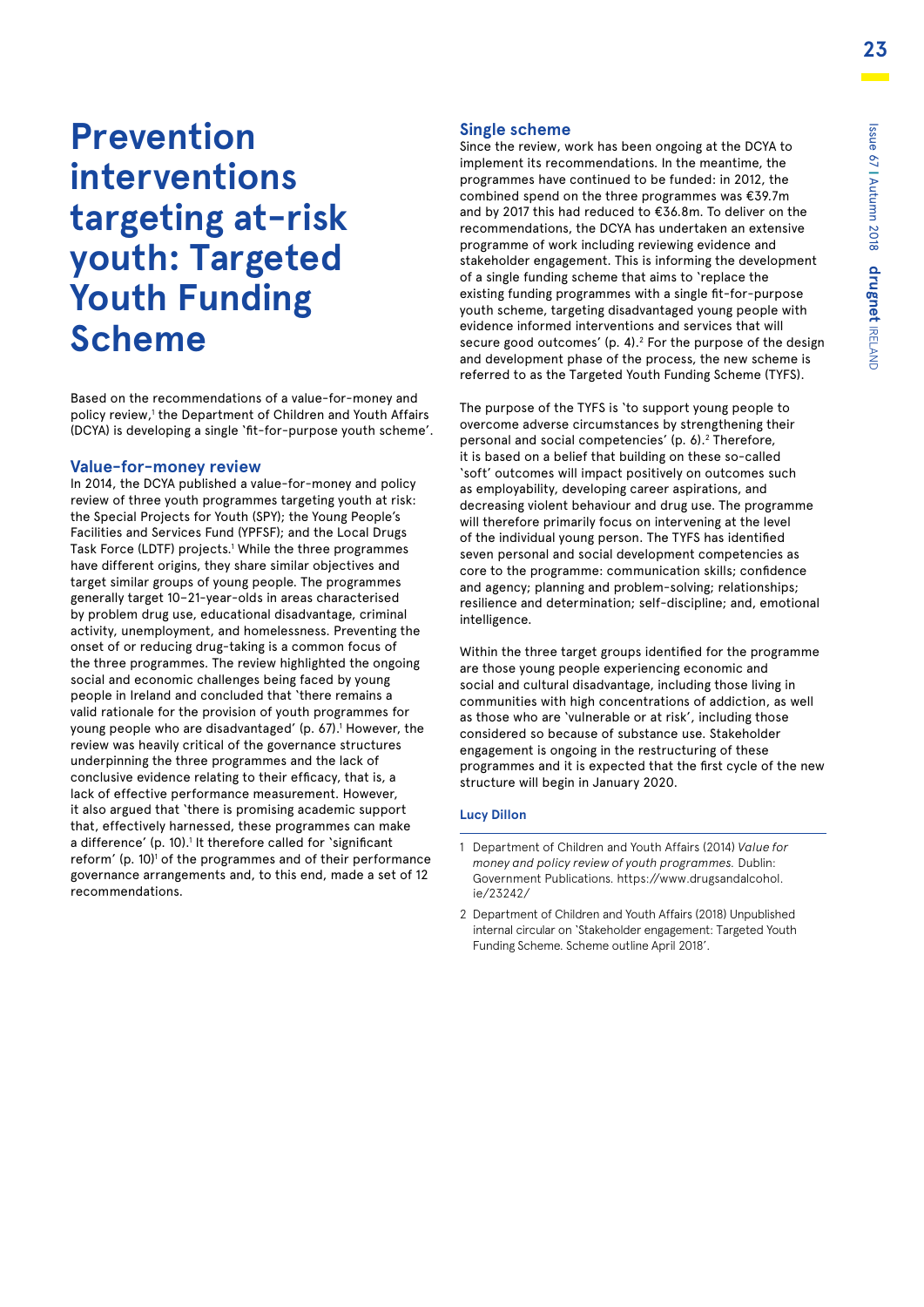# **Responding to excessive alcohol consumption in third-level (REACT): a study protocol**

High levels of alcohol use have been found among third-level students in Ireland. In 2014, the Health Service Executive (HSE) commissioned a research team to develop a public health intervention to address alcohol use among third-level students. Responding to Excessive Alcohol Consumption in Third-level (REACT)1 was developed in collaboration between the Health Matters team at University College Cork, the Irish Student Health Association, and the Union of Students in Ireland (USI).

REACT is currently being implemented in 15 higher education institutions across Ireland (personal communication, REACT project, June 2018). The aim of the programme

is to 'strategically tackle harms associated with alcohol consumption among third-level students'. Evaluation of this programme is currently underway; therefore, evaluation findings from the programme are not yet available. However, a paper has been published outlining the study protocol for developing, implementing, and evaluating the programme.<sup>2</sup>

### **The REACT programme**

REACT is defined as a multicomponent intervention. It is described by the paper's authors as forming part of the wider Health Promoting University ethos endorsed by the World Health Organization.3 The concept of the Health Promoting University 'means much more than health education for students and staff – it means integrating health into the culture, processes and policies of the university' (p. 5). A defining feature of the programme is that it is an environmental rather than an educational initiative.

Development of the programme was based on a three-step process involving a review of international best practice, a knowledge exchange forum, and expert consultation. The programme 'seeks to establish a specially tailored accreditation and award system for third-level institutions (colleges/universities/institutes of technology) that make significant changes within their campuses to tackle the growing issue of excessive alcohol consumption among students' (p. 2).2

Table 1: Mandatory action points of the REACT Award Scheme

|                | <b>Action point</b>                                                                                                                                                            | <b>Description</b>                                                                                                                                                                                                                                                                                                                                                         |
|----------------|--------------------------------------------------------------------------------------------------------------------------------------------------------------------------------|----------------------------------------------------------------------------------------------------------------------------------------------------------------------------------------------------------------------------------------------------------------------------------------------------------------------------------------------------------------------------|
| 1              | All incoming students are strongly<br>encouraged to take an online brief<br>intervention tool                                                                                  | A target of 33% of incoming first-year students to have completed e-PUB (or<br>other brief intervention tool if already in place) must be met before a college/<br>university/institute of technology is deemed to have achieved this mandatory<br>action point. Statistics should be presented to a relevant college committee on<br>an annual basis                      |
| $\mathbf{2}$   | Develop a college alcohol policy in<br>line with the 'National Framework to<br>Develop a College Alcohol Policy'                                                               | Develop a college alcohol policy in line with the 'National Framework to Develop<br>a College Alcohol Policy'                                                                                                                                                                                                                                                              |
| 3              | President of the college commits to<br>the REACT programme                                                                                                                     | The President of the college (or equivalent management figure) signs a 3 year<br>commitment to the college actively pursuing the criteria set out by the REACT<br>programmes Action Point List                                                                                                                                                                             |
| 4              | Form a Steering Committee of staff<br>and students, chaired by a senior<br>college official, that meet twice<br>a year (minimum) and review the<br><b>Action Plan annually</b> | Form a Steering Committee which will:<br>a) Have student and staff representation<br>b) Be chaired by a senior college official<br>c) Have a member of the Gardaí, a member of the local council and a<br>member of the Local Drugs and Alcohol Task Force as committee members<br>d) Meet a minimum of twice a year<br>e) Review the college Alcohol Action Plan annually |
| 5              | Safety issues in the context of<br>alcohol must be considered while<br>planning all large scale students<br>events                                                             | An agenda item of alcohol and safety issues must be present and discussed<br>on the agenda of all SU, Societies and Clubs planning meetings related to any<br>large scale student entertainment events at which alcohol will be available, e.g.<br>College Balls, Gigs, R&G, etc.                                                                                          |
| 6              | Establish a tracking and reporting<br>mechanism for key alcohol related<br>harm indicators                                                                                     | Establish a tracking and reporting mechanism that will track key alcohol related<br>harm indicators, e.g. injuries, anti-social behaviour, harm to relationships,<br>studies, etc.                                                                                                                                                                                         |
| $\overline{7}$ | The college completes its own<br>evaluation of the effectiveness of the<br>alcohol action plan every 3 years                                                                   | The college devises and completes an evaluation strategy to monitor the<br>effectiveness of the alcohol action plan every 3 years                                                                                                                                                                                                                                          |
| 8              | Train relevant staff in Brief<br><b>Intervention Training</b>                                                                                                                  | Ensure key individuals in student health and the student experience are able<br>to deliver Brief Intervention Therapy around alcohol misuse and have a clear<br>understanding of the internal referral pathways                                                                                                                                                            |

Source: http://reactalcohol.ie/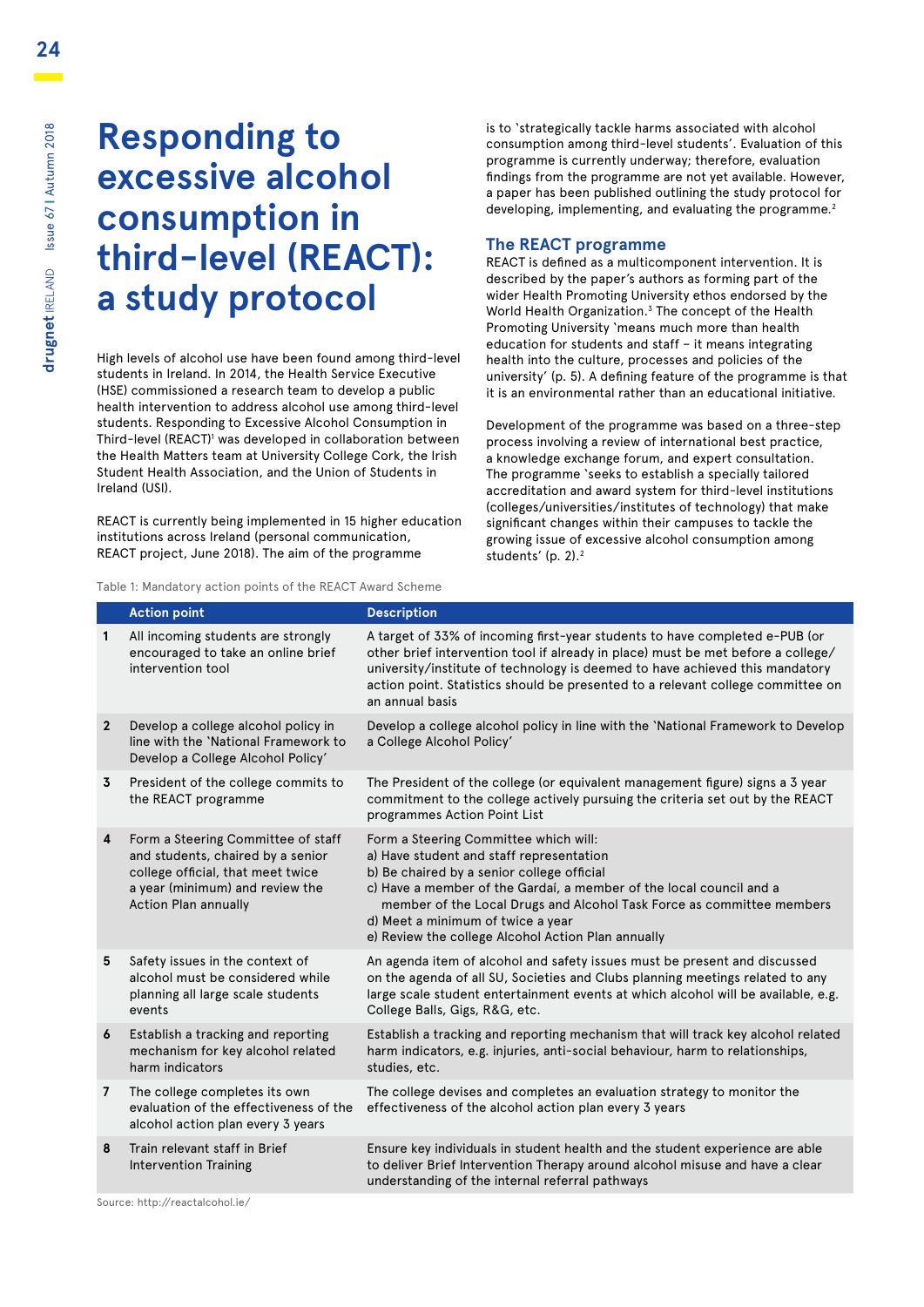### REACT continued

Participating third-level institutions are required to carry out activities from a suite of mandatory and optional action points. Lists of these are provided below (see Tables 1 and 2). The participating institution must complete all eight of the action points in Table 1 as well as 16 points from the actions in Table 2, including at least two action points of a 'three point'

ranking. Institutions can then apply to the REACT team for their award. Once the application is received, an evaluator will be appointed to meet with the institution's steering committee to discuss the implementation and associated accreditation/ award. The details of the content of the accreditation/award were under development at the time of writing.

Table 2: Optional action points of the REACT Award Scheme

|                 | <b>Action point</b>                                                                                                                              | <b>Description</b>                                                                                                                                                                                                                                                                                                                                          |
|-----------------|--------------------------------------------------------------------------------------------------------------------------------------------------|-------------------------------------------------------------------------------------------------------------------------------------------------------------------------------------------------------------------------------------------------------------------------------------------------------------------------------------------------------------|
| 1               | Designate a specific college official to have overall<br>responsibility for the REACT project (1 point)                                          | Designate a specific college official to have overall responsibility for<br>the college's REACT programme                                                                                                                                                                                                                                                   |
| $\mathbf{2}$    | Develop a calendar of events in conjunction with<br>local Students' Union (2 points)                                                             | Develop a calendar of events in conjunction with local Students'<br>Union which requires proactive planning                                                                                                                                                                                                                                                 |
| 3               | Develop reporting mechanism for tracking high<br>risk promotions by local licensees (3 points)                                                   | Develop reporting mechanism for tracking high risk promotions by<br>local licensees                                                                                                                                                                                                                                                                         |
| 4               | REACT Training Toolkit is utilised at class rep<br>training to provide them with relevant safety<br>information (1 point)                        | a) The REACT Training Toolkit (available via the WebApp) is utilised<br>for a session at class rep training annually with a special emphasis<br>placed upon safety<br>b) Members of Clubs and Societies for which this would hold<br>relevance in event planning are invited to this training                                                               |
| 5               | Alcohol counselling service available to students<br>(3 points)                                                                                  | Provide an alcohol counselling service to the student body                                                                                                                                                                                                                                                                                                  |
| 6               | Hold an annual meeting with local stakeholders<br>(1 point)                                                                                      | Hold a minimum of one meeting annually with local stakeholders<br>(e.g. local Gardaí, local residents, local businesses, etc.) as a forum<br>to discuss grievances and suggestions related to students excessive<br>alcohol consumption                                                                                                                     |
| $\overline{7}$  | Develop a visible and accessible referral pathway<br>to a range of internal and external alcohol<br>support services for students (2 points)     | Develop a visible and accessible referral pathway to a range of internal<br>and external alcohol support services for students. In addition:<br>a) The pathway will include and promote a self-referral route for<br>students<br>b) Training and information relating to the pathway is to be offered<br>to front line staff of the college every two years |
| 8               | Provide alcohol free housing and alcohol free<br>social spaces (3 points)                                                                        | Provide:<br>a) Alcohol free housing<br>b) Alcohol free social spaces                                                                                                                                                                                                                                                                                        |
| 9               | Partnerships developed with relevant local<br>community groups (1 point)                                                                         | Partnerships developed with relevant local community groups (e.g.<br>local council, healthy cities committee, etc.)                                                                                                                                                                                                                                         |
| 10 <sup>°</sup> | Provide late night transport to student<br>accommodation (2 points)                                                                              | Provide late night transport to student accommodation for college<br>events/nights out                                                                                                                                                                                                                                                                      |
| 11              | Develop and implement a Student Community<br>Support system (3 points)                                                                           | Develop and implement a Student Community Support system for<br>key student weeks (e.g. R&G Week, Freshers' Week, etc.)                                                                                                                                                                                                                                     |
|                 | 12 Allocate space for Alcoholics Anonymous<br>(2 points)                                                                                         | Make contact with and allocate space for Alcoholics Anonymous to<br>hold meetings for college students                                                                                                                                                                                                                                                      |
| 13              | Map local licensed premises (2 points)                                                                                                           | Map and update (every 2 years) all local licensed premises                                                                                                                                                                                                                                                                                                  |
| 14              | Require RSA training for all on campus bar staff<br>(2 points)                                                                                   | Require Responsible Serving of Alcohol (RSA) training for all on<br>campus bar staff                                                                                                                                                                                                                                                                        |
|                 | 15 Use the Alcohol Use Disorders Identification<br>Test (AUDIT) as preferred measure of drinking<br>patterns and alcohol-related harm (3 points) | Use AUDIT scale when measuring drinking patterns and alcohol<br>related harm in health research projects focused on students                                                                                                                                                                                                                                |
| 16              | Conduct robust qualitative alcohol related<br>research with students (3 points)                                                                  | Conduct a high level alcohol related qualitative research project<br>with students                                                                                                                                                                                                                                                                          |
| 17              | Enable PhD/Academic researcher to conduct a<br>study on your Action Plan (3 points)                                                              | Enable PhD/Academic researcher to conduct a study on the<br>effectiveness of the interventions within your Action Plan                                                                                                                                                                                                                                      |
| 18              | Provide all of the relevant college data related<br>to the Action Plan to the National REACT co-<br>ordinator/researcher (3 points)              | Provide all of the relevant college data related to the Action Plan<br>to the National REACT co-ordinator/researcher for inclusion in<br>national research                                                                                                                                                                                                  |

Source: http://reactalcohol.ie/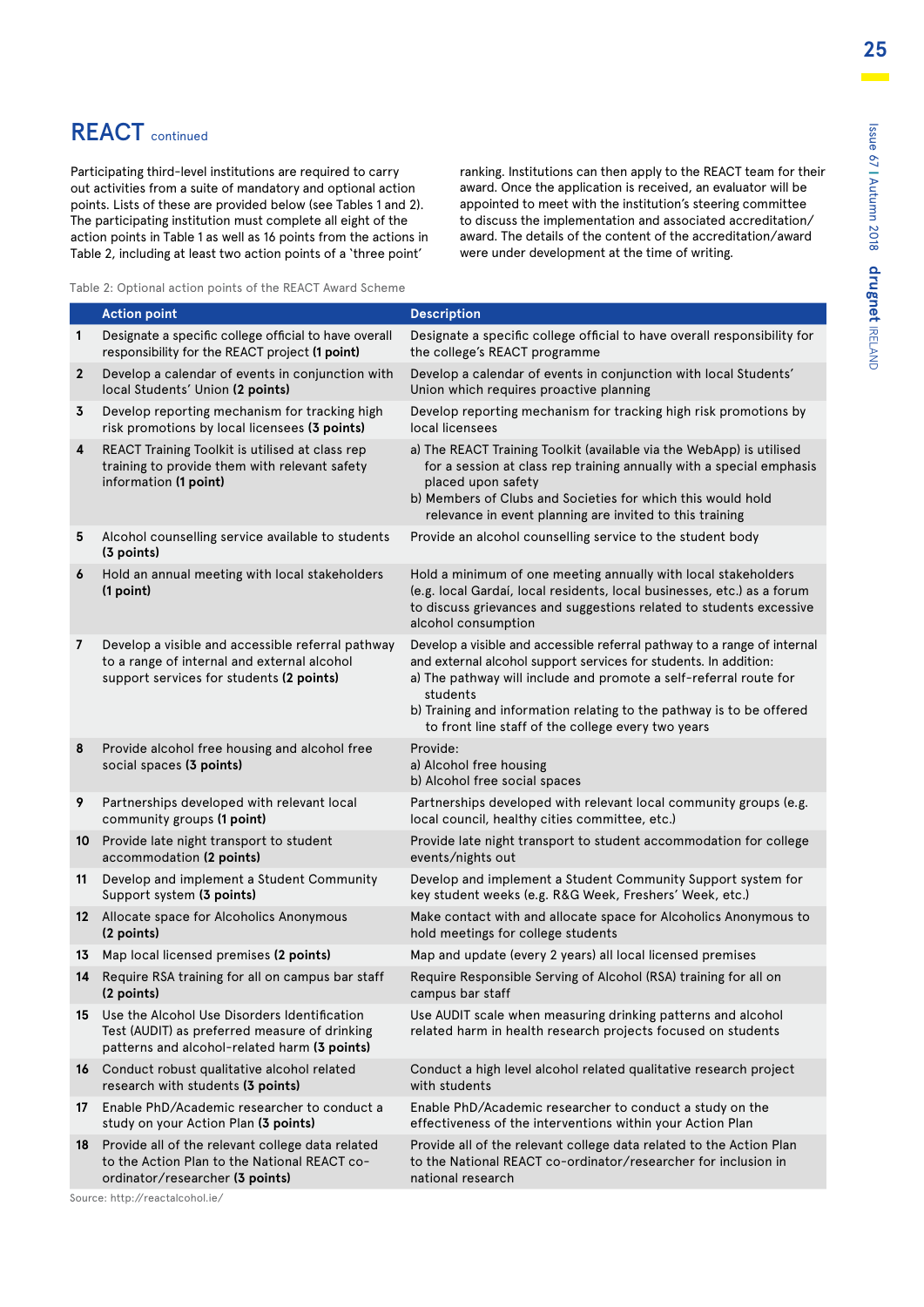### REACT continued

### **Implementation and evaluation**

REACT will be implemented and evaluated in line with the UK Medical Research Council's framework guidelines, which aim to help researchers and research funders to recognise and adopt appropriate methods for working on complex interventions (those containing several interacting components). The framework identifies several phases involved in the process of developing and evaluating a complex intervention, although these phases may not necessarily follow a linear sequence: developing an intervention, piloting and feasibility, evaluating the intervention, and implementation.

The REACT evaluation will consist of a number of elements. To begin with, a baseline and follow-up cross-sectional study will be conducted to determine any potential impact of the REACT programme. This study will examine alcohol consumption levels and other related behaviours as well as attitudes among students. It will incorporate the AUDIT (Alcohol Use Disorders Identification Test) and other questions based on a review of national and international research.

The baseline study was conducted at the end of 2016 (n=1873), and the follow-up study is due to be repeated in the same institutions in the autumn of 2018.

# **Optimising treatment in opioid dependency in primary care**

The majority of opioid agonist treatment (OAT) in Ireland is provided through general practitioners (GPs), who undergo additional training, and through the Methadone Treatment Programme (MTP), which has been running for 20 years. Over this period, however, misuse of over-the-counter (OTC) and prescription medication use has increased. Increases in waiting times for treatment and drug-related deaths have occurred despite a scaling up of OAT in Ireland. The aim of this study<sup>1</sup> was to make recommendations to improve OAT and MTP treatment.

### **Methods**

A single focus group containing 11 pre-selected national key stakeholders and experts took part in a guided one-off discussion. A broad range of expertise was represented, including clinical, addiction and social inclusion management, harm reduction, homelessness, specialist GPs, and academics. Three participants came from national nonstatutory agencies, while the majority of the panel oversaw OAT design and implementation. A written guide exploring relevant issues around OAT and MTP was used in the focus group discussion. Transcripts of the audio recording were subjected to content analysis to generate overall themes.

### **Results**

Four themes emerged from the content analysis of the discussion on current barriers within treatment and possible solutions: OAT choices and patient characteristics; systemic

Alongside the impact evaluation, a qualitative study will be conducted to explore perceived factors influencing the take-up and implementation of the programme. Research examining students' views on the programme and on alcohol more generally will be carried out in a separate study. The authors highlight that the REACT programme 'provides a structure to translate policy into practice and to tackle hazardous alcohol consumption and related harms among third-level students' (p. 7). The 15 institutions currently signed up to the programme are in the process of implementing the mandatory and optional action points. The REACT team are working on developing the accreditation framework for the programme and aim to have their first accreditation by 2019.<sup>1</sup>

### **Lucy Dillon**

- 1 For further information on the programme, visit http://reactalcohol.ie/
- 2 Davoren MP, Calnan S, Mulcahy J, Lynch E, Perry IJ and Byrne M (2018) Responding to excessive alcohol consumption in third-level (REACT): a study protocol. *BMC Health Services Research,* 18(1): 364. https://www.drugsandalcohol.ie/29015/
- 3 Tsouros AD, Dowding G, Thompson J and Dooris M (eds) (1998) *Health promoting universities: concept, experience and framework for action.* p. 174. Copenhagen: World Health Organization Regional Office for Europe. https://www.drugsandalcohol.ie/29173/

barriers to optimal OAT service provision; GP training and registration in the MTP; and solutions and models of good practice: using what you have. The main barriers and solutions raised were as follows.

### **OAT choices and patient characteristics**

- **•** There was lack of choice in OAT; Suboxone® use is restricted, whereas methadone is widely available yet viewed more negatively by patients.
- **•** There was a change in characteristics of those seeking OAT; with OTC opioid abuse becoming more prevalent, accessing treatment is proving difficult for the new cohort of patients both in terms of location and stigma associated with some addiction services.
- **•** Treatment pathways for polydrug use are lacking.
- **•** Patients' behavioural issues often require measures at methadone dispensing pharmacies. This was keenly felt in regard to all female practices supervising male patients.
- **•** The age profile of long-term methadone users may limit the relevance of any new treatment models.
- **•** The current long-term MTP was described as complex and overly medicalised (e.g. tapering) and requires a broader approach.

### **Systemic barriers to optimal OAT service provision**

- **•** Provision of OAT was described as urban-centric, creating a logistical barrier for rural patients.
- **•** The sole route of treatment is often through large methadone clinics that may be off-putting for some patients.
- **•** Complexities around patient's addresses can limit the available services.
- **•** Waiting lists for treatment and the requirement for regular consultations exist.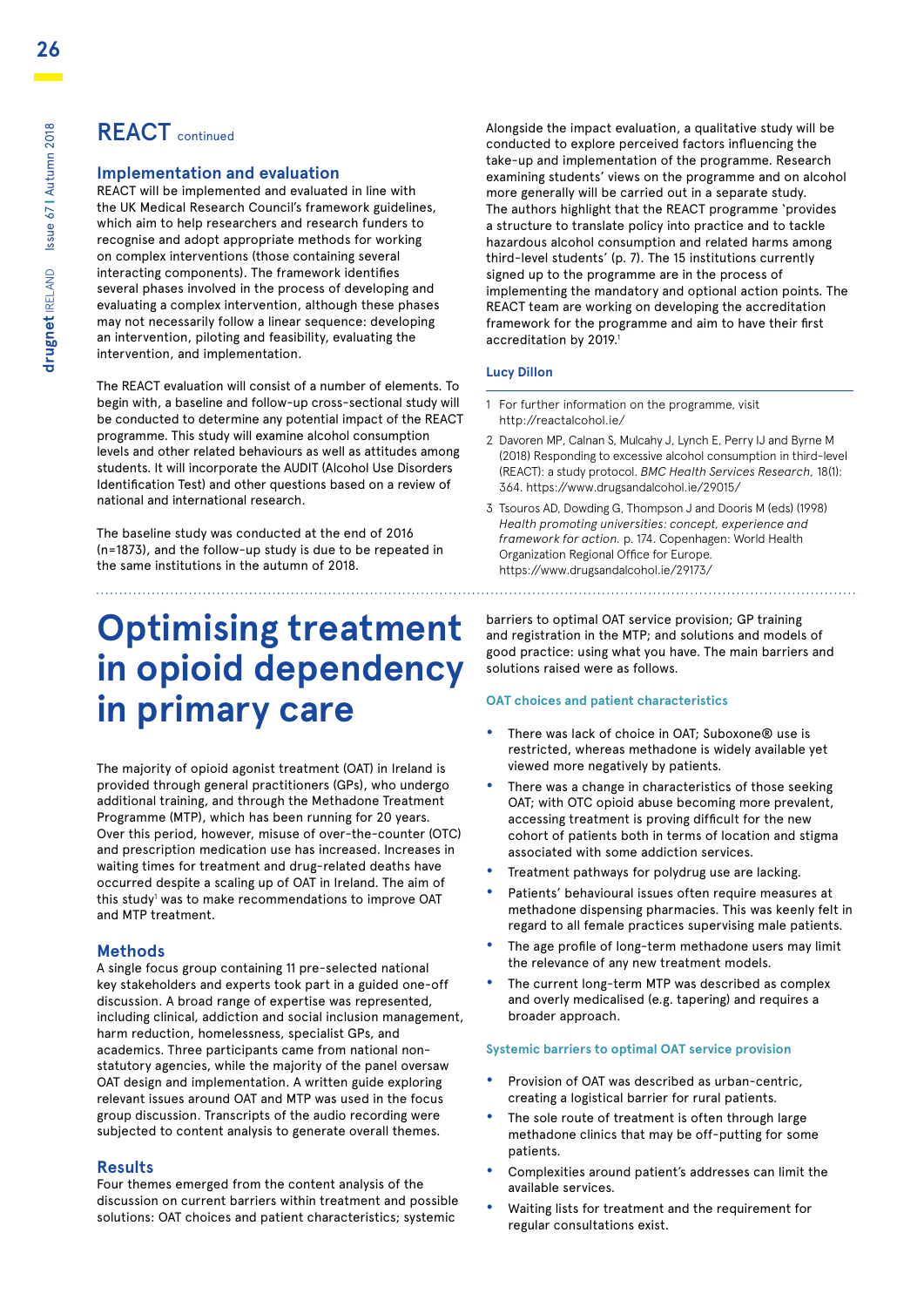### Opioid dependency in primary care continued

• Stipulations on referring patients to Level 1 GPs<sup>2</sup> and restrictions in numbers managed by Level 1 GPs exist.

#### **GP training and registration in the MTP**

- **•** Complexity around registration with the Health Service Executive (HSE) and the negative perception of OAT were viewed as affecting the uptake of Level 1 and 2 training.
- **•** GP registrars not exposed to the opioid-dependent cohort were seen to be less willing to be involved in training and OAT.
- **•** Level 1 and 2 structures were viewed as too complex for new GPs entering employment in services that do not currently have MTP.
- **•** Difficulties around becoming a Level 2 prescriber exist.
- **•** In some areas, GPs were seen as unwilling to take on complex patients due to a lack of resources.

#### **Solutions and models of good practice: using what you have**

- **•** The training of all GPs in methadone prescribing and other OAT was seen as a way to change attitudes.
- **•** Supports, such as counselling, that are available in clinics should be available in some capacity to GP services.
- **•** Informal support meetings within GP practices or telemedicine to deal with the complexity of some cases should be available.

### **Reducing the harms of cocaine use in Ireland**

On 17 July 2018, a new campaign developed by the Ana Liffey Drug Project and the Health Service Executive (HSE) was launched to raise awareness of the dangers of using cocaine (powder and crack) and on how to reduce the harms associated with snorting, smoking or injecting cocaine.<sup>1</sup> The Republic of Ireland currently ranks fourth highest in the European Union for cocaine use among young adults. In addition, cocaine remains the third most common drug reported among people presenting to treatment services in Ireland; in 2016, 12.3% of cases reported problem cocaine use, the highest proportion since 2010. While the campaign will stress that it is always safest not to take unknown or illicit drugs at all, if a person chooses to use cocaine, the campaign provides harm reduction advice. This includes the following:

- **•** When buying, know the source and avoid using alone.
- **•** Use one drug at a time.
- **•** Start with a small test dose and leave at least two hours between doses.
- **•** Grind cocaine to remove small lumps; use a sterile straw and do not share.
- **•** Family support systems should be used from the outset, in addition to shared care and key working.
- **•** The potential for community pharmacies and nurses to contribute to care, including necessary vaccinations, should be realised.

### **Conclusions**

This study was a first step in identifying barriers to optimal OAT provision. Key experts identified a number of possible solutions that the Irish College of General Practitioners (ICGP) will seek to advance in the relevant arenas and expand upon through further independently run research.

### **Limitations**

The authors acknowledge a number of limitations to the research, including the use of a single focus group containing 11 pre-selected experts; the sample not likely to be nationally representative of experiences or opinions; no patient voices were included; and involvement of members of the ICGP's Substance Misuse Programme in discussion and facilitation may have limited the views shared by others in the group.

### **Michael O'Sullivan**

- 1 Van Hout MC, Crowley D, McBride A and Delargy I (2018) Optimising treatment in opioid dependency in primary care: results from a national key stakeholder and expert focus group in Ireland. *BMC Family Practice,* 19(1): 103. https://www.drugsandalcohol.ie/29270/
- 2 Level 1 refers to GPs trained in addiction treatment but not to an advanced level. Level 2 registration refers to GPs with advanced addiction specialist training.

**•** Carry a condom as cocaine use may increase sex drive and lead to unprotected sex.

Research indicates that regular clubgoers and people that are part of the club/dance music scene have higher rates of drug use compared to the general population. With this in mind, the awareness campaign will target clubs and public event spaces, colleges, and addiction services with information about cocaine powder. In addition, drug services, clinics, and Drug and Alcohol Task Forces will be targeted with information about crack.

Minister of State for Health Promotion and the National Drugs Strategy, Catherine Byrne TD, welcomed the campaign and stated:

*This is a very important campaign, focusing on providing information and raising awareness about cocaine among drug users and health professionals .... Through our national drugs strategy, 'Reducing Harm, Supporting Recovery', we are working to strengthen early harm reduction responses to current and emerging trends and patterns of drug use, which would benefit people who use drugs, their families and the community.*

### **Seán Millar**

1 Health Service Executive (2018) *Cocaine – reduce the harms.* [Dublin: Health Service Executive. Available online at: https://](https://www.hse.ie/eng/services/news/media/pressrel/cocaine-reduce-the-harms.html) www.hse.ie/eng/services/news/media/pressrel/cocainereduce-the-harms.html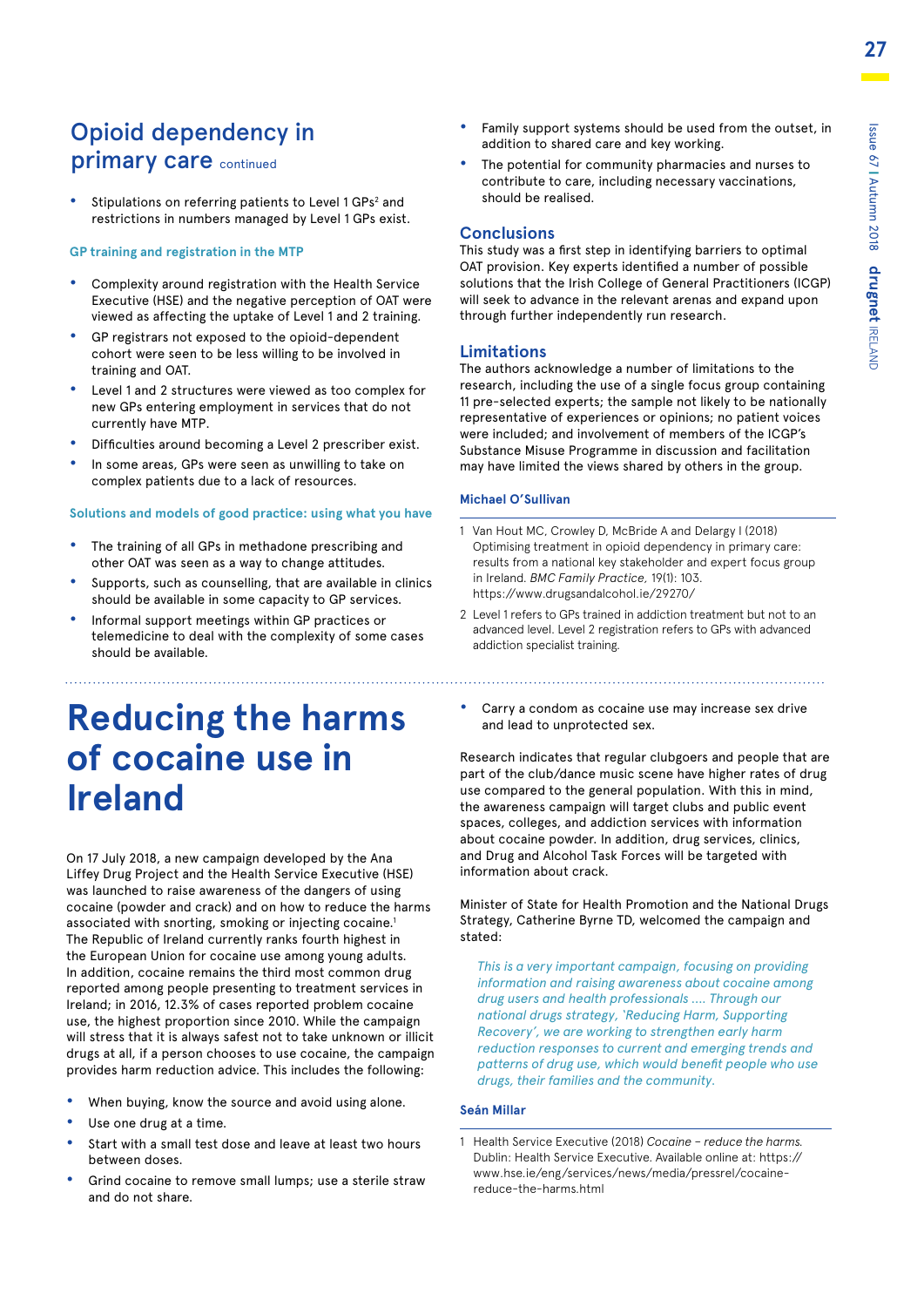### **Opioid substitution treatment for heroin-dependent adolescents**

Opioid dependence is a major health concern across the world. The most recent prevalence estimates of opiate use in the Republic of Ireland indicate that there were 18,988 opioid users in Ireland in 2014, giving a rate of 6.18 per thousand population aged  $15-64$  years (95% CI:  $6.09-6.98$ ).<sup>1</sup> Six per cent of this estimated population was under 24 years of age. Although recent trends suggest that the prevalence of problem opiate use in Ireland may have stabilised, it should be noted that estimates remain high, with other comparable studies suggesting that rates of use remain among the highest in Europe. Opioid substitution treatment (OST) is the main first-line treatment intervention for heroin dependence among adults. Nevertheless, while OST has been thoroughly evaluated in adult populations, few studies have examined its use in younger age groups, and there are concerns that OST is underutilised in adolescents with heroin dependence.

A recent Irish study investigated changes in drug use among adolescents receiving OST and also examined treatment attrition during the first 12 months of treatment.<sup>2</sup> In this study, published in the BMC journal *Pediatrics*, data on all heroin-dependent patients (aged under 18.5 years) commencing OST were examined from one outpatient multidisciplinary addiction treatment service in Dublin. Drug use was monitored twice weekly using a urine drug screen (UDS). Change in the proportion of UDS negative for heroin was examined using the Wilcoxon signed-rank test. Attrition was explored via a Cox regression multivariate analysis.

### **Results**

It was found that of 120 patients who commenced OST (51% female, mean age 17.3 years), 33% (n=39) persisted with OST until month 12. Of these patients, heroin abstinence was 21% at month 3 and 46% at month 12, although heroin use

# **Tabor Group annual report, 2017**

The Tabor Group is a provider of residential addiction treatment services in Ireland. It aims to offer hope, healing, and recovery to clients suffering from addictions through integrated and caring services. In addition to three residential facilities, the organisation provides a continuing care programme to clients who have completed treatment in order to assist with their recovery. It also offers counselling to families whose loved ones are struggling with an addiction. In June 2018, the Tabor Group published its annual report.<sup>1</sup> This article highlights services provided by the Tabor Group to individuals with a substance use addiction in 2017.

declined significantly from baseline to month 3 (p<0.001) and from month 3 to month 12 (p=0.01). Use of other drugs did not change significantly. Among factors associated with heroin abstinence, the study observed the following:

- **•** None of the patients who had a previous psychiatric admission were abstinent (p=0.02).
- **•** All of the patients who were using cocaine during month 12 were also using heroin (p=0.02).
- **•** Abstinence was not significantly associated with a higher medication dose (p=0.88).
- **•** Early reductions in heroin use, as evidenced by provision of at least one heroin negative sample during induction, tended to be associated with reduced likelihood of heroin abstinence at month 12 (p=0.07).

Cox regression analyses indicated that patients who had no children, grew up in families with two parents, were in an intimate relationship with another heroin user, and who were abstinent from cocaine in pre-treatment drug screens demonstrated significantly lower rates of unplanned exit from treatment.

### **Conclusions**

The authors concluded that the study confirmed that adolescents on OST can achieve substantial reductions in heroin use, with many doing so very early in treatment. In addition, after a year of treatment, almost one-half of adolescent heroin users were heroin-abstinent. The authors state that these findings should act as source of optimism for clinicians. Nevertheless, patient dropout from treatment remains a challenge and cocaine use before and during treatment may be a negative prognostic factor.

### **Seán Millar**

- 1 Hay G, Jaddoa A, Oyston J, Webster J, Van Hout MC and Rael dos Santos A (2017) *Estimating the prevalence of problematic opiate use in Ireland using indirect statistical methods.* Dublin: [National Advisory Committee on Drugs and Alcohol. https://](https://www.drugsandalcohol.ie/27233/) www.drugsandalcohol.ie/27233/
- 2 Smyth BP, Elmusharaf K and Cullen W (2018) Opioid substitution treatment and heroin dependent adolescents: reductions in heroin use and treatment retention over twelve months. *BMC Pediatrics,* 18: 151. https://www.drugsandalcohol.ie/29019/

### **Tabor Lodge: residential addiction treatment centre**

Tabor Lodge is a residential addiction treatment centre for the treatment of people addicted to alcohol, drugs, gambling, and food. It is situated 15 miles south of Cork city. Tabor Lodge is guided by the Minnesota Model of addiction treatment in delivering its treatment programme. This model is characterised by the understanding that addiction is primarily a substance use disorder. The primary focus of the treatment programme is to educate clients on the dynamics of this disorder as they manifest in the life of the individual. Another important focus of the treatment programme is to assist clients develop the skills necessary to manage their disorder while going forward in their lives.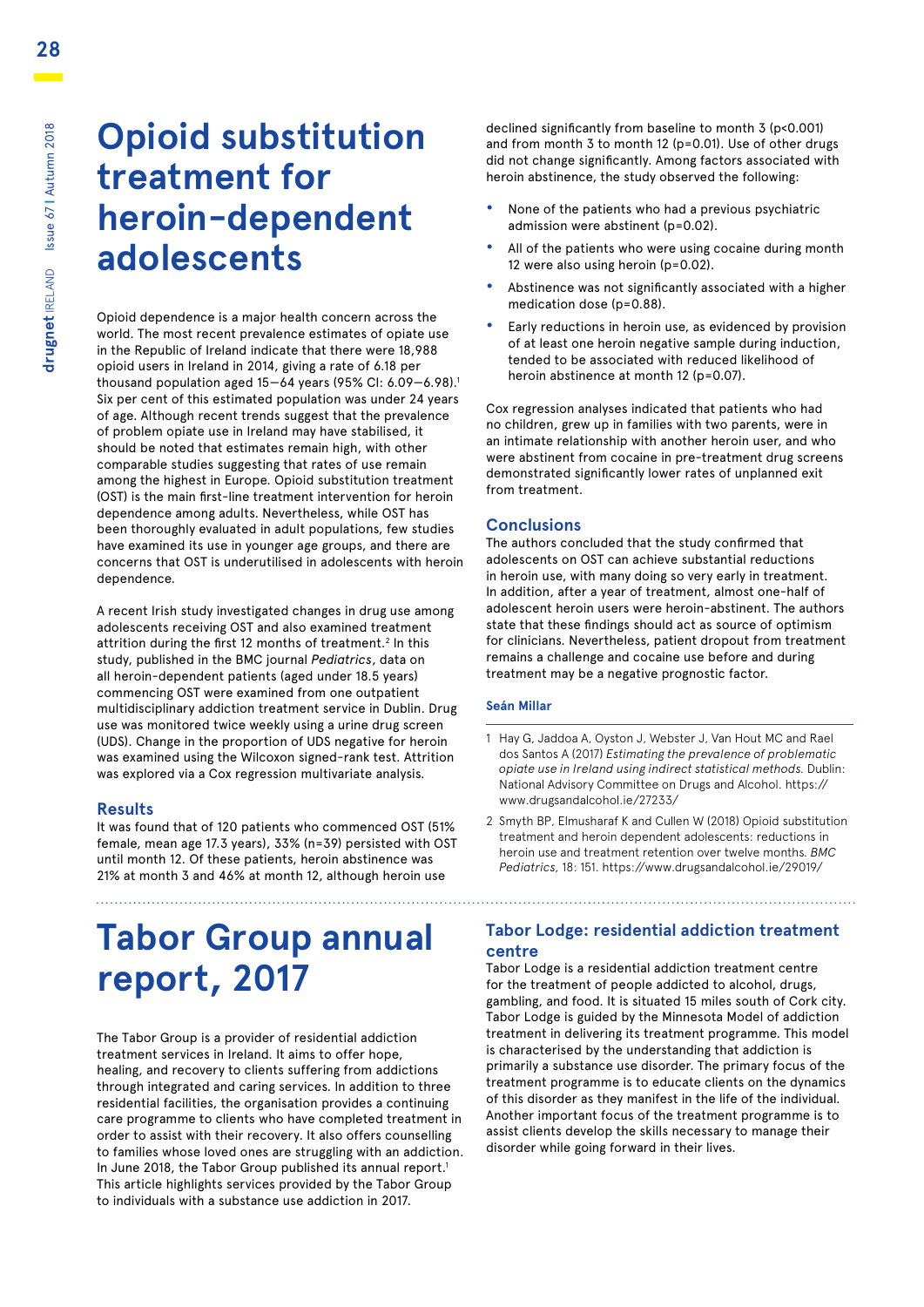### Tabor Group continued

A total of 213 clients (67% male) were admitted to Tabor Lodge for residential treatment of addiction in 2017, of whom 183 completed treatment. A breakdown of the specific drug of choice for admissions in 2017 is shown in Table 1. The report noted that clinical staff at Tabor Lodge have observed a changing profile of clients presenting for treatment in recent years, with mental health challenges and a history of childhood trauma becoming more evident.

Table 1: Specific drug of choice for clients admitted to Tabor Lodge: residential addiction treatment centre, in 2017

| <b>Drug</b><br>of choice      | <b>Number</b><br>of clients | Percentage<br>of clients |
|-------------------------------|-----------------------------|--------------------------|
| <b>Opiates</b>                | 18                          | 8%                       |
| Cocaine                       | 23                          | 11%                      |
| Cannabis                      | 9                           | 4%                       |
| Alcohol                       | 138                         | 65%                      |
| <b>Stimulants</b>             | 3                           | 1%                       |
| <b>Hypnotic and sedatives</b> | 9                           | 4%                       |
| Other substances              | 1                           | 0.5%                     |

Source: Tabor Group (2018)1

With this in mind, staff at Tabor Lodge have become more informed about childhood trauma as a contributing factor to the development of addiction, and as a hindering factor in efforts to manage addiction disorders. In 2017, Tabor Lodge responded to the greater prevalence of clients presenting for treatment with history of childhood trauma by initiating a training programme. This is to ensure Tabor Lodge becomes more 'trauma informed' as an agency treating adults vulnerable to the ongoing debilitating impact of childhood trauma.

### **Fellowship House: men's residence extended treatment centre**

The extended treatment programme for men is based on the Hazelden Minnesota Model and promotes 'total abstinence'. The aim is to build on and consolidate the work of recovery which has already begun in primary treatment – even if that treatment was not in the recent past and the client is struggling to maintain sobriety.

Table 2: Specific drug of choice for clients admitted to Fellowship House: men's residence extended treatment centre, in 2017

| <b>Drug</b><br>of choice | <b>Number</b><br>of clients | Percentage<br>of clients |
|--------------------------|-----------------------------|--------------------------|
| Alcohol                  | 43                          | 88%                      |
| <b>Ecstasy</b>           | 43                          | 88%                      |
| Cannabis                 | 44                          | 90%                      |
| Cocaine                  | 42                          | 86%                      |
| Prescribed<br>medication | 36                          | 73%                      |
| <b>Heroin</b>            | 13                          | 27%                      |
| Methadone                | 9                           | 18%                      |
| Speed                    | 36                          | 73%                      |
| <b>LSD</b>               | 28                          | 57%                      |
| Other/Headshop           | 23                          | 47%                      |

Source: Tabor Group (2018)<sup>1</sup>

In 2017, some 49 clients were admitted to Fellowship House for extended treatment: 13 of these were referred directly from Tabor Lodge and 36 were referrals from other centres around Ireland. A total of 36 individuals completed the programme. A breakdown of the specific drug of choice for admissions to Fellowship House in 2017 is shown in Table 2. The report observed that cannabis remains high at 90%, with alcohol and ecstasy coming a close second at 88%. The report also noted that a majority of clients admitted for treatment are presenting with polydrug use, specifically the use of alcohol with other drugs.

### **Renewal: women's residence extended treatment centre**

Renewal works with women who have completed a primary 28-day treatment programme. It is a 12-week residential extended treatment programme where clients learn to find routine, balance and structure. Renewal is the only Minnesota Model extended treatment centre for women based in Ireland and was opened in 1999.

In 2017, some 46 clients were admitted to Renewal, of which 25 completed the programme. Almost 60% of these clients were aged between 18 and 35 years. A breakdown of the specific drug of choice for admissions to Renewal in 2017 is shown in Table 3. In this year, all of the clients admitted presented with a history of alcohol abuse. However, the report also noted that there has been a considerable rise in the number of young women presenting with alcohol addiction alone.

Table 3: Specific drug of choice for clients admitted to Renewal: women's residence extended treatment centre, in 2017

| <b>Drug</b><br>of choice | <b>Number</b><br>of clients | Percentage<br>of clients |
|--------------------------|-----------------------------|--------------------------|
| Alcohol                  | 46                          | 100%                     |
| Ecstasy                  | 21                          | 46%                      |
| Cannabis                 | 31                          | 67%                      |
| Cocaine                  | 26                          | 57%                      |
| Prescribed<br>medication | 24                          | 52%                      |
| <b>Heroin</b>            | 7                           | 15%                      |
| Methadone                | 3                           | 7%                       |
| Speed                    | 15                          | 39%                      |
| <b>LSD</b>               | 6                           | 13%                      |
|                          |                             |                          |

Source: Tabor Group (2018)1

In addition to group therapy, lectures and one-to-one counselling, the programme at Renewal also arranges family conferences, which help clients to reconnect with their families as well as educating families about addiction and offering them support. The programme also works in partnership with Tusla, the Child and Family Agency, as many women have children in care and need help reconnecting and rebuilding the parent/child relationship.

### **Seán Millar**

1 Tabor Group (2018) *Tabor Group annual report 2017.* Cork: Tabor Group. https://www.drugsandalcohol.ie/29138/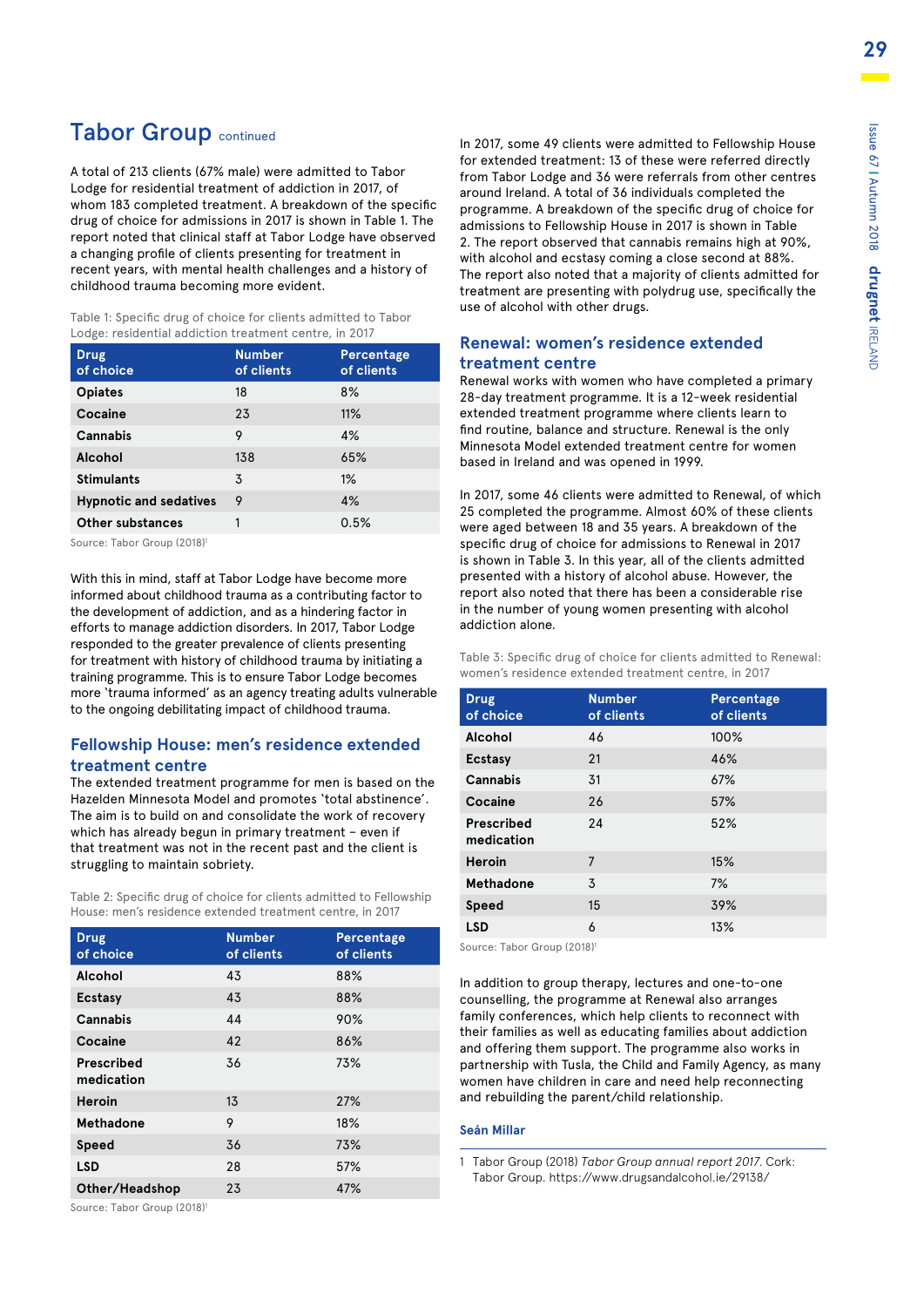**National Drugs Library**

**UPDATES**

# **Recent publications**

The following abstracts are cited from published journal articles recently added to the repository of the HRB National Drugs Library at [www.drugsandalcohol.ie](http://www.drugsandalcohol.ie)

### **PREVALENCE AND CURRENT SITUATION**

**Alcohol-related presentations to emergency departments in Ireland: a descriptive prevalence study** McNicholl B, Goggin D and O'Donovan D (2018) *BMJ Open,* 8(5): e021932 https://www.drugsandalcohol.ie/29070/

The aim was to determine the prevalence of alcohol-related presentations in all 29 emergency departments (EDs) in Ireland and compare with non-alcohol-related presentations in order to identify opportunities for improvements in the quality of patient care and related data collection.

Alcohol-related presentations are a significant burden on EDs and ambulance services, especially in the early hours of Sunday mornings. Addressing the alcohol-related burden on EDs requires improvements in data collection and information systems, the development of appropriate interventions and related referral services and better preventive actions for alcohol-related harm.

**Opioid substitution treatment and heroin dependent adolescents: reductions in heroin use and treatment retention over twelve months** Smyth BP, Elmusharaf K and Cullen W (2018) *BMC Paediatrics,* 18(1): 151. https://www.drugsandalcohol.ie/29019/

Opioid dependence is a major health concern across the world and does also occur in adolescents. While opioid substitution treatment (OST) has been thoroughly evaluated in adult populations, very few studies have examined its use in adolescents. There are concerns that OST is underutilised in adolescents with heroin dependence. We sought to measure changes in drug use among adolescents receiving OST and also to examine treatment attrition during the first 12 months of this treatment.

We found that heroin dependent adolescent patients achieved significant reductions in heroin use within three months of starting OST and this improved further after a year of treatment, about half being heroin abstinent at that stage. Patient drop out from treatment remains a challenge, as it is in adults. Cocaine use before and during treatment may be a negative prognostic factor.

**'An inside job': an autobiographical account of desistance** Hart W and Healy D (2018) *European Journal of Probation,* Early online.

https://www.drugsandalcohol.ie/29373/

This article presents an autobiographical account of one man's journey towards a crime-free life. The narrative reveals a change process that is at once personal and universal, and describes the external forces that shaped his pathway to desistance as well as his experiences of personal fortitude and agency. In addition, it highlights the role of probation supervision as a catalyst for change. The autobiographical account is accompanied by a reflective academic commentary that situates these personal life experiences within the wider desistance literature.

**Maternal alcohol consumption during pregnancy and the risk of autism spectrum disorders in offspring: a retrospective analysis of the Millennium Cohort Study**  Gallagher C, McCarthy FP, Ryan RM and Khashan AS (2018) *Journal of Autism and Development Disorders,* 48(11): 3773–82.

https://www.drugsandalcohol.ie/29334/

The objective of this retrospective analysis of the longitudinal Millennium Cohort Study was to examine whether maternal alcohol consumption in pregnancy (MACP) is associated with the development of childhood autism spectrum disorders (ASD).

Alcohol consumption during pregnancy was not associated with the risk of developing ASD in this study cohort.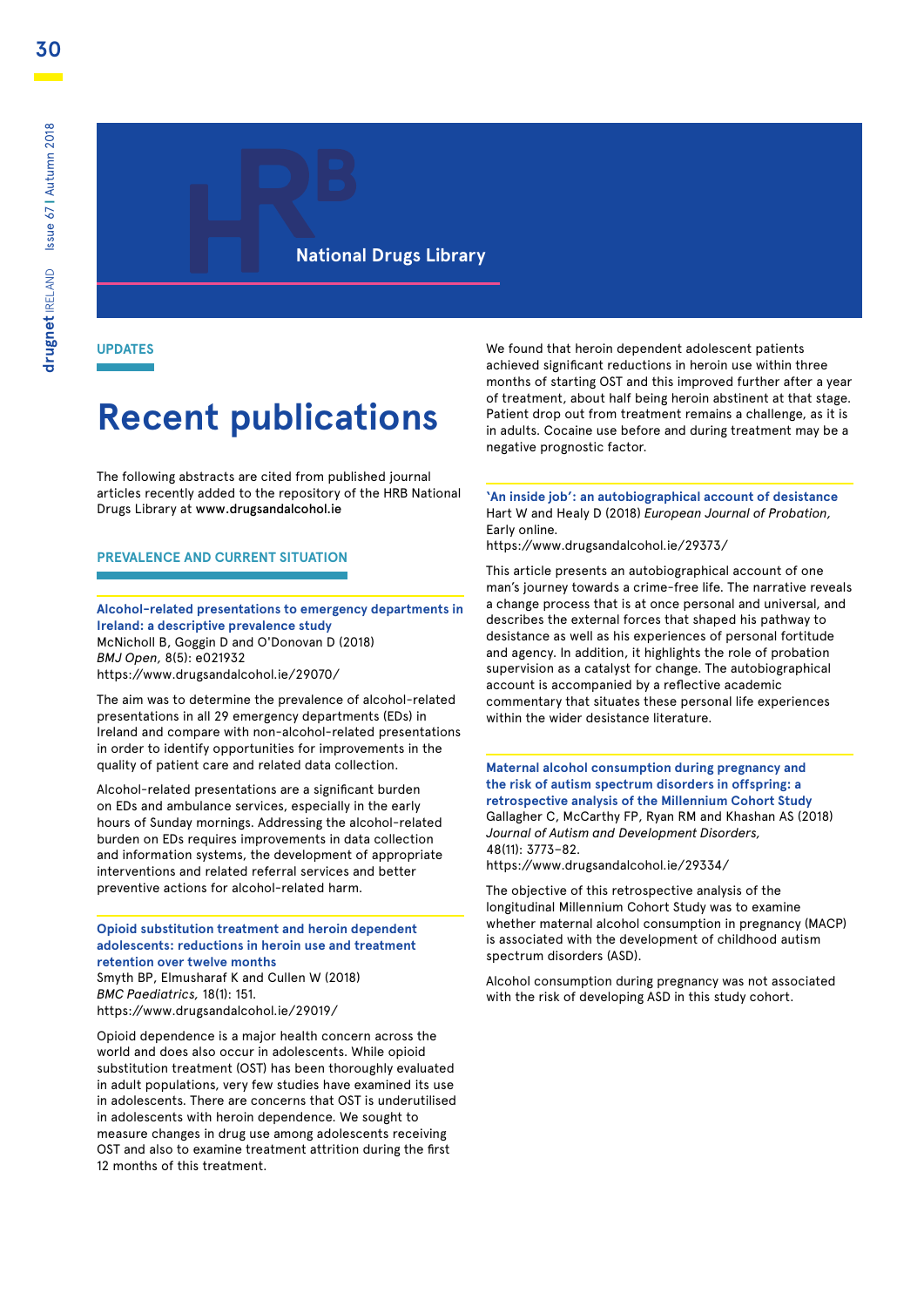### Recent publications continued

### **Piloting online self-audit of methadone treatment in Irish general practice: results, reflections and educational outcomes**

Van Hout MC, Crowley D, McBride A and Delargy I (2018) *BMC Medical Education,* 18(1): 153. https://www.drugsandalcohol.ie/29273/

The purpose of this audit is to assess the quality of care provided to patients against an agreed set of national standards, enhance learning, and promote practice improvement and reflective practice. The aim was to present an online MTP self-audit and evaluate results from a 12-month pilot among GPs providing methadone maintenance treatment (MMT) in Ireland.

Results from this audit demonstrate a high level of compliance with best practise MMT guidelines by Irish GPs providing MMT. The online self-audit process was well received and encouraged reflective practice. The audit process hinged on the individual GP's ability to review and critically analyse their professional practice, and manage change. This model of audit could be adapted and used to monitor the management of other chronic illnesses in general practice.

#### **Optimising treatment in opioid dependency in primary care: results from a national key stakeholder and expert focus group in Ireland**

Van Hout MC, Crowley D, McBride A and Delargy I (2018) *BMC Family Practice,* 19: 103.

https://www.drugsandalcohol.ie/29270/

The aim was to explore the views of national statutory and non-statutory stakeholders and experts on current barriers within the National Methadone Treatment Programme (MTP) and broader opioid agonist treatment (OAT) delivery structures in order to inform their future design and implementation.

The study identified a series of improvement strategies which could reduce barriers to access and the stigma associated with OAT, optimise therapeutic choices, enhance interagency care planning within the MTP, utilise the strengths of community pharmacy and nurse prescribers, and recruit and support methadone prescribing GPs in Ireland.

### **A prospective, observational study investigating the use of carbon monoxide screening to identify maternal smoking in a large university hospital in Ireland**

Reynolds CME, Egan B, Kennedy RAK, O'Malley EG, Sheehan SR and Turner MJ (2018) *BMJ Open,* 8(7): e022089. https://www.drugsandalcohol.ie/29376/

This study evaluated breath carbon monoxide (BCO) testing in identifying maternal smokers as well as the difference between disclosers and non-disclosers of smoking status. We also investigated if other extrinsic factors affected the women's BCO levels in pregnancy.

Based on self-report and BCO levels, a quarter of women presenting for antenatal care continued to smoke, but only 60% reported their smoking to midwives. BCO measurement is an inexpensive, practical method of improving identification of maternal smoking, and it was not affected by extrinsic sources of BCO. Improved identification means more smokers can be supported to stop smoking in early pregnancy potentially improving the short-term and long-term health of both mother and child.

### **POLICY**

#### **Ireland's Public Health (Alcohol) Bill: a critical discourse analysis of industry and public health perspectives on the Bill**

Calnan S, Davoren MP, Perry IJ and O'Donovan Ó (2018) *Contemporary Drug Problems,* 45(2): 107–126. https://www.drugsandalcohol.ie/28974/

The proposal to introduce a Public Health (Alcohol) Bill marks a significant development in Ireland's alcohol policymaking landscape. While the Bill has generated support from public health advocates, it has also raised considerable opposition, particularly from industry. This analysis aims to examine the debate around this Bill using the theoretical framework of critical discourse analysis and applying Carol Bacchi's *What's the Problem Represented To Be* critical mode of analysis. A key objective is to analyze the current prevailing representations of alcohol and its regulation in Ireland but also to consider what they reveal about the underlying governing rationality in relation to alcohol regulation. In particular, it questions whether the Bill signals a shift in the official governing rationality regarding alcohol regulation.

The analysis illustrates how alcohol is problematized in markedly different ways in the debates and how such debates are often underpinned by multifaceted elements. Despite such differences, it argues that there are still signs of a neoliberal rhetoric emerging within the public health discourses, raising a question over whether the Bill and its supporting discourses signal a paradigmatic shift or are more indicative of a policy embracing hybrid forms of rule.

#### **Harmonising alcohol consumption, sales and related outcomes data across the UK and Ireland: an insurmountable barrier to policy evaluation?**  Jordan J-A, McCann M, Katikireddi SV and Higgins K (2018) *Drugs: Education, Prevention and Policy,* Early online. https://www.drugsandalcohol.ie/29377/

We aimed to assess the comparability of Northern Ireland (NI) and Republic of Ireland (RoI) alcohol-related data to determine their suitability for evaluating the effectiveness of alcohol policies on alcohol consumption, sales, and related outcomes.

The NI and RoI consumption and sales data were found not to be comparable enough for use in a natural experiment study; comparability for hospital admission data was acceptable. Key barriers to comparability included variations in population coverage and lack of overlap in questionnaire topics. Data access issues made it difficult to fully determine data comparability for alcohol-related crime and deaths. By contrast, NI alcohol-related data were more comparable with other UK countries, making comparisons for the purpose of policy evaluation possible. RoI would benefit from identifying another economically and culturally similar country with comparable alcohol-related data.